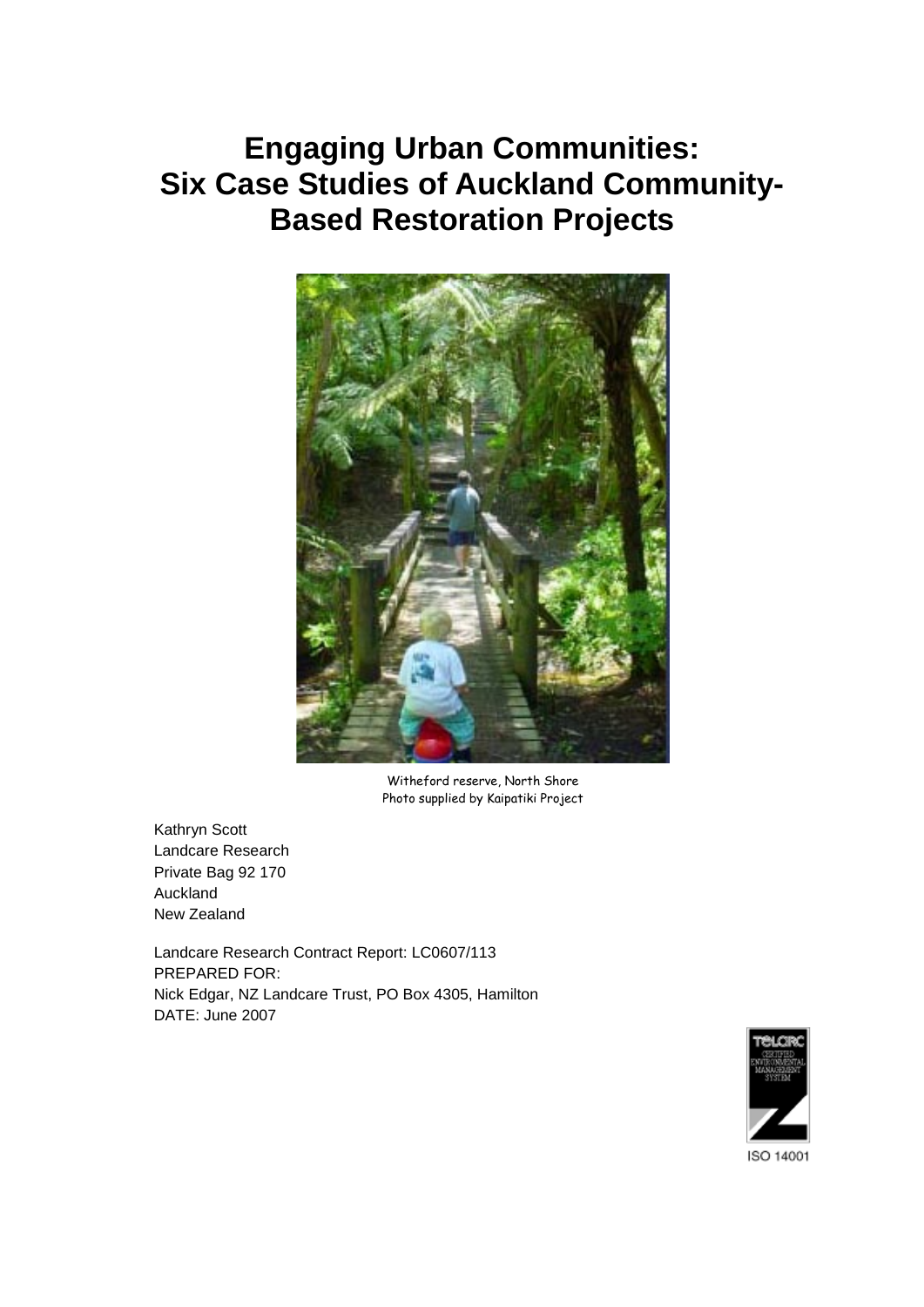| <b>Reviewed by:</b>           | Approved for release by: |
|-------------------------------|--------------------------|
| Alison Greenaway & Will Allen | Michael Krausse          |
| Social Researchers            | Science Leader           |
| Landcare Research             | Landcare Research        |

## **Disclaimer**

The findings in this report are specific to this project. Landcare Research accepts no responsibility where information in the report is used for any other purpose, and will not be liable for any loss or damage suffered as a result of such other use.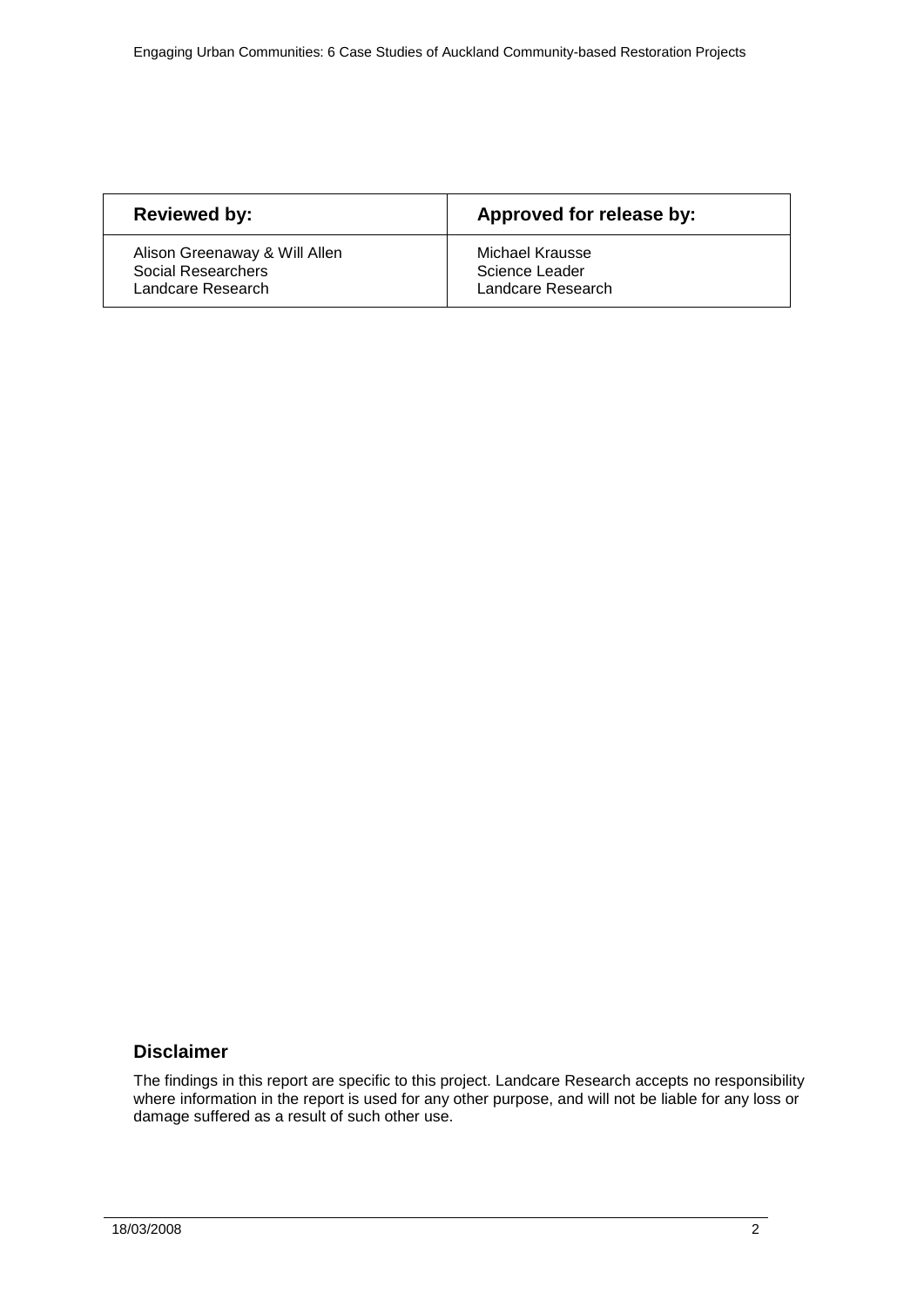# **Contents**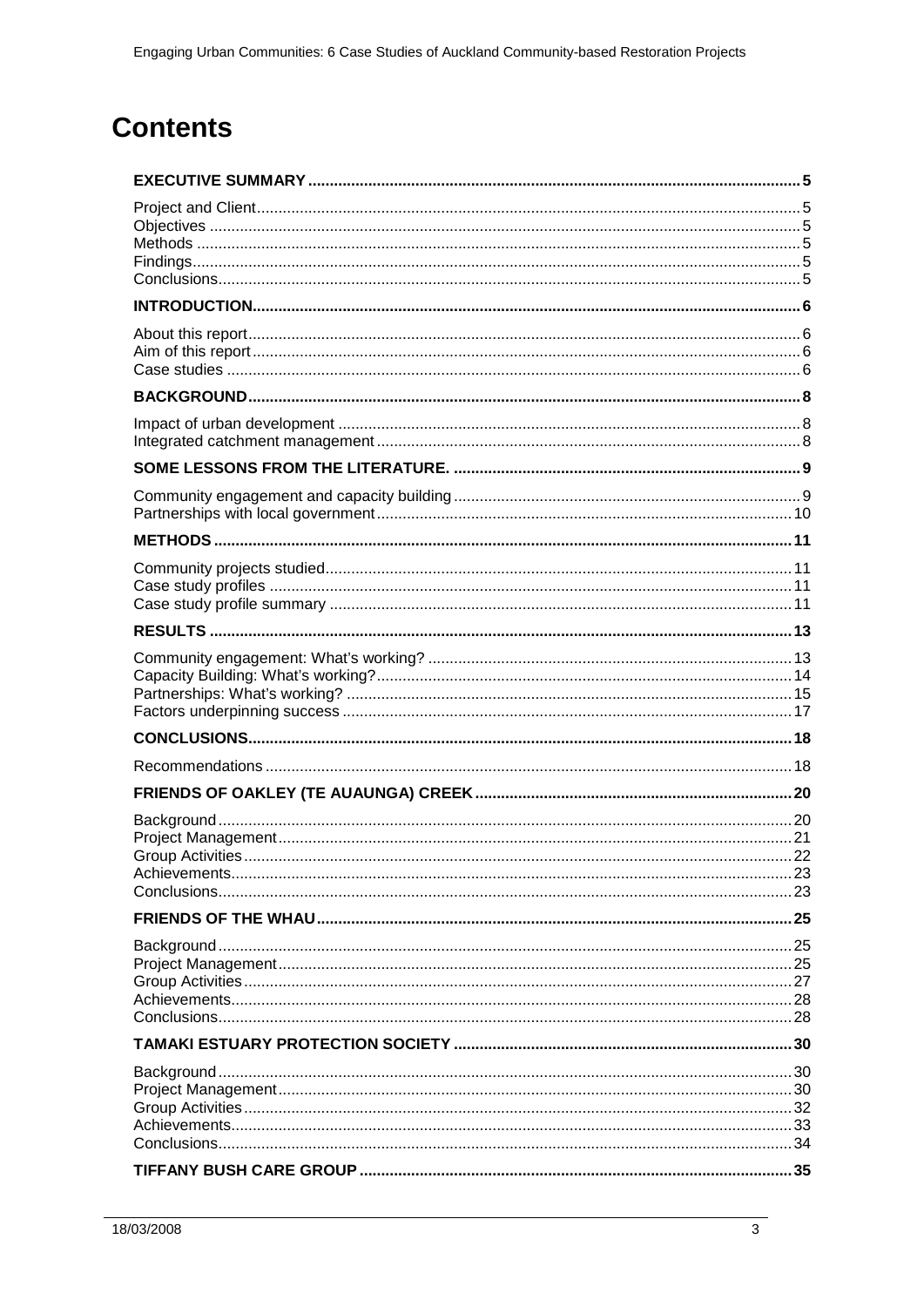| AUSTRALIAN CASE STUDIES: PUBLIC PARTICIPATION IN STORMWATER MANAGEMENT |  |
|------------------------------------------------------------------------|--|
|                                                                        |  |
|                                                                        |  |
|                                                                        |  |
|                                                                        |  |
|                                                                        |  |
|                                                                        |  |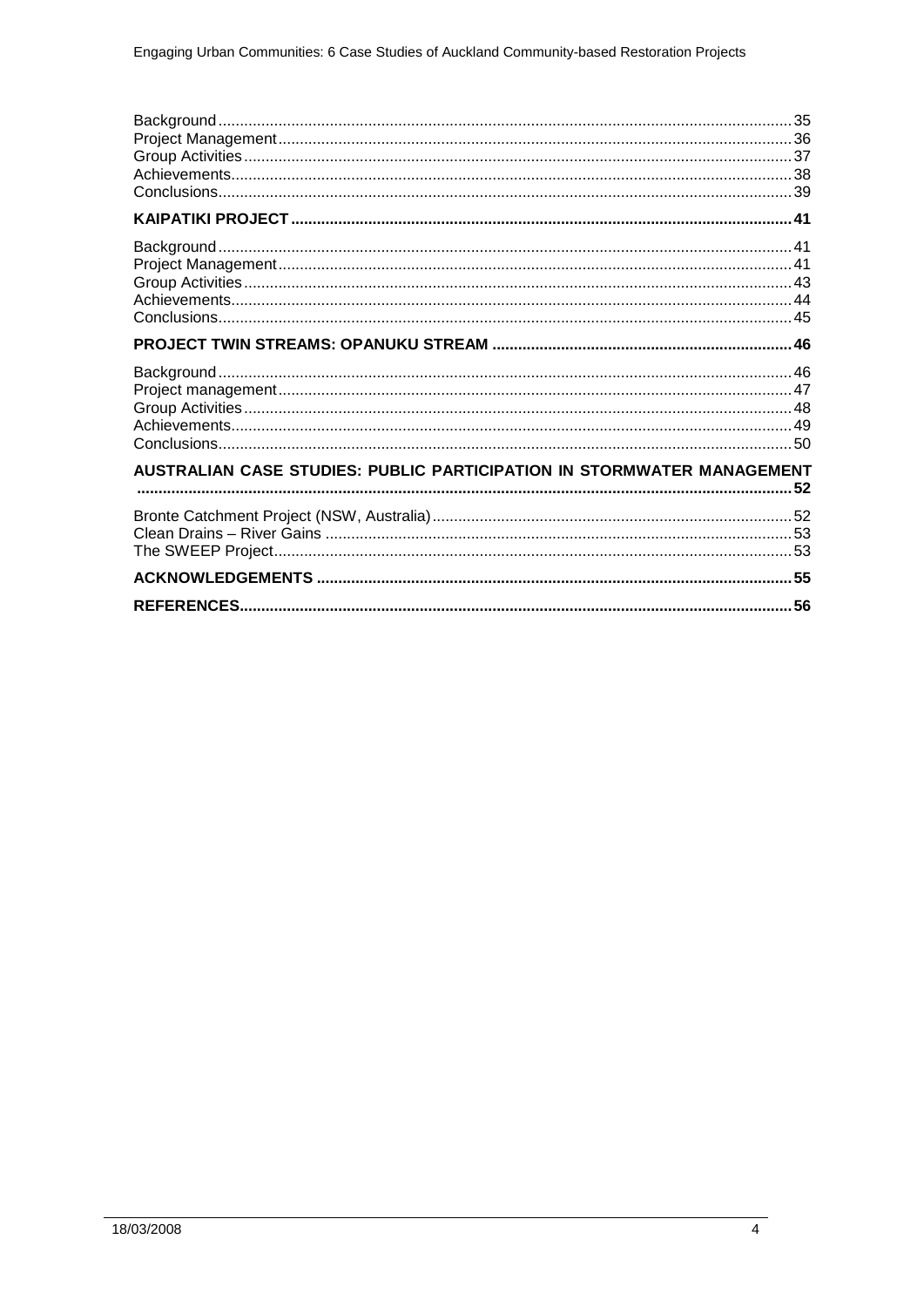# <span id="page-4-0"></span>**Executive Summary**

# <span id="page-4-1"></span>**Project and Client**

NZ Landcare Trust contracted Landcare Research to work collaboratively on the project "Incorporating Urban Sustainability within Community Based Catchment Initiatives". Landcare Research undertook to complete the report including case studies of six Auckland communitybased catchment restoration projects.

## <span id="page-4-2"></span>**Objectives**

This report reviews practices of community engagement, capacity building and partnering in 6 community-based integrated catchment management (ICM) projects. The review focuses on what is working well, challenges and lessons learnt.

### <span id="page-4-3"></span>**Methods**

Landcare Research interviewed with coordinators of six urban ICM projects. The community-based projects included one working on private land (Tiffany Bush), and five working on public land (Friends of Oakley Creek, Friends of the Whau, Kaipatiki, Tamaki Estuary Protection Society, and Project Twin Streams – Opanuku Stream). Project Twin Streams is an active partnership between community organisations and Council. Draft case studies were prepared and sent to interviewees and other key project leaders for review and feedback. Three case studies from Australia are also briefly reviewed. Case studies were then compared and key lessons were identified.

## <span id="page-4-4"></span>**Findings**

The case studies reviewed in this report point to strategies and ways of working that groups have found worked well. Factors that enhance community engagement in group activities, and build group capacity and partnerships with local government and industry are closely linked. Leadership, planning and communication strategies were critical, as was a willingness to identify and engage existing community organisations, resources, knowledge and skills. Groups recognised that residents were motivated to become involved in community-based restoration groups by a wide range of factors, and therefore flexibility and creativity was needed to enhance community engagement. Engagement approaches such as 'Adopt a site' provided regular opportunities for residents to connect with and become involved in caring for their local area. Groups had built working relationships with local government with varying degrees of participation. A spectrum was evident, from taking part in consultation processes to active partnerships in catchment management. The availability of resources and level of community engagement were critical factors in the ability of groups to build effective partnerships with local government.

## <span id="page-4-5"></span>**Conclusions**

The people interviewed expressed considerable interest in learning from the experiences of other community-based projects and were also interested in taking part in events where networking and knowledge exchange could take place. Community-based groups have considerable local knowledge and experience, and, with adequate institutional support, make valuable contributions to catchment management. For example, some groups have played a liaison role across environmental management agencies in the catchment to achieve improved environmental outcomes.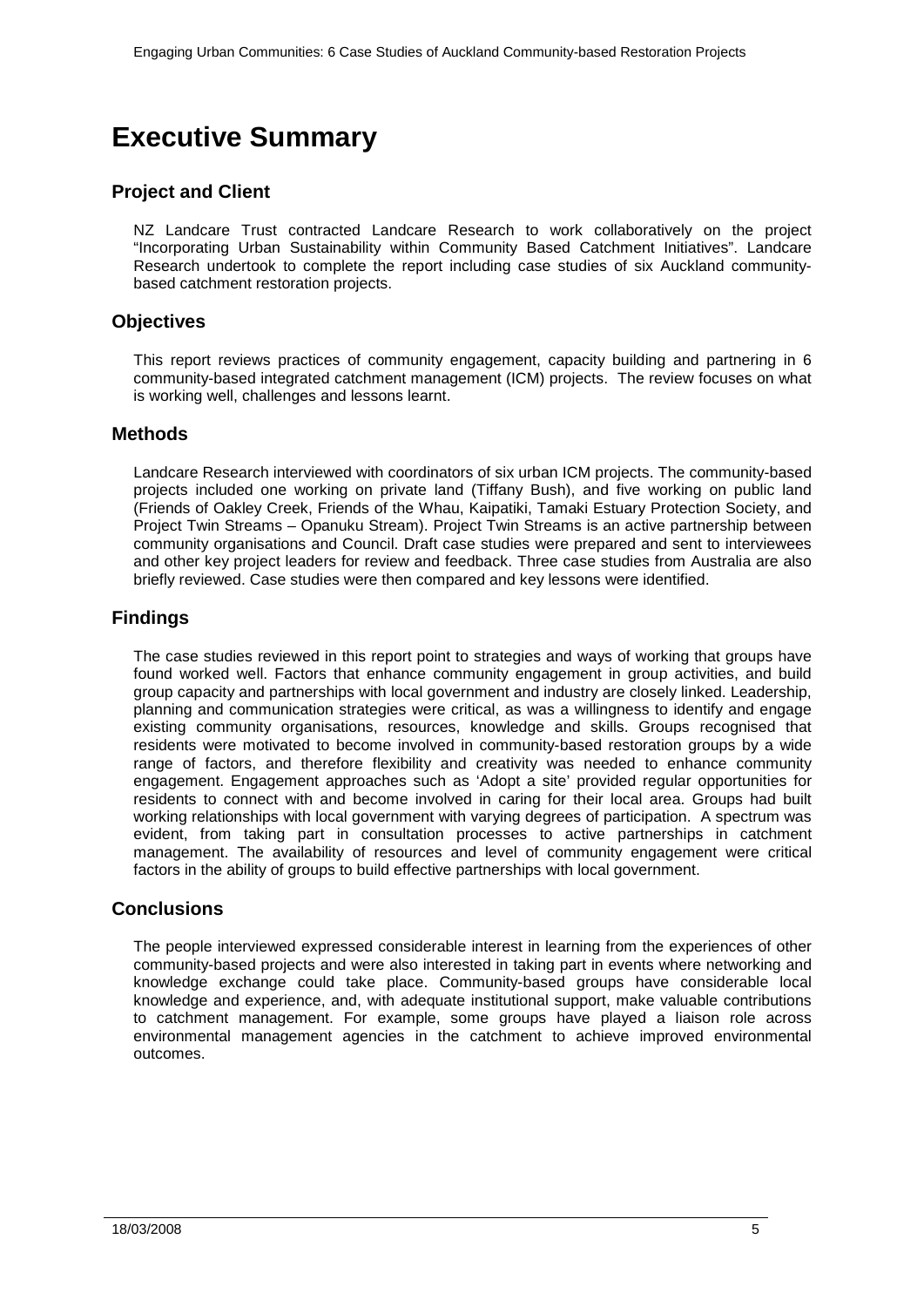# <span id="page-5-0"></span>**Introduction**

### <span id="page-5-1"></span>**About this report**

This report is prepared for the New Zealand Landcare Trust, to meet the requirements for milestone 3.3 of the project entitled 'Incorporating Urban Sustainability Within Community-Based Catchment Initiatives'. The project is funded by the Ministry for the Environment, Sustainable Management Fund.

Research methods and brief case study profiles are provided, followed by key lessons related to community engagement, capacity building, and partnerships with local government and industry. Guiding principles that underpin success are developed from these key lessons, and recommendations are made to other stakeholders.

### <span id="page-5-2"></span>**Aim of this report**

Community-based<sup>1</sup> restoration projects are being implemented in several catchments across the Auckland region and provide opportunities for local residents to play a role in environmental management at a catchment scale. Such voluntary community engagement is an essential element of integrated catchment management (ICM).

The aim of this report is to review the lessons learnt from community-based urban ICM project in Auckland. Case studies provide an opportunity for existing community groups to learn from each others' experiences and for stakeholders to reflect on the institutional structures and strategies that can support these groups.

This report therefore focuses on:

- factors that support community engagement in ICM processes
- strategies for enhancing community engagement and capacity building
- partnerships with local government and industry.

### <span id="page-5-3"></span>**Case studies**

Community-based projects usually operate independently of each other, and while individuals may exchange information, there is more commonly little communication of lessons learned between projects (Edgar 2004). Substantial capital and voluntary investments are being made in each catchment, raising concerns that some of these are wasted or unnecessarily duplicated if stakeholders (including both funders and volunteers) are not learning from the failures, successes, tools and information of other programmes.

The report draws on case studies of six Auckland community-based restoration groups, including:

- Friends of Oakley Creek
- Friends of the Whau
- Tamaki Estuary Protection Society
- Tiffany Bush Care Group
- Kaipatiki Project
- Project Twin Streams: Opanuku Stream.

These case studies are provided in full at the end of this report, together with overviews of three Australian examples of urban partnership projects aimed at ICM (stormwater focused). The lessons drawn from the case studies are reviewed in the main body of the report, together with insights from literature on urban ICM processes.

j

 $1$  Initiated and led by residents of an area, usually on a voluntary basis.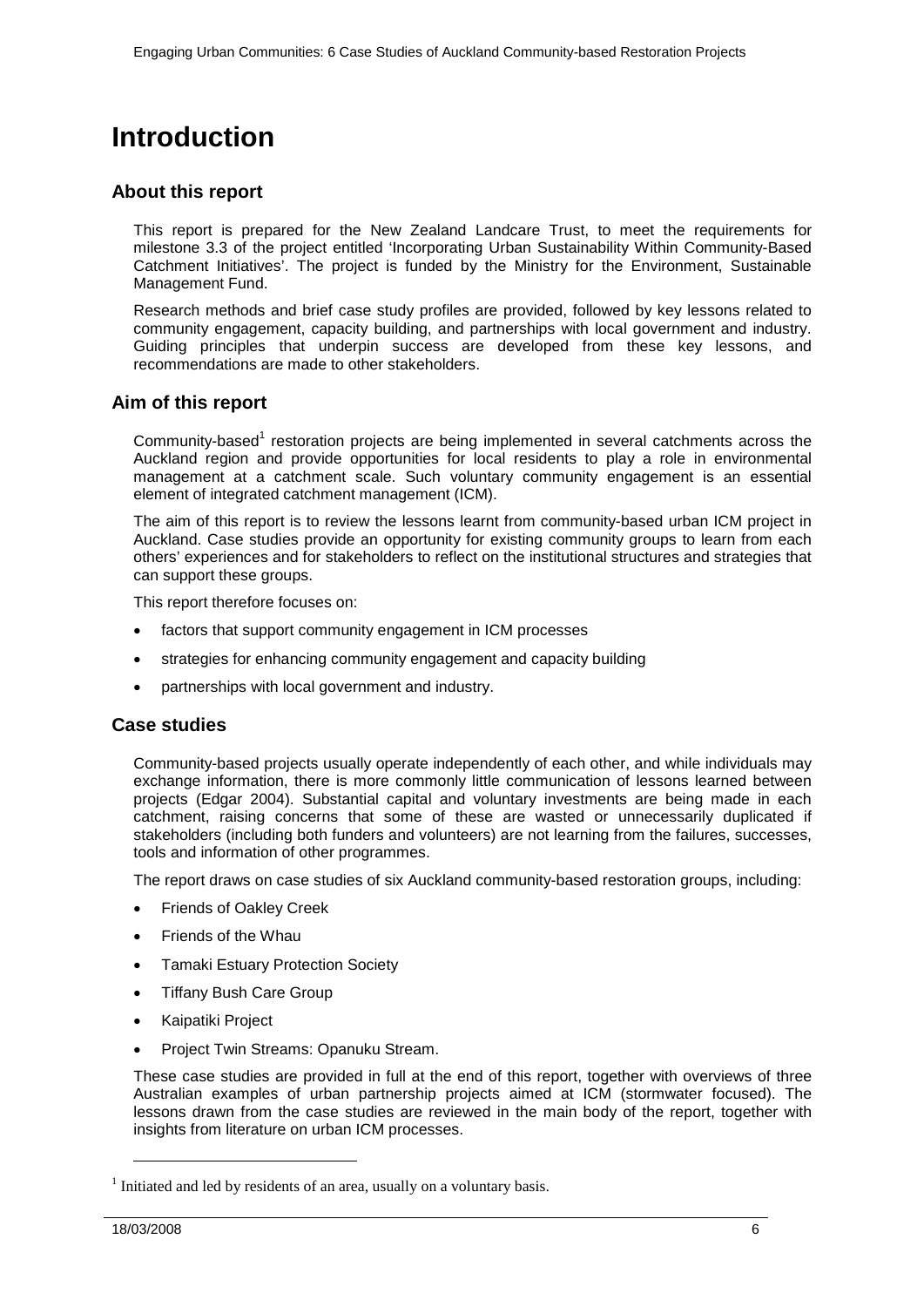Drawing on this information, the report then identifies strategies for enhancing community engagement and capacity building in the context of ICM partnerships between community groups, local government and industry.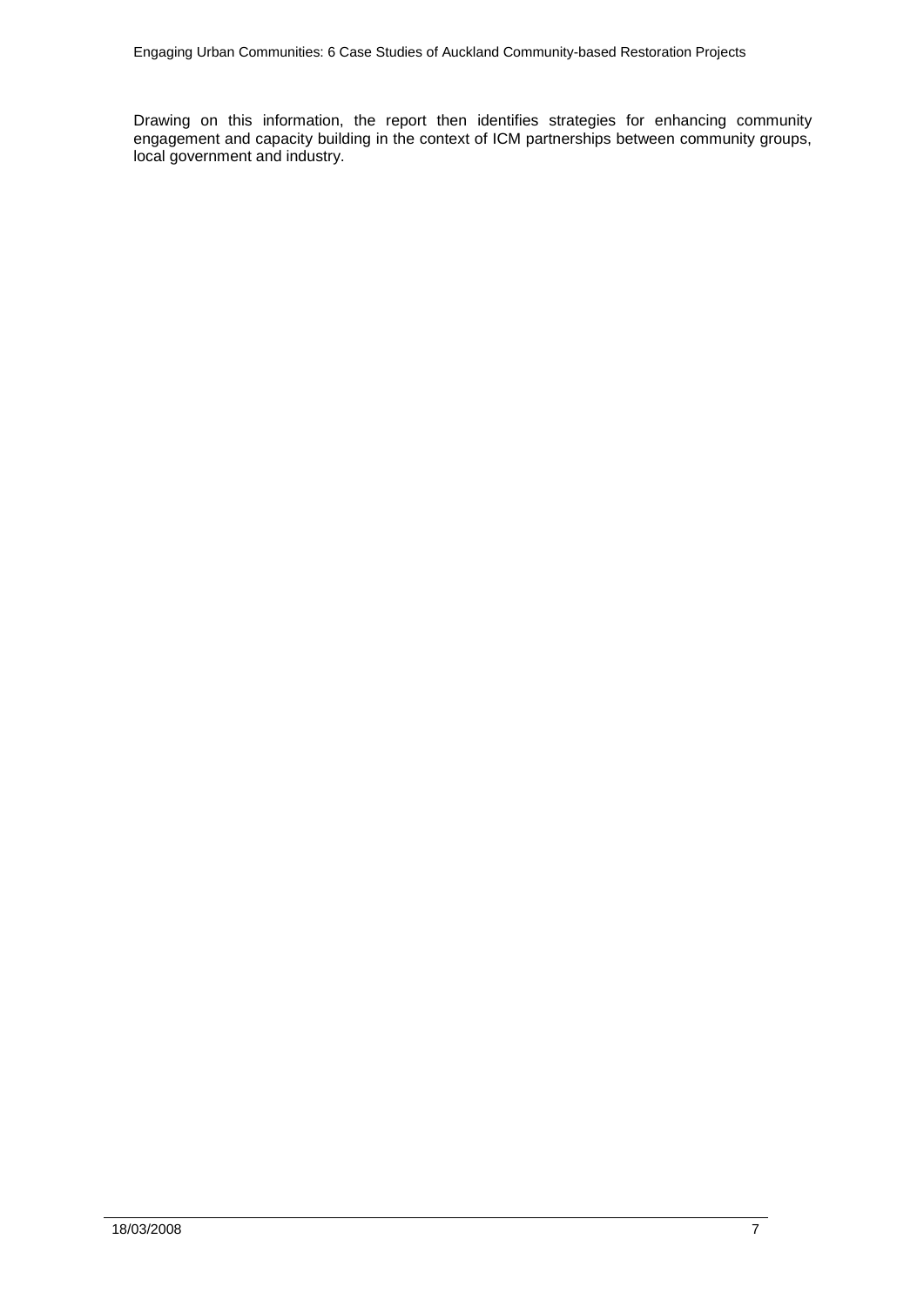# <span id="page-7-0"></span>**Background**

# <span id="page-7-1"></span>**Impact of urban development**

New Zealand has been identified as a biodiversity 'hot spot', rich in endemic species but threatened by human activity; the number of households is rising at nearly twice the rate of the population (Liu et al. 2003). Rapid land and housing development is seriously affecting natural resources and the quality of human life in cities. Conventional urban development involves earth working and compacting large areas, piping streams and filling in gullies, all of which contribute to increased imperviousness and sedimentation of waterways, poor quality urban stormwater, degraded riparian areas, the decline of terrestrial and aquatic biodiversity, and an increasing disjunct between people and their biophysical environments. Public participation in urban environmental management is traditionally sought through 'top-down' approaches of community education and public consultation, aimed at changing people's behaviour.

## <span id="page-7-2"></span>**Integrated catchment management**

Urban environmental problems are complex and interconnected, with much remaining unknown and contested about them. Behaviour change, knowledge and capacity building are needed at all levels of society to achieve improved environmental outcomes in urban catchments. Integrated Catchment Management (ICM) is recognised as an appropriate approach to understanding and managing the environment (Bowden 1999). ICM is a holistic approach to sustainable natural resource management, undertaken at the scale of a water catchment area. ICM aligns well with the principles and purposes of the Resource Management Act 1991, that is, integrated approaches to sustainable management. The Auckland Regional Policy Statement (1999) recognises a key element of integrated management as "decision-making about the use, development or protection of natural and physical resources [that] occurs in a holistic way".

ICM in the urban context is particularly aimed at reducing adverse environmental impacts of urbanisation through improved approaches to stormwater management, low-impact design and sustainable building initiatives. Key elements include working with nature, avoiding or minimising impervious surfaces, using vegetation to help trap pollutants and sediment, limiting earthworks, and incorporating design features that reduce impacts and enhance biodiversity. Environmental management, under this model, becomes the responsibility of a much broader range of people within local authorities, the development industry, landowners, and community groups.

A small number of catchment-based urban ICM groups have emerged in Auckland in the last few years, mainly community-initiated and engaging residents in environmental restoration and education, and providing limited input into catchment management planning. These groups are contributing to improved environmental outcomes at a catchment scale.

Currently, Territorial Authorities in the Auckland region are developing Integrated Catchment Management Plans (ICMP) to support discharge consents applications to Auckland Regional Council (ARC). ICMP are intended to provide the framework for integrating the management of water resources within a catchment (including stormwater, wastewater, water supply, groundwater, and receiving water bodies) (Bennett et al. 2007). ICMP integrate hydrological, water quality, ecological and planning issues and address the needs of the local community (Hellberg 2007).

It is recommended in the 'ICMP Funding Eligibility Guideline' that a community advisory committee be established to represent community concerns in ICMP (Hellberg 2007). In the process of developing an ICMP, Territorial Authorities are required to consult with the people or communities who may be directly affected by identified stormwater and wastewater problems in a catchment, unless the network consent application for which the ICM plan is being developed is to be publicly notified. Therefore, there are provisions for community-based ICM groups to have input into ICM planning processes. There is minimal evidence of this happening (Hellberg 2007).

Community-led and council-led ICM processes therefore tend to be disconnected and opportunities to incorporate different types of skills and knowledge are lost. There is considerable potential for Territorial Authorities to link with residents through community-based ICM groups and support community input into catchment management.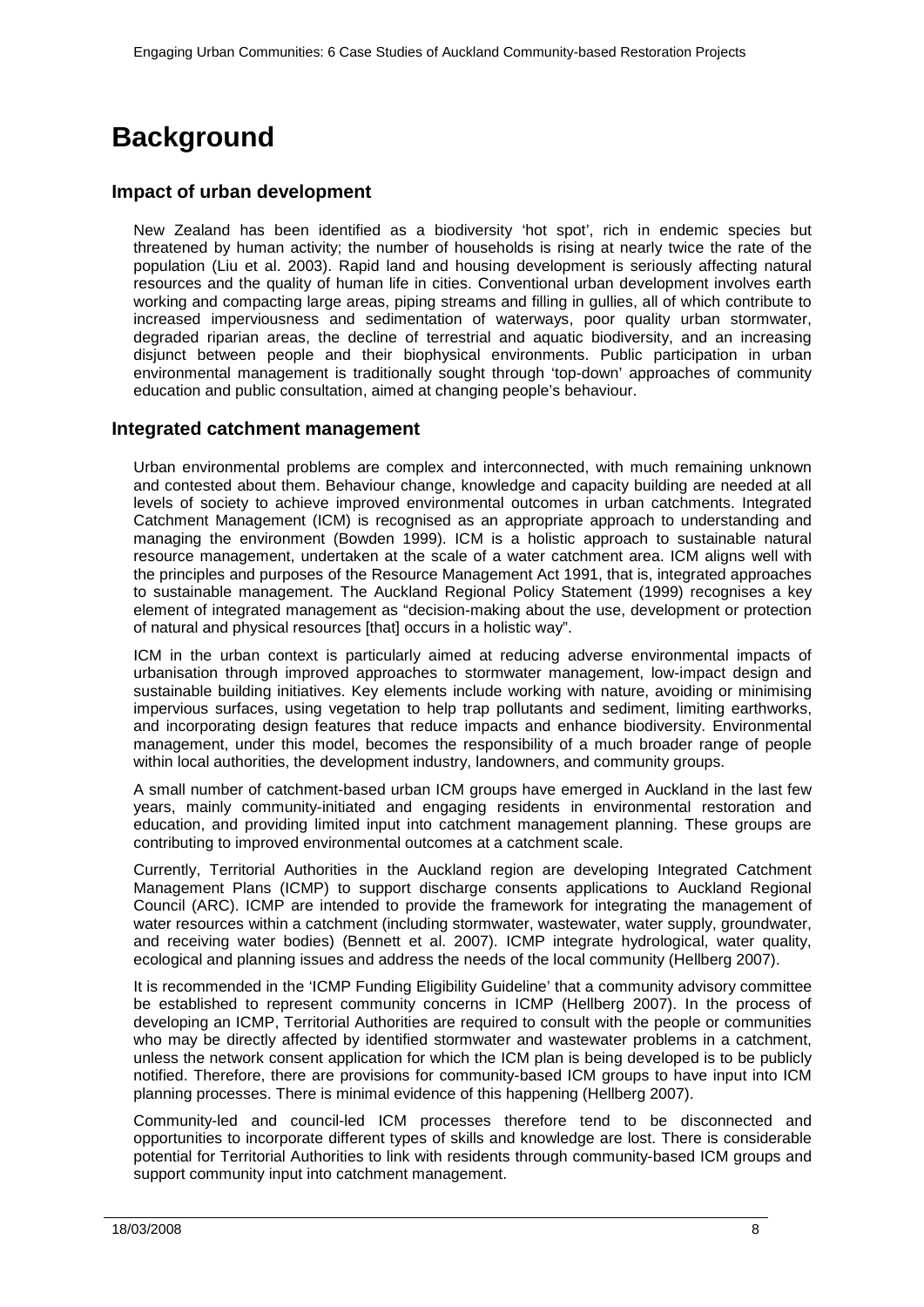# <span id="page-8-0"></span>**Some lessons from the literature.**

# <span id="page-8-1"></span>**Community engagement and capacity building**

In this report, community engagement refers to getting more members of the public involved in community-based ICM activities. Capacity building refers to strategies that increase skills, knowledge, and resources that community members contribute to community-based ICM activities. Capacity building is closely linked to community engagement since one supports the other.

### **Guiding principles**

A recent review of methods and tools that support long-term collective community involvement (Henley 2006) identifies several guiding principles:

- Individuals are leaders of change (starting with community leaders).
- Sustainable development and related behaviour change involve uncovering and addressing people's views, values and belief systems.
- Individuals are holistic thinkers ("I want to live in a safe, good neighbourhood").
- Appropriate language is essential (balancing simplicity and accuracy).
- Move from bilateral to network- (co-creative) based stakeholder engagement is necessary.
- Building social capital $^2$  builds resilience in the community.
- Monitoring and evaluation are balanced in approach, both participatory and ongoing.
- Relationships and trust must be actively fostered and developed (built on transparency, honesty, structured approaches, and respect for the skills, values and beliefs that each participant brings).

### **Key features of community engagement**

A community forum held for the North-West Wildlink project<sup>3</sup> identified communication, education, skill sharing, networking, and the holding of community events as potential actions to enhance community engagement (Parminter et al. 2006).

A review of successful community groups identified the following key features:

- Trust among group members and local authorities
- spending time together to bond
- building and maintaining confidence in abilities
- having a formal group structure, identifying group objectives
- identifying key local players and gaining their input
- links with other groups in the same area doing similar work and linking with resources and support (Vanderburg (2001) in Chard 2004).

Additional features include clear priorities, involvement of indigenous people, scientific and technological support, ongoing acknowledgement (especially of volunteers), skills training, participant-driven solutions (Campbell (2003) in Chard 2004), and formal and informal input into inclusive local-government decision-making processes (Forest & Mays (1997) in Chard 2004).

-

 $2$  Social capital, as it is used here, relates to the social networks and connections amongst individuals within a community.

<sup>3</sup> http://www.arc.govt.nz/arc/environment/natural-environments/north-west-wildlink/north-west-wildlink\_home.cfm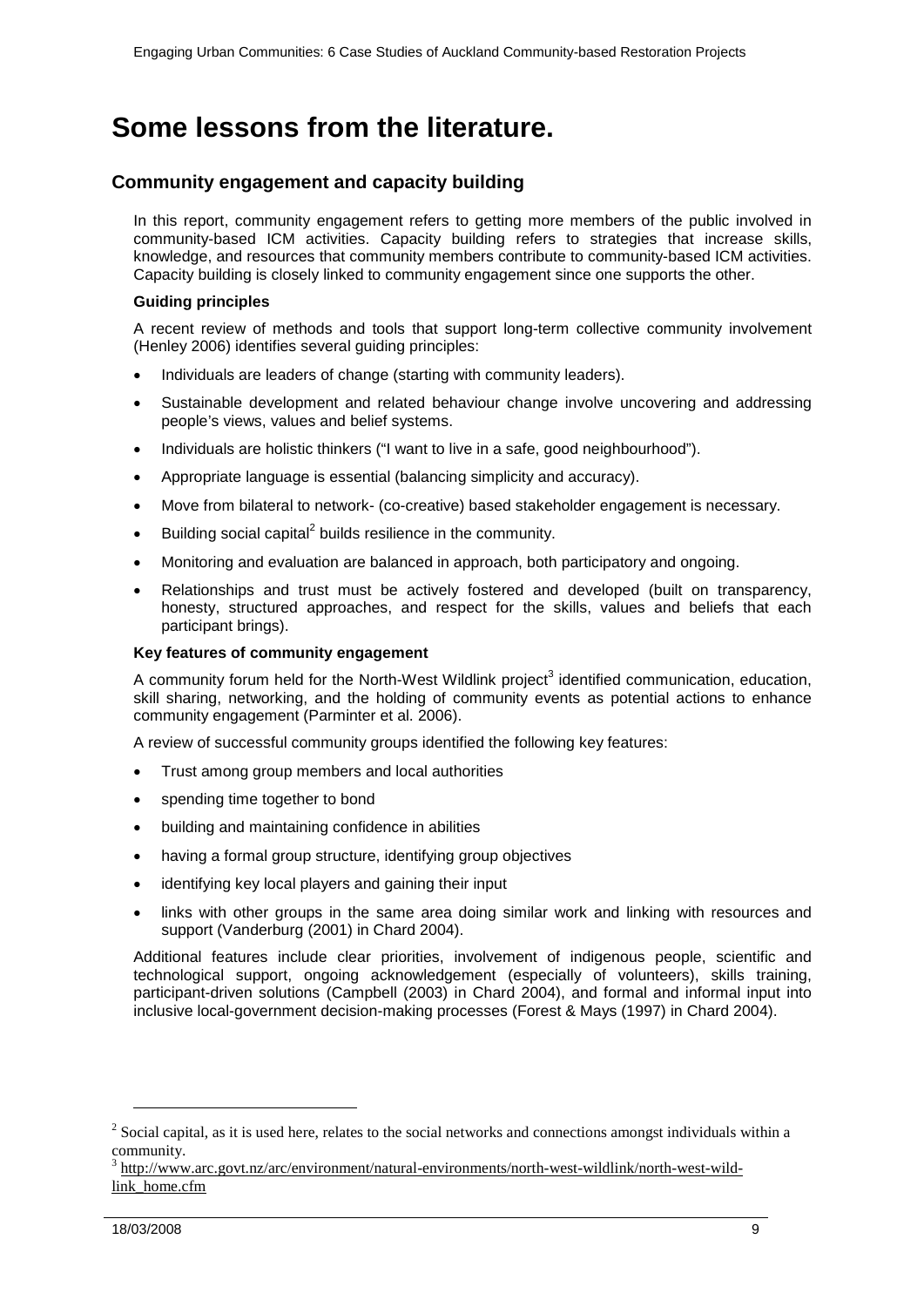# <span id="page-9-0"></span>**Partnerships with local government**

Local-level partnerships in catchment management provide opportunities to draw on knowledge and expertise across all sectors. Such partnerships can also encourage community ownership of catchment management problems, definitions, and paths for civic participation, by integrating learning and social change (Austin 2004).

Allen et al. (2002) analysed the factors that contribute to successful partnerships between environmental management agencies and community groups in New Zealand. Their research suggests partnerships that share resources and decision-making power lead to the most effective long-term commitment to changing environmental management outcomes. Allen et al. (2002) distinguished between agency-led, community-led and joint partnerships, and determined that joint partnerships have the greatest capacity for long-term sustainability. They defined joint partnerships as based on inter-dependent partnerships that are resilient, adaptive, self-directed, and typically use many different resources. Social processes that lead to successful partnerships inherently involve capacity building in both agencies and community groups (Allen et al. 2002).

Local government has traditionally attempted to engage community members in improving environmental outcomes through environmental education aimed at behaviour change. However, there is little evidence that such approaches effect any real changes in behaviour (Taylor & Wong 2002; Strang 2005). Local and regional councils work actively to engage the general public in environmental projects (e.g., The Big Cleanup campaign; riparian planting) but this work often sits outside the "core business" of local government and is city or region wide rather than catchmentbased. Engaging community participation to develop and implement a solution is more likely to have success (Ballantyne et al. (2001) in Chard 2004). Participatory processes require the building of community capacity through collaborations that share information, skills and resources.

It is increasingly recognised that community-based groups need to be involved in a participatory process that draws on 'expert' input at all levels, engages community members in deliberative decision-making processes, and spreads control and ownership of environmental issues more widely throughout the community. These approaches are critical to ICM processes and are aimed at 'developing a partnered or shared analysis of both the problem and the solution' (Ryan & Brown (2000) p. 10, in Department of Environment 2005).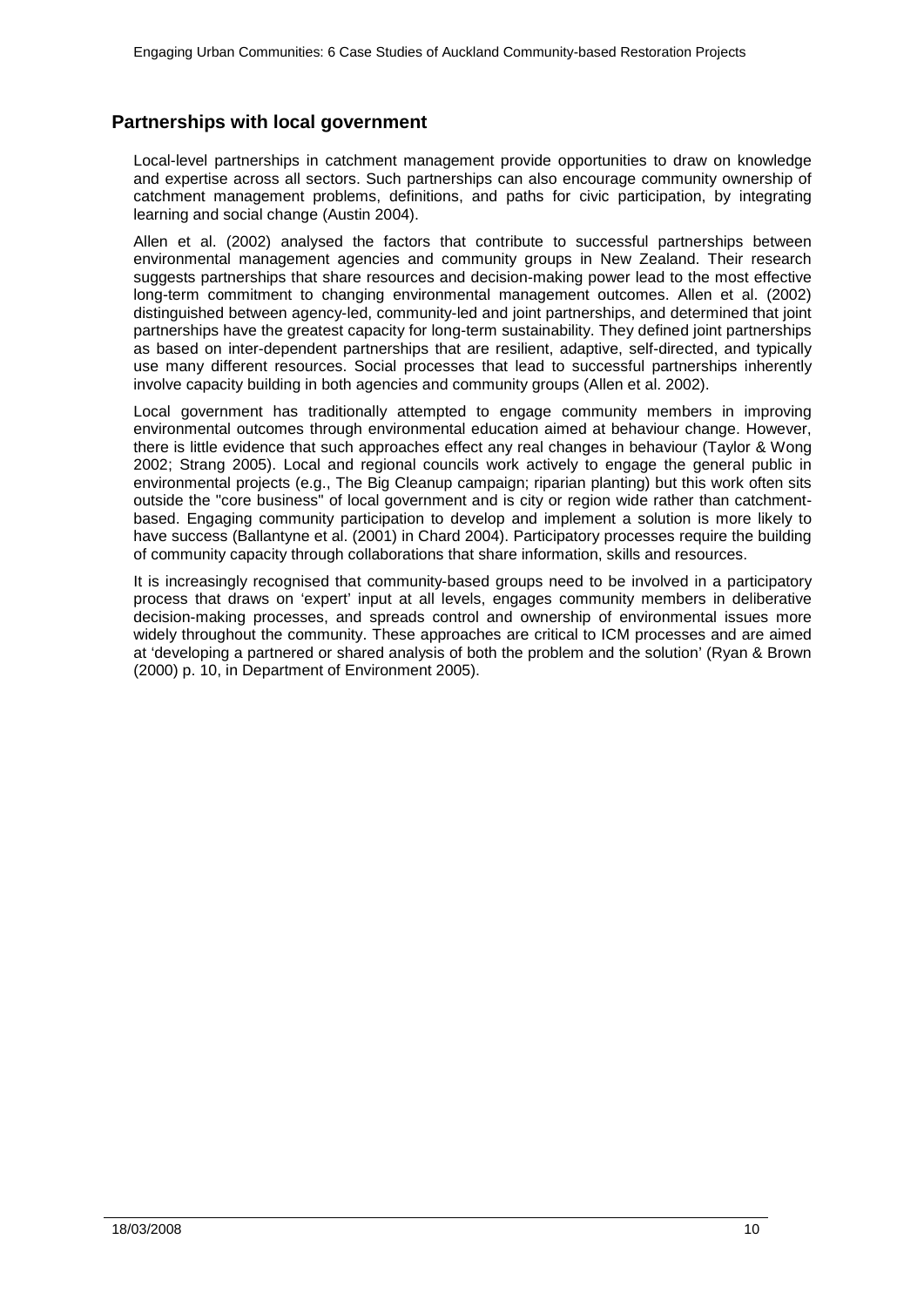# <span id="page-10-0"></span>**Methods**

# <span id="page-10-1"></span>**Community projects studied**

The author undertook interviews with coordinators of six Auckland community-based restoration projects. Draft case studies were prepared and sent to interviewees and other key project leaders for review and feedback. Three case studies from Australia were also drawn from the literature and reviewed, together with recent New Zealand literature on enhancing community engagement and partnerships. Case studies were compared and key lessons were identified in relation to strategies for enhancing community engagement, capacity building and partnerships with local government and industry.

## <span id="page-10-2"></span>**Case study profiles**

The Auckland case studies included one based on private land (Tiffany Bush), and five working on public land (Friends of Oakley Creek (FOC), Friends of the Whau (FOW), Kaipatiki Project, Tamaki Estuary Protection Society (TEPS), Project Twin Streams: Opanuku Stream (PTS Opanuku).

|                                      |                       | <b>Case studies</b> |              |              |                               |                      |                 |
|--------------------------------------|-----------------------|---------------------|--------------|--------------|-------------------------------|----------------------|-----------------|
| <b>Case Study</b><br>characteristics |                       | <b>FOC</b>          | <b>FOW</b>   | <b>TEPS</b>  | <b>Tiffany</b><br><b>Bush</b> | Kaipatiki<br>Project | PTS:<br>Opanuku |
| Start time                           |                       | 2004                | 2000         | 1969         | 2000                          | 1998                 | 2006            |
| Spatial<br>scale                     | Sub-<br>catchment     | $\checkmark$        |              |              | ✓                             |                      |                 |
|                                      | Catchment             |                     | $\checkmark$ | $\checkmark$ |                               |                      | $\checkmark$    |
|                                      | Region                |                     |              |              |                               | $\checkmark$         |                 |
| Land use                             | Residential           | $\checkmark$        | $\checkmark$ | $\checkmark$ | $\checkmark$                  | $\checkmark$         | $\checkmark$    |
|                                      | Industrial            |                     | $\checkmark$ | $\checkmark$ |                               | ✓                    | $\checkmark$    |
|                                      | Commercial            |                     | $\checkmark$ | $\checkmark$ |                               | $\checkmark$         | ✓               |
| Residential<br>density               | Rural<br>residential  |                     |              |              | ✓                             |                      |                 |
|                                      | Low                   | $\checkmark$        | $\checkmark$ | $\checkmark$ |                               | $\checkmark$         | $\checkmark$    |
| Activities                           | Restoration           | $\checkmark$        | $\checkmark$ | $\checkmark$ | $\checkmark$                  | $\checkmark$         | $\checkmark$    |
|                                      | Education             |                     | $\checkmark$ |              |                               | ✓                    | $\checkmark$    |
|                                      | Catchment<br>planning | $\checkmark$        | ✓            | $\checkmark$ |                               | $\checkmark$         | ✓               |
|                                      | Monitoring            | $\checkmark$        | $\checkmark$ | $\checkmark$ | ✓                             | $\checkmark$         | ✓               |

The following table provides profiles of the New Zealand case studies undertaken.

Table 1 - New Zealand Case Study Profiles

### <span id="page-10-3"></span>**Case study profile summary**

PTS Opanuku is an active partnership between Waitakere City Council (WCC) and community organisations. The project was initiated by the Council as part of a broader strategy to address stormwater management problems. The other groups were initiated by community members, with the aim of working collectively to restore native habitats. Other drivers were also important. For example, two groups (TEPS and FOC) were established in the face of development proposals that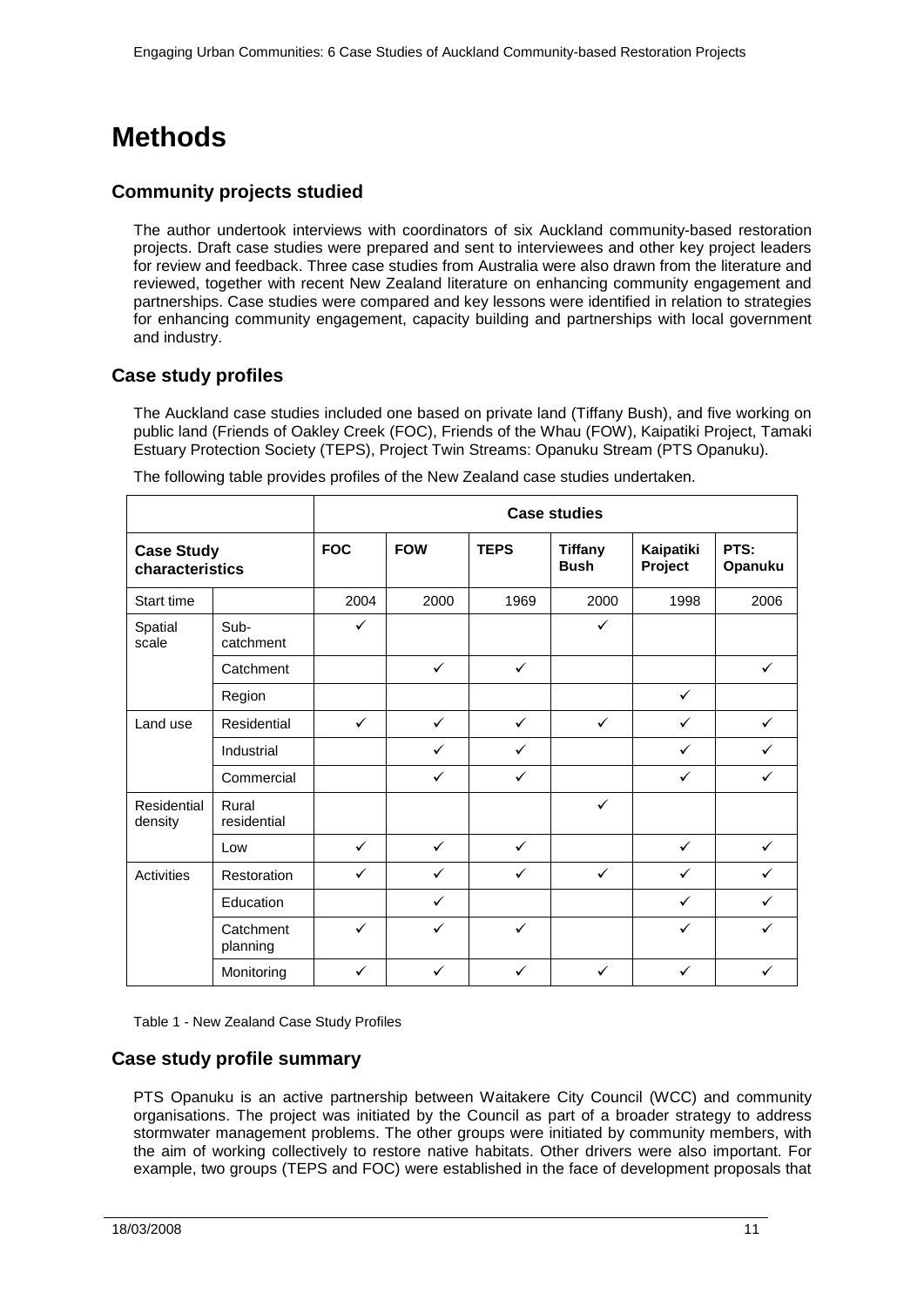went counter to these community members visions' for the area. As a means to access resources, the Tiffany Bush group moved from being a loose collection of home owners who worked collaboratively to restore native bush to a more formalised group.

All the groups expressed a commitment to ICM approaches; that is, they recognised the need to address natural and resource management at a catchment scale. Due to lack of internal capacity, groups tended to focus their restoration work at a sub-catchment scale, while seeking to engage in environmental education and catchment management planning at a catchment scale. The catchments in which FOC, FOW and TEPS are based span political boundaries, and this creates an additional challenge to ICM approaches.

The Kaipatiki Project provides environmental education<sup>4</sup> across the wider Auckland region, while the project's restoration and catchment management planning activities are focused in the local catchment. PTS Opanuku and FOW also include environmental education as a key activity, and like all the groups, see restoration and education as intimately linked.

The three Australian case studies are catchment-based, agency-led projects with a major focus on environmental education and behaviour change. Of interest is the participatory and reflective learning approaches adopted in these initiatives. In each case, preliminary catchment analysis was undertaken to explore local issues, knowledge, and skills, using innovative approaches such as Citizens Tele-polls and a Citizens Jury. Locally relevant projects were then developed in collaboration with a wide range of local stakeholders, including community members. These case studies are included in this report as examples of joint partnerships that have successfully engaged residents in ICM processes.

Most urban restoration groups are based at a sub-catchment scale, and therefore have the potential to be a conduit for linking residents to the natural environment and building a sense of place. However, community engagement is often a struggle. Community-based restoration groups are often over-loaded by the demands of local restoration work and engagement at a political level, and would value greater community involvement.

-

<sup>&</sup>lt;sup>4</sup> Sustainable living, tree planting and propagation, composting and worm farming, 'smart' shopping, energy efficiency, and organic gardening.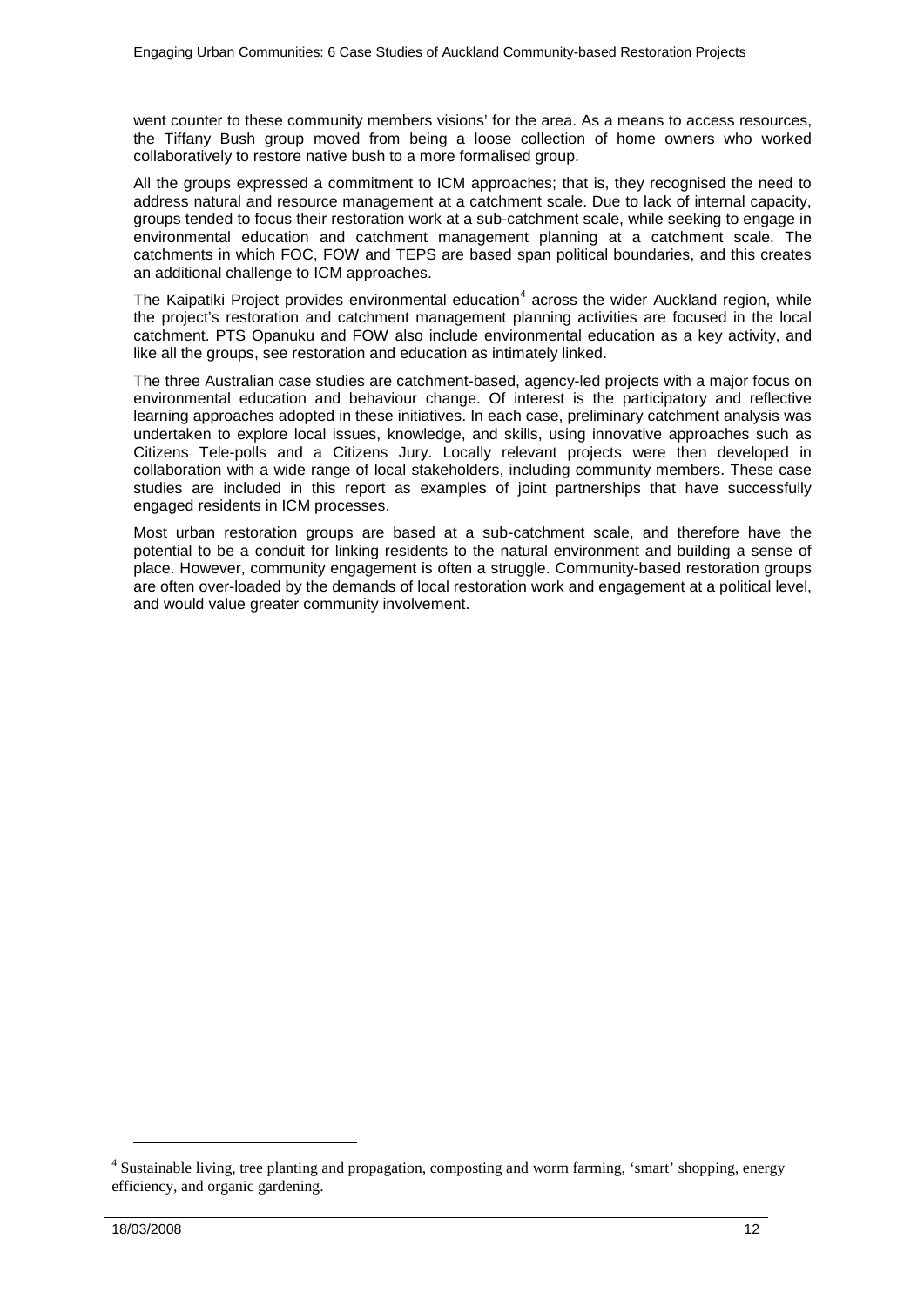# <span id="page-12-0"></span>**Results**

This section presents results of analysis of each focus area, followed by a summary of the key project principles identified.

# <span id="page-12-1"></span>**Community engagement: What's working?**

Almost all the people interviewed for this research maintained other groups had stronger community support than their own, often in reference to groups with a high public profile. Yet it was clear from the interviews that building a broad base of community engagement was difficult for all the case study groups.

The case studies reviewed in this report point to specific strategies –leadership, partnership, and communication – that groups have found worked well to build community involvement.

A committed and capable group leader (or leaders) was essential for groups to engage, inspire and demonstrate good practice, and ultimately achieve good outcomes. Coordinators were employed by two of the case study groups (PTS Opanuku and Kaipatiki), which allowed the groups to operate at a catchment scale and provide targeted programmes. Kaipatiki funding was programme-based and short-term. In contrast, PTS Opanuku was more generically-funded and community engagement and capacity building were recognised as part of the co-ordinator's role. The co-ordinator was therefore able to develop locally-specific strategies and resources for community engagement and capacity building.

Other groups were driven by one or two highly committed volunteer leaders and struggled to get wider community engagement. Groups often found it difficult to get large numbers to take part in cleanup and planting days, and particularly difficult to find enough people to volunteer for committee positions. Groups therefore tended to limit their activities to specific sites. Some groups felt they would like to find out what would interest and engage local residents in community activities but were unable to access funding for such research. This is potentially an important point at which local government and other agencies could link with community groups.

The Nature for Neighbourhoods programme<sup>5</sup>, a collaboration between the Kaipatiki Project and North Shore City Council (NSCC), is an example where a research-based approach has occurred. A focus group with residents was used to investigate local levels of awareness, understanding, values, skills, and motivations related to the environment, and this information was used to inform project development. One recommendation as a result of the study was that the proposed project name, Backyard Biodiversity, did not have a lot of meaning for residents and the project was subsequently renamed (Yarrow & Shrubshall 2005). This is a reminder to use appropriate language that balances simplicity and accuracy. The programme itself has been effective at engaging residents, building capacity within the community, and getting more native plants into properties bordering native reserves.

Interviewees for this report were project leaders, and their reasons for involvement were based on a commitment to improve their local environment and to do it in a way that engages and builds the capacity of the local community to address environmental issues. Other motivations were also important, and this needed to be taken into account when developing strategies to build community engagement. Such motivators included an interest in local history, a strong sense of attachment to the area, a desire to make an attractive and safe environment for their children, a desire to 'give something back', wanting to 'connect with nature', and more generally valuing community-based activities.

Providing opportunities for people to engage on a regular basis was effective, and contributed to people's sense of attachment and responsibility to an area. Groups use approaches such as 'Adopt a site/stream', 'Friends of the…' or weekly working bees.

PTS Opanuku found that flexibility and creativity in linking to community groups was crucial. Combining environmental restoration and education, arts and crafts, and local history were some of the strategies they used, with considerable success. For example, one community group that

j

<sup>5</sup> http://www.kaipatiki.org.nz/bbp.htm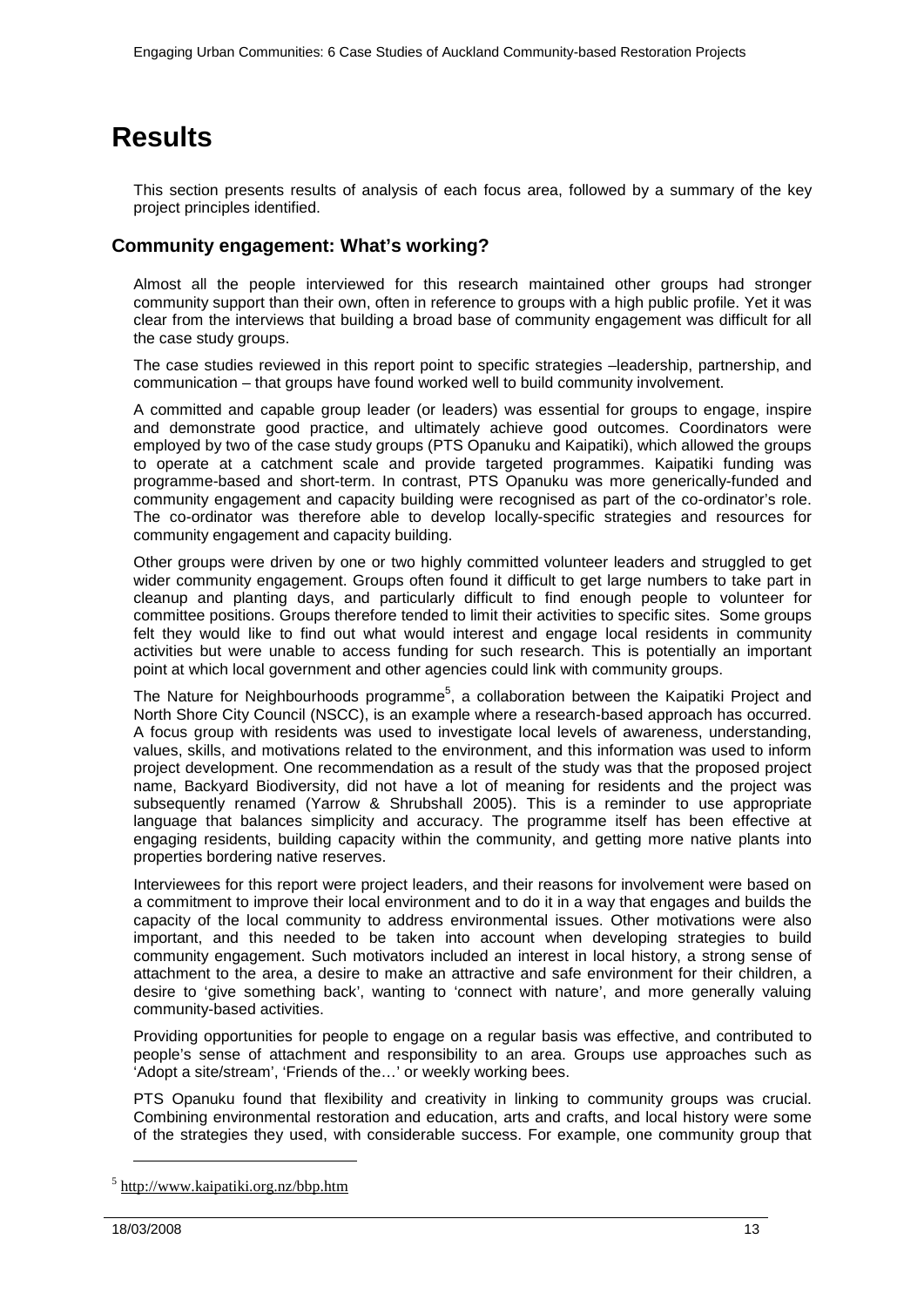had adopted a section of stream and worked weekly on the site was particularly drawn to the project by the opportunity to integrate environment and art (including creating a sign to identify and describe their site, sketching and ceramic tile making).

Groups found that the most effective way of engaging more members of the local community was by linking to existing community groups or organisations (e.g., scouts, schools, community workers, community health support groups). A specific contact person within the community group was essential. Restoration groups that had the capacity to provide some supervision and expertise were able to link to these existing community groups, which in turn could provide some leadership and, most importantly, people to become involved on a regular basis. Community workers (through the Corrections Department) were a very good example of this, providing a large supervised team of workers. By working on a specific site on a weekly basis, considerable restoration was achieved in a short space of time, and social benefits were also evident (e.g., workers developed new marketable skills, a sense of pride and an attachment to the place).

Communication of group aims and activities was critical to community engagement, but was an area that groups struggled to get resourced. People in the community can often distribute information very effectively, usually by talking directly to neighbours and by leading by example (Chard 2004). This was evident in the Tiffany Bush and FOC case studies where 'just doing it' and then showing people what had been achieved proved an effective way of engaging more people. Councils could support groups to publicise group events and activities through existing communication mechanisms. Groups found newsletter and site visits particularly effective to enhance community engagement. Tiffany Bush meetings that included a guest speaker were well attended and inspiring. Events to build engagement are most effective when they include an invitation to a follow-up activity or event, thus providing a sense of continuity.

# <span id="page-13-0"></span>**Capacity Building: What's working?**

Factors identified in the case studies that support capacity building within the groups include making use of existing information, partnerships, and resourcing.

Some groups stressed the importance of identifying, and most importantly, using existing technical and scientific information and the experience of others when undertaking restoration work. One group leader explained, for example, that they had learned the best weed control methods by experience and that this information would have been available to them much earlier had they looked, and at much less expense and effort. This could be achieved by talking to experienced and knowledgeable people, linking with programmes such as Wai Care, and referring to information on websites (e.g.,  $FOW^6$  and ARC<sup>7</sup>).

Project leaders had built links with local iwi, local tertiary educational facilities, local government and research organisations and these relationships helped build the capacity of the groups. Often the flow of information and insights went both ways, with the local knowledge and experience of community-group members being recognised and tapped by other stakeholders. Having key contact people within an organisation was useful. Groups valued opportunities to network with similar community-based groups to keep informed of their activities and to share experiences, strengths and knowledge.

The development of a formal group structure helped build collaboration between members and with other agencies, facilitate strategic planning and support access to funding. Adequate resourcing was a critical issue. Annual funding rounds resulted in lack of certainty, particularly for two of the groups that have a broad catchment-scale focus (Kaipatiki and FOW). Funding was less of a concern for other groups due to the locally specific nature of their work (Tiffany Close, FOC, TEPS). Lack of community engagement rather than lack of funding limited these groups' ability to achieve more.

-

<sup>6</sup> http://www.friendsofthewhau.org.nz/WhauBooklet.html [http://arc.govt.nz/arc/education/education\\_home.cfm](http://arc.govt.nz/arc/education/education_home.cfm)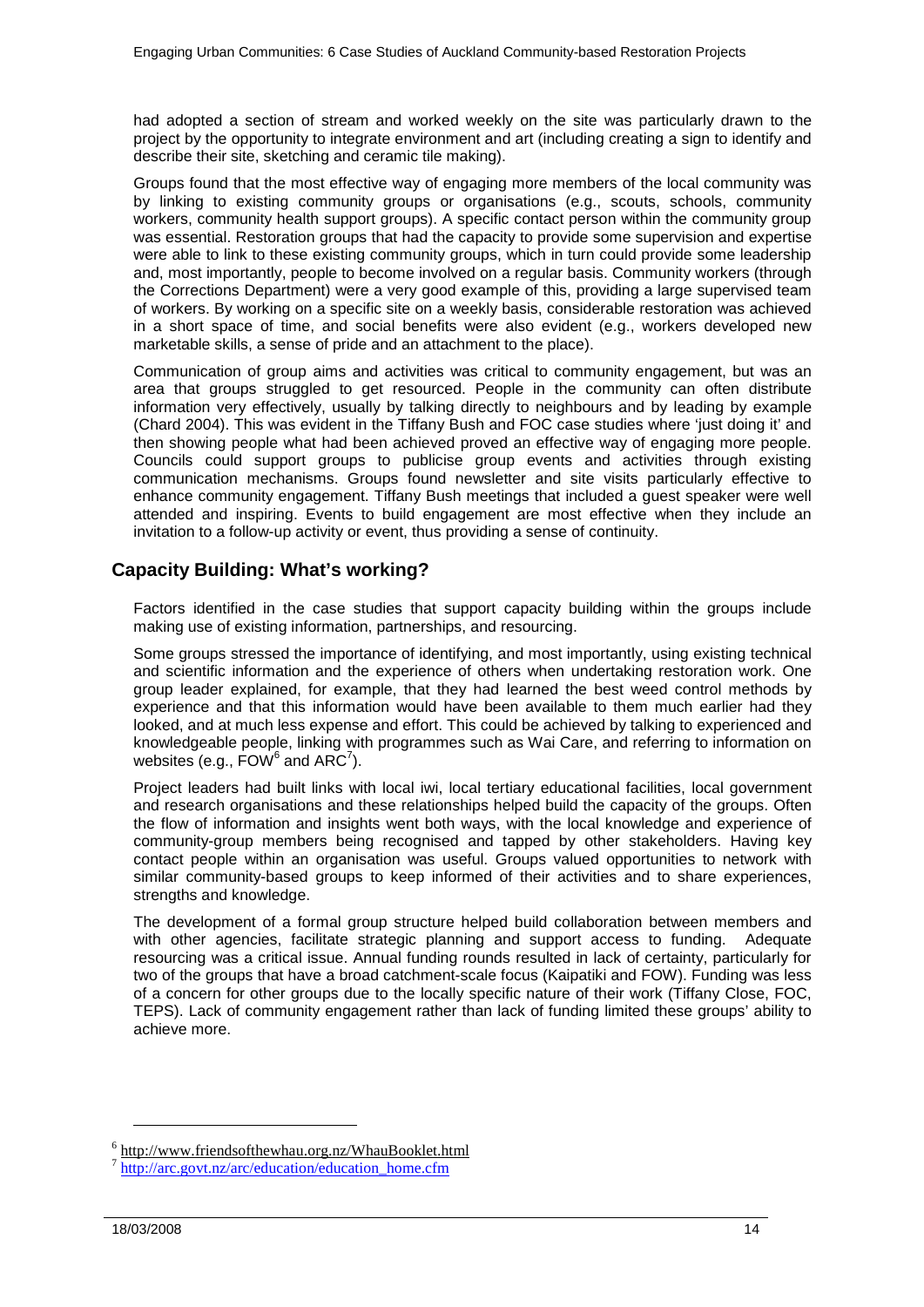# <span id="page-14-0"></span>**Partnerships: What's working?**

There were examples of community-led, agency-led and joint partnership in the case studies (based on Allen et al. 2002). Five of the six Auckland case studies were community-led projects, with limited or no sharing of decision-making power and resources with local government. However, these groups had developed relationships with individual officers within Territorial Authorities and had input into some agency-led catchment management processes. PTS Opanuku and the three Australian projects were examples of joint partnerships between community, industry and local government.

Community-based groups had knowledge of their local environments, and had a place-based approach to environmental management that called for collaboration between a range of agencies. This contrasts with councils, which tend to develop city-wide environmental management strategies. As a catchment-based group, FOW was ideally placed to liaise across two city councils (Waitakere and Auckland), two community boards, and the water company to improve management of the Whau catchment. The Kaipatiki Project has successfully delivered ecological education across Auckland in partnership with three Councils. Part of the reason for this success has been Kaipatiki's approach of providing courses in a range of locations to suit residents. Tiffany Bush Care Group identified local stormwater management problems and invited city and regional councils, and research organisations to investigate stormwater refit options. As a result, Manukau City Council has refitted a stormwater outlet that was having a major impact on stream water quality, and the regional council is considering on-site devices to mitigate flooding problems on some properties.

In these examples, community-led groups had built relationships with individual local government officers and had achieved some good results. However, the groups struggled to link with decisionmakers at a higher level within agencies, and this, combined with short-term and insecure funding, has undermined the group's ability to build partnerships to support ICM processes.

Case study groups' contributions to agency-led processes include taking part in consultation processes related to urban development proposals and consent processes, and having input into catchment strategic planning processes. Some groups have had input into the planning of local parks and reserves, including amenity and planting plans and daylighting of streams<sup>8</sup>.

TEPS has had input into planning via the Tamaki Pollution Action Plan Steering Committee since this committee was formed in 1987. Rapid development around the Tamaki Estuary and the rise of the conservation movement coincided and led to the establishment of the Steering Committee, a collaboration between local government, infrastructure providers, iwi, and NGOs. Through this committee, TEPS has been able to have input into the development and implementation of the Tamaki Pollution Action Plan, and see local community concerns addressed (e.g., by the introduction of a ban on jet skis and set nets in the estuary). Some case study groups have also built relationships with maintenance contractors, and in some cases had successfully influenced the way maintenance of parks and reserves was done to achieve more sustainable results. Relationships with other NGOs, iwi, education and research organisations had also been effective in developing sustainable management approaches.

Interviewees said there were opportunities to 'take a place at the table' with local government agencies in relation to catchment management, and some groups had built internal capacity over a number of years to do so. Keeping activism and restoration activities separate (in the case of TEPS) and being willing to be 'part of the solution' also helped build relationships with key stakeholders. Limitations were imposed by a lack of resources to do so, including skilled community people and ongoing funding. One group, for example, was regularly asked to have input into strategic planning for the catchment, but this placed a big demand on a limited number of volunteers. Annual funding rounds and programme-specific funding were limiting. Resourcing community groups to undertake consultation and partnership building was one suggestion made to support ICM planning processes.

PTS Opanuku is a good example of an active partnership between community organisations and local government. The project started with research to build engagement and gauge those interests, needs and issues of most relevance locally. These participatory approaches are

j

<sup>&</sup>lt;sup>8</sup> The removal of a section of concrete stormwater channelling and restoration of the stream bed.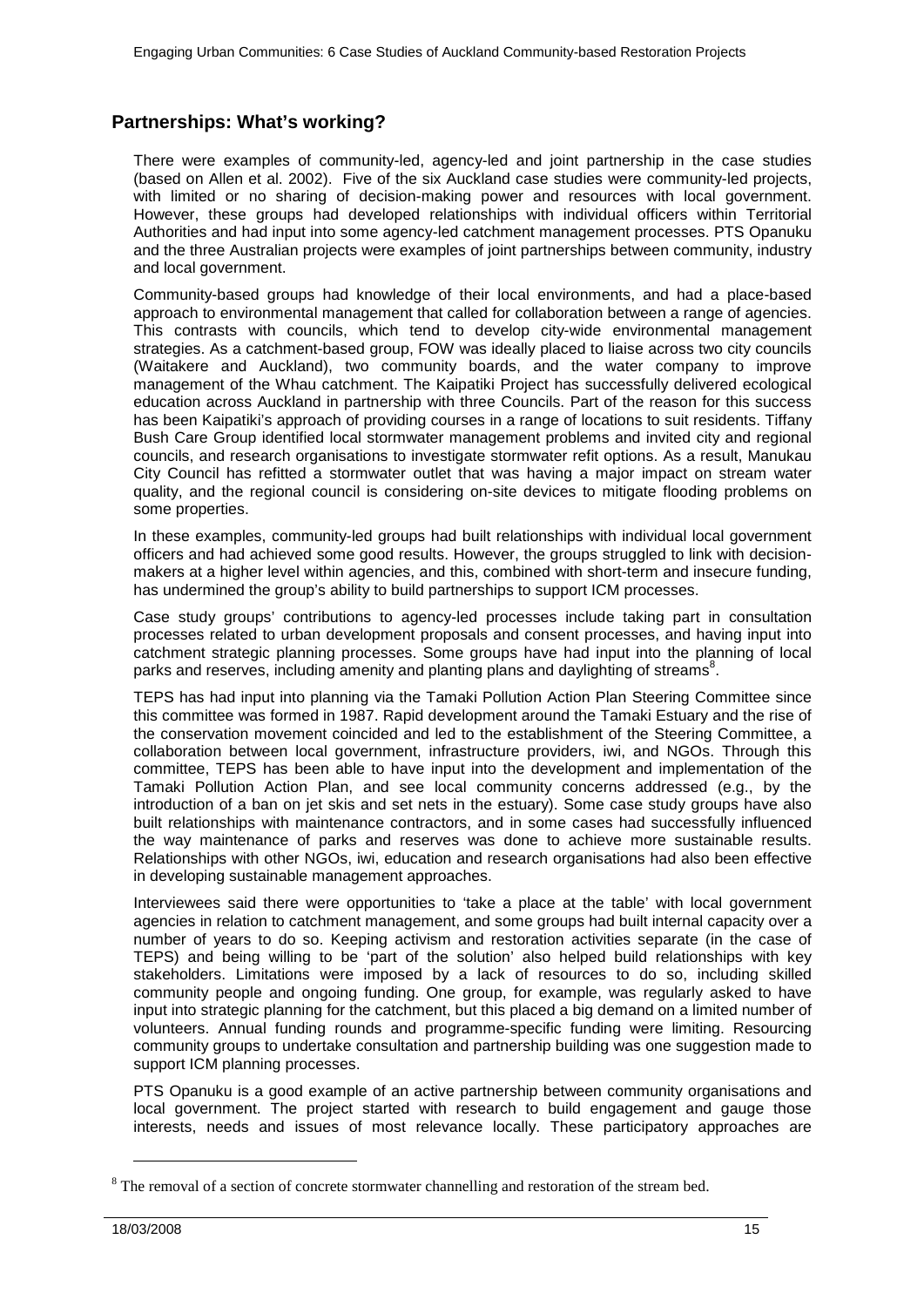important strengths of the project. Stable and long-term funding, paid coordinators employed within community organisations, and Council-provided resources, training and personnel are also important features that contribute to the success of PTS Opanuku to date. Although the project has 8 years to run, the coordinator is already building capacity within the community to support longer term sustainability of the project.

The Australian case studies are also agency-initiated and catchment-based. The projects run the risk of being top-down, agency-led initiatives, with a major focus on environmental education and behaviour change, but participatory approaches were used to build community engagement and include local issues, knowledge and skills in the project. The projects used critical reflection on existing and emerging practices and the application of what was learned to implement activities and educational programmes related to stormwater. Activities such as stencilling of stormwater drains (Clean Drains – River Gains) were based on a simple, concise, visible and achievable message. Pre- and post-testing in the Bronte project showed a shift from external to internal and collective notions of responsibility in relation to stormwater pollution, resulting in changes in environmental behaviour.

Two groups had made opportunities for businesses to contribute to group activities (e.g., PTS Opanuku has engaged a local business to 'adopt a section of stream'). This was the only evidence of partnerships with industry, and points to an area for growth.

Monitoring and evaluation frameworks involve setting objectives, indicators, and measurement processes. For greatest effectiveness, these frameworks need to be established at the outset of a project and in collaboration with a wide range of stakeholders (community groups, local government, researchers, funders) (Broughton & Hampshire 1997, Caswell 1999). Participatory approaches to monitoring and evaluation of ICM planning help build relationships between stakeholders, create measurements that have meaning for multiple audiences, and engage a range of people in data gathering and learning (Allen et al. 2001). These processes also create space for acknowledgement and reflection on community engagement in catchment management.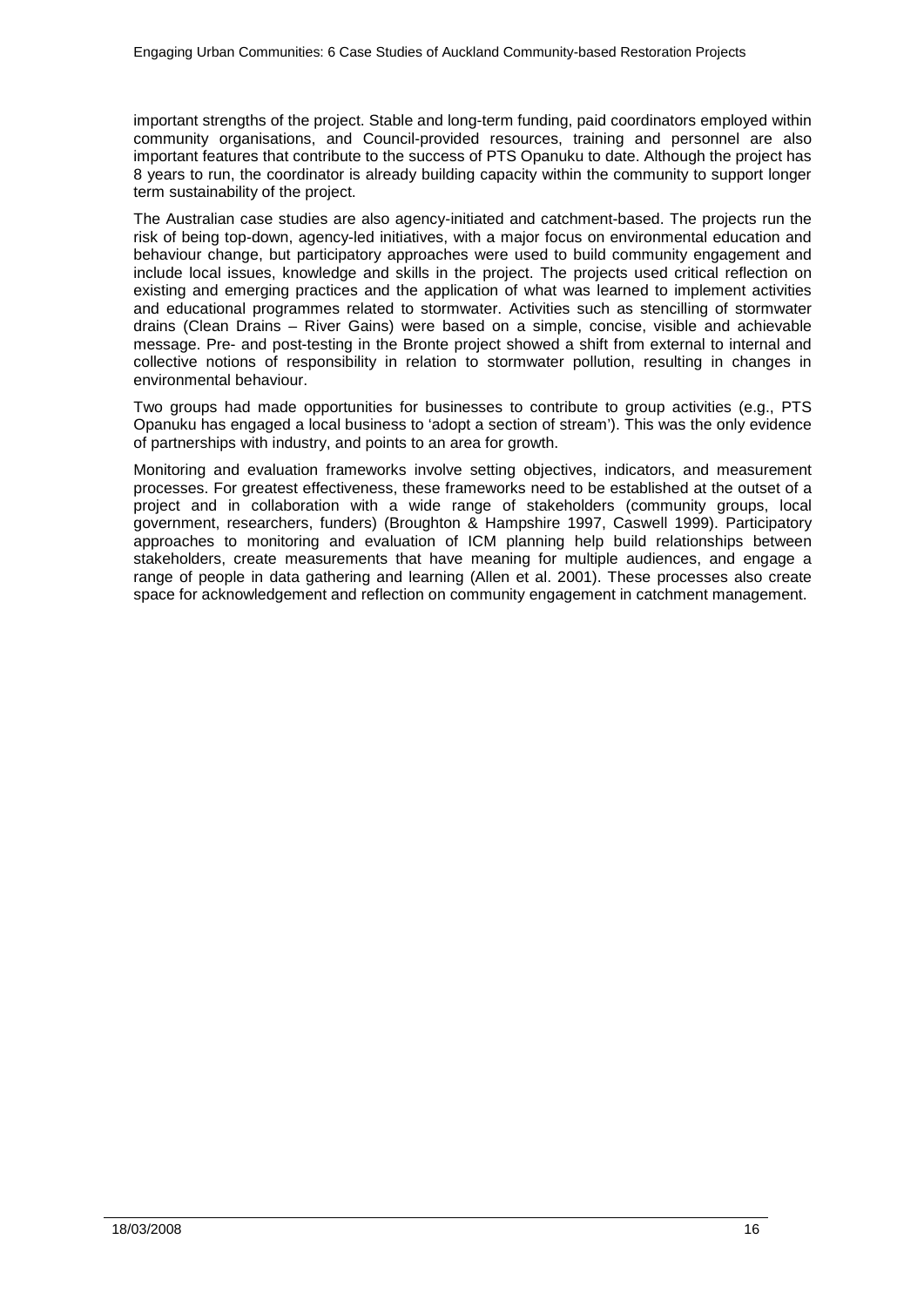# <span id="page-16-0"></span>**Factors underpinning success**

The following table describes those principles identified as underpinning successes in community engagement, capacity and partnership building, with examples from the case studies analysed, and drawing on recommendations from the literature reviewed.

**Table 2.** Key Project 'Principles'

| <b>Guiding Principles</b>                                                                                                                                 | <b>Rationale</b>                                                                                                                                                                                 | <b>Examples</b>                                                                                                                                      |  |  |
|-----------------------------------------------------------------------------------------------------------------------------------------------------------|--------------------------------------------------------------------------------------------------------------------------------------------------------------------------------------------------|------------------------------------------------------------------------------------------------------------------------------------------------------|--|--|
| Community leaders as agents of<br>change                                                                                                                  | Leaders engage, facilitate, inspire<br>and demonstrate good practice.                                                                                                                            | Paid coordinators (PTS Opanuku,<br>Kaipatiki), volunteer leaders (FOC, FOW,<br>Tiffany, TEPS)                                                        |  |  |
| Preliminary study of community<br>attitudes, values, knowledge and                                                                                        | Build locally relevant programmes,<br>while building partnerships and                                                                                                                            | Nature for Neighbourhoods<br>(Kaipatiki/NSCC),                                                                                                       |  |  |
| communication style preferences                                                                                                                           | capacity that support engagement.                                                                                                                                                                | Bronte & SWEEP projects (Aust.)                                                                                                                      |  |  |
| Formal group structures                                                                                                                                   | Establish group identity, mobilise<br>planning processes, requirement for<br>funding.                                                                                                            | All the case studies                                                                                                                                 |  |  |
| Structured and reflective planning                                                                                                                        | Fostering and building trust, skills,<br>collaboration, transparency, group<br>identity.                                                                                                         | All the case studies                                                                                                                                 |  |  |
| Use of appropriate language                                                                                                                               | Simple, clear, concise messages<br>most effective.                                                                                                                                               | 'Stream to Sea', 'Nature for<br>Neighbourhoods' (Kaipatiki/NSCC),<br>'Clean Drains - River Gains' project<br>(Aust.)                                 |  |  |
| Creativity and flexibility to building<br>community engagement                                                                                            | Recognising multiple and<br>overlapping motivations for<br>engagement.                                                                                                                           | Maori tikanga (PTS Opanuku), local<br>history (TEPS), arts & crafts (PTS<br>Opanuku), water-based clean-up (FOW)                                     |  |  |
| Regular opportunities for<br>engagement at a local scale                                                                                                  | Tapping into and building residents'<br>connections and responsibilities<br>towards their local area.                                                                                            | 'Adopt a site' (PTS Opanuku, FOC,<br>FOW), 'Friends of the' (FOW, FOC),<br>weekly working bees (Kaipatiki)                                           |  |  |
| Adequate and stable funding                                                                                                                               | Allows long-term strategic planning,<br>healthy working conditions for<br>coordinators to support project<br>sustainability.                                                                     | PTS Opanuku, Bronte & SWEEP<br>projects (Aust.)                                                                                                      |  |  |
| Identify and engage key community<br>people and organisations                                                                                             | Capitalising on existing groups<br>within community, providing instant<br>access to groups of residents.                                                                                         | Schools, scouts, Community Workers (via<br>Corrections Dept.), Health Support<br>Groups (PTS Opanuku, FOW, FOC,<br>Kaipatiki, TEPS)                  |  |  |
| Identify and use existing information                                                                                                                     | Making use of experiences,<br>expertise and skills of other<br>community groups, iwi, science<br>organisations and other agencies.                                                               | Resources developed by FOW, ARC, Wai<br>Care and others                                                                                              |  |  |
| Partnerships with key agencies,<br>sharing resources & decision-making                                                                                    | Toward effective long-term<br>commitment to changes<br>environmental management<br>outcomes                                                                                                      | PTS Opanuku, Bronte, SWEEP                                                                                                                           |  |  |
| Collaborative learning approaches,<br>including opportunities for reflection,<br>information sharing, cross-sector<br>learning, monitoring and evaluation | Recognising and building on<br>knowledge, skills & experiences of<br>a range of people and agencies,<br>assessment of project<br>achievements, and building<br>opportunities for broader support | Citizen's Jury (Bronte), Learning<br>Networks (Incorporating Urban<br>Sustainability within Community<br><b>Based Catchment Initiatives Project)</b> |  |  |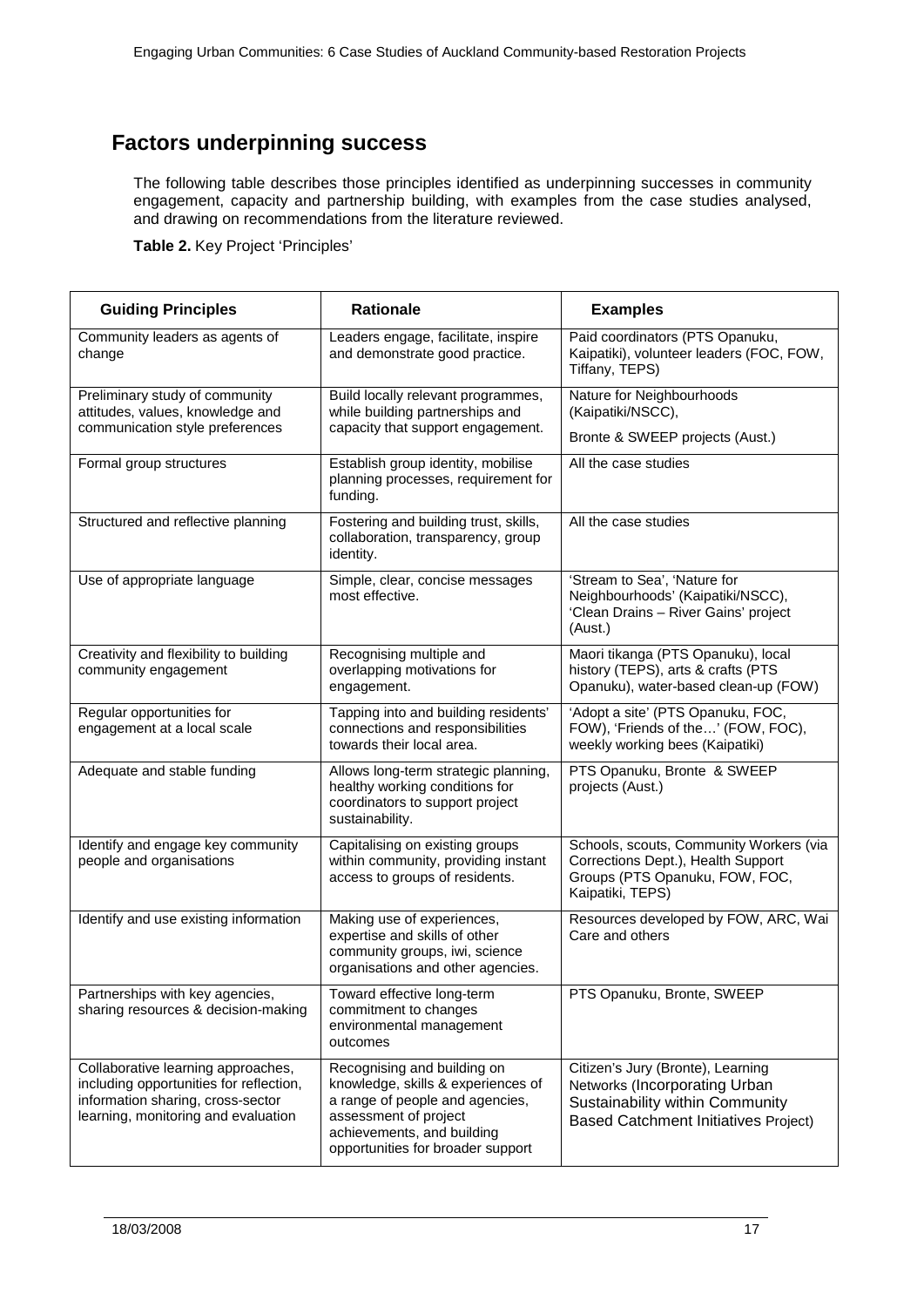# <span id="page-17-0"></span>**Conclusions**

Community groups involved in the Auckland case studies expressed considerable interest in learning from the experiences of other community-based projects. The development of a learning network through this project and this report are starting points.

Case study groups have developed innovative ways of engaging residents and building capacity within the groups, largely modelled on approaches that build community ownership such as 'Adopt a stream' or 'Friends of the…'. Linking with existing community-based groups was also an effective way of building community engagement. Groups aimed to build community engagement and capacity at two scales: locally, involving residents in community-based restoration activities; and at catchment scale, involving residents in environmental management planning and implementation. Both scales are important to sustainable ICM processes.

Groups have achieved a range of results including restoration of native bush (and associated biodiversity) and improvements to water quality. Some groups sought guidance on monitoring frameworks to ensure relevance and comparability over time and space. Social benefits were also evident, including creating safer neighbourhoods through consistent activity in previously deserted and neglected nature reserves, building community networks and partnerships with tangata whenua, industry and local government, and in some cases contributing to a breaking down of 'silo' approaches to environmental management within and across agencies by connecting officers to work in a specific catchment or area. Partnerships have also led to good support for project activities.

The case studies showed examples of partnerships with local government and other agencies being built at a range of scales. PTS Opanuku is Auckland's current 'gold standard' for the joint partnership approach advocated by Allen et al. (2002) and others. An ICM Plan is being developed alongside PTS frameworks, a process that has the potential to engage residents in catchmentbased planning. Participatory approaches that acknowledge and build skills and partnerships across community and government sectors are critical elements. Similarly, the Bronte and SWEEP projects from the Australian case studies have successfully moved beyond 'consultation' and developed joint partnerships between community, industry and local government. These projects provide useful models of well-resourced, place-based, joint partnerships.

The groups felt it was important that they build relationships with a range of people within local government agencies, including decision-makers, to allow a more partnered approach to ICM (i.e. moving beyond 'consultation'). Identifying and linking across the various departments of local government agencies was a challenge, but critical. Community-based groups can bring a placebased approach that fits well with ICM and links across local government departments.

### <span id="page-17-1"></span>**Recommendations**

The following are recommendations for agencies that seek to develop institutional structures and strategies that can support community engagement in ICM processes:

- ICM planning processes provide a good opportunity to link with community-based ICM groups who have developed experience linking across environmental management agencies to improve catchment management.
- Inter-dependent partnerships between community groups and environmental management agencies have the greatest capacity for long-term sustainable environmental outcomes.
- Partnerships are based on participatory processes that acknowledge local knowledge, skills and effort, and create opportunities for learning across all sectors.
- Participatory processes require initial investigation of local attitudes, knowledge, skills, understandings, and preferred forms of communication, and ongoing reflection on project aims, approaches and partnerships throughout the project.
- Joint partnerships require a sharing of resources and decision-making power. Recognise that consultation with the community creates costs for the community.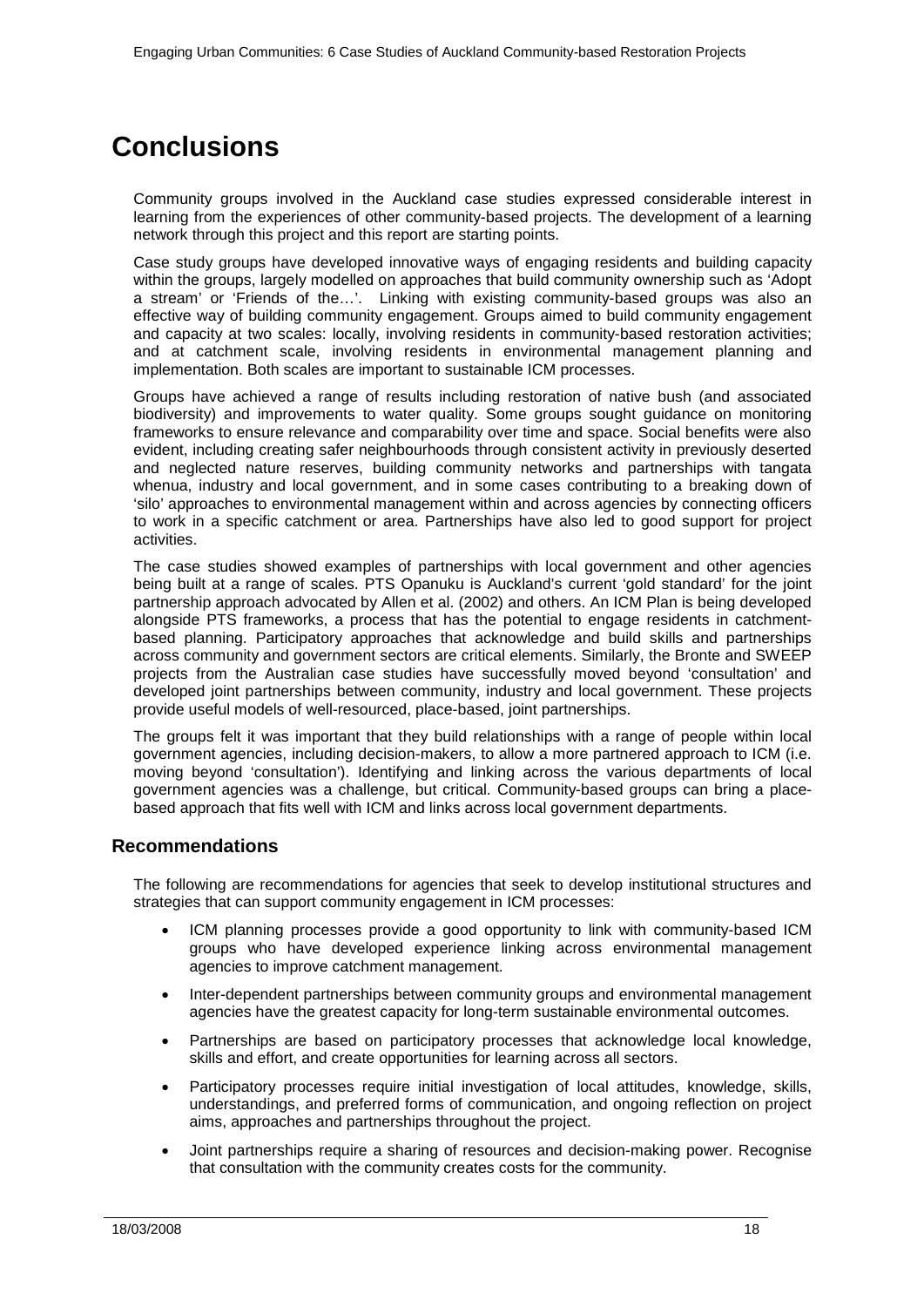- Ensure clear descriptions about ICMP/strategic planning processes and the public's rights and ability to have influence are given when seeking to consult/work with community ICM groups.
- Consider engaging existing community-based groups to undertake consultation and partnership building within the community.
- Agencies can use existing reporting mechanisms to publicise community-based group restoration and educational activities (e.g., website, Council newsletters).
- Monitoring and evaluation frameworks are critical to ICM processes, and need to engage all stakeholders from the outset.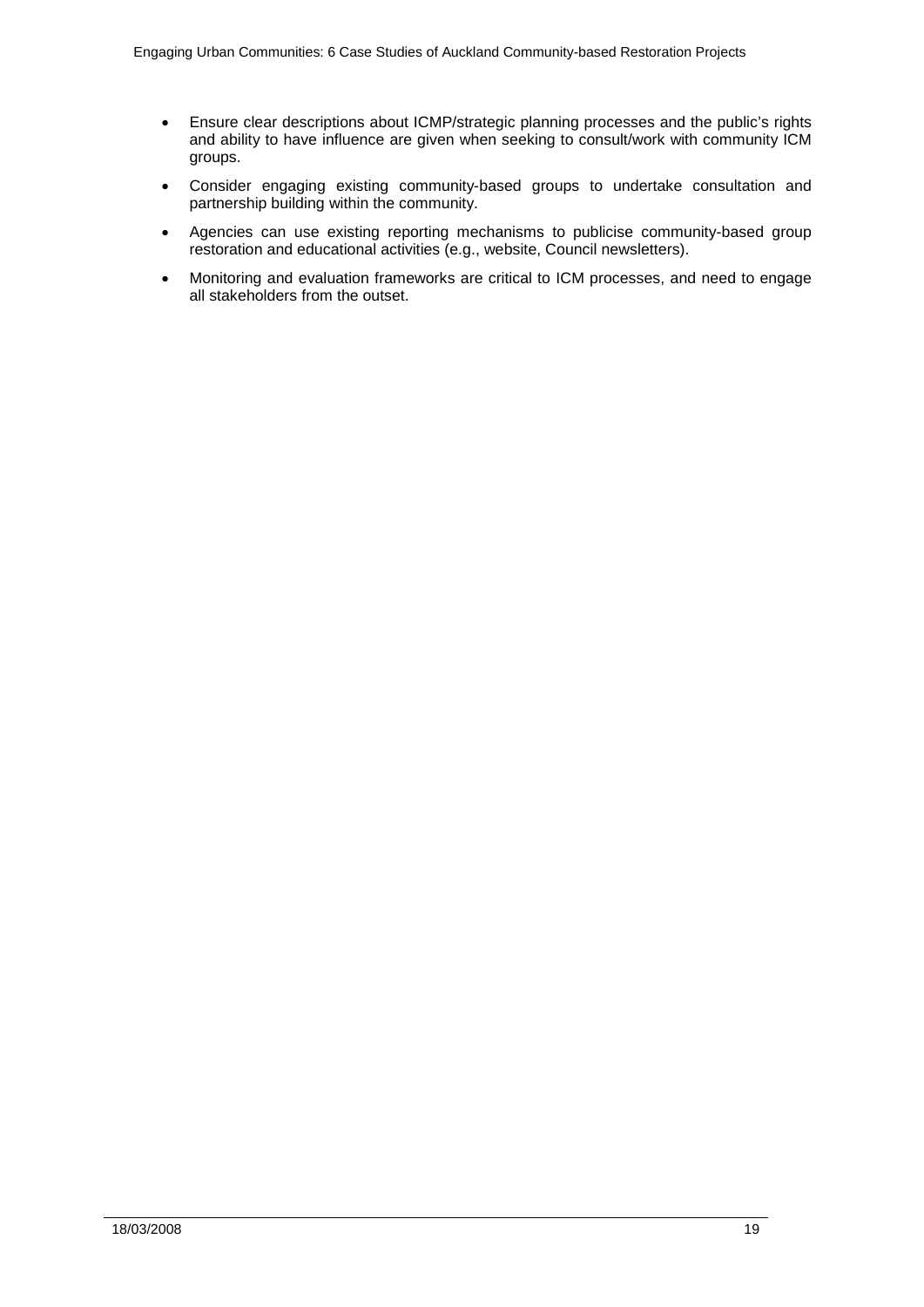# <span id="page-19-0"></span>**Friends of Oakley (Te Auaunga) Creek**

**Scale:** Oakley (Te Auaunga) Creek catchment **Location:** Waterview/

### **Start time:** 2004

**Receiving environment:** Waitemata Harbour

**Land Use:** Mixed low-density urban residential, commercial, industrial.



Wairaka Wetland, Oakley Creek, vairaka wetland, Oakley Creek,<br>adopted site of Buchanan Rehabilitation Centre Garden Group of New Oakley Creek



# <span id="page-19-1"></span>**Background**

Friends of Oakley Creek (FOC) is a community-based restoration group that works in the Oakley Creek catchment. Part of the upper catchment of Oakley Creek is traversed by a large motorway, and with the possibility of motorway extensions in the catchment in the future, riparian management had been overlooked for some time. The group was created by a local resident concerned about the neglected state of the stream who started to carry out restoration work. This work led to the involvement of more people and the creation of the group, which was established as an incorporated society in 2005.

Oakley Creek reaches from Mt Roskill across the isthmus to the Waitemata Harbour at Waterview, a total of 15 kilometres. Most of the length of the creek is bordered by walkable green space, including eight parks and reserves.

# Context Identifiers

Avondale/Mt Albert

**Contact**: Wendy John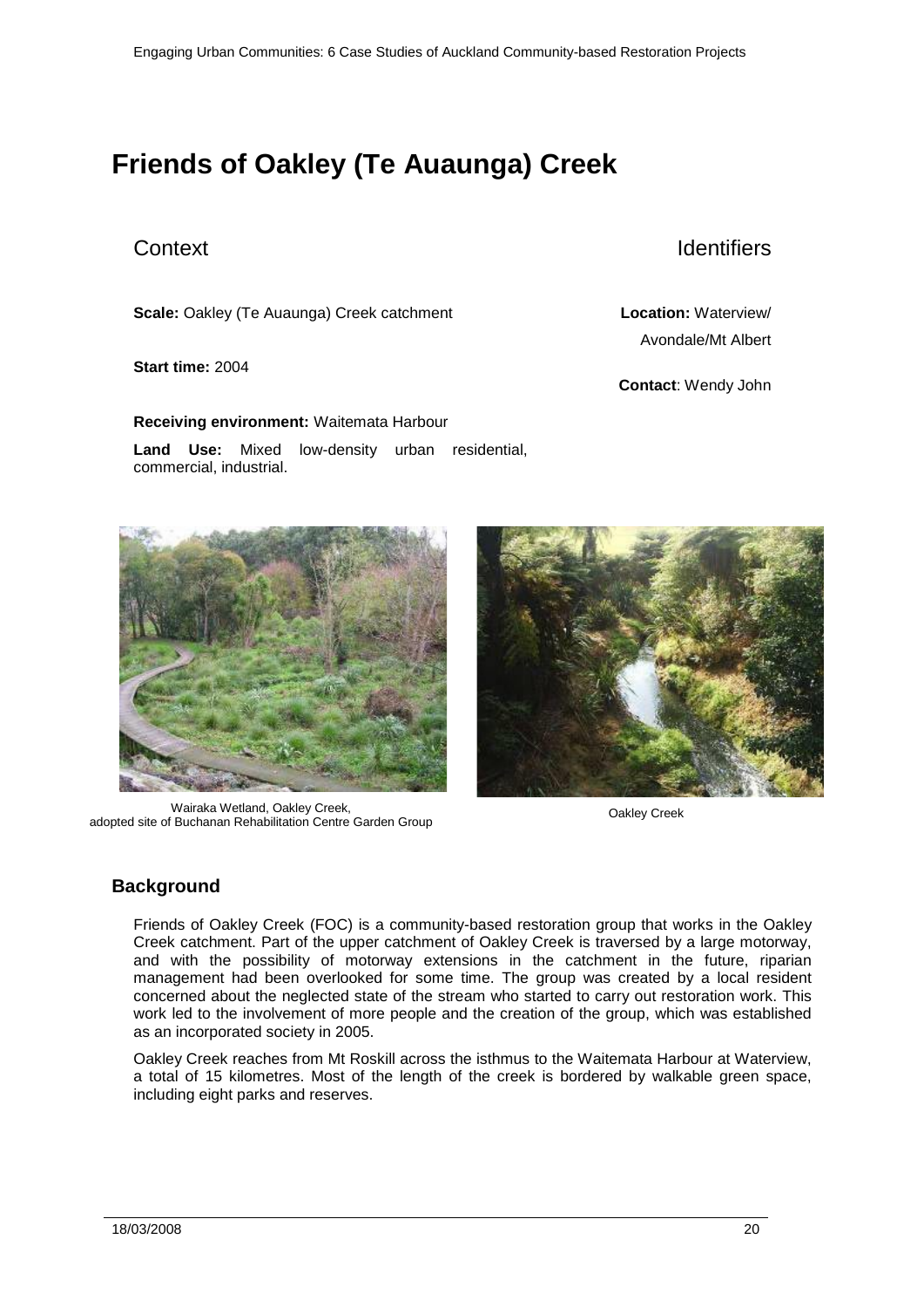# <span id="page-20-0"></span>**Project Management**

### **Planning**

The group's vision is to restore and protect Oakley Creek "as a natural ecosystem incorporating a range of wildlife habitats, indigenous species and recreational amenities for present and future generations". The group's aim is to "protect, preserve, enhance and restore the ecological health of Oakley (Te Auaunga) Creek and its environs".

The group has the following goals for Oakley Creek:

- Re-established as a natural waterway, including restoration of channelled parts of the stream to their natural state
- Established as a place of major ecological and social value
- Water quality restored and enhanced
- Established as a green belt (to include multiple uses/environs, e.g., native forest, wetland, open space, organised sports area, walkway, cycleway, etc.)
- Developed as a wildlife corridor linking with other areas of ecological importance, e.g., Western Springs Park, Hillsborough Cemetery Reserve, Heron Park, Motu Manawa Marine Reserve, etc.
- Coast-to-coast walkway and cycleway across the Auckland isthmus, following the Oakley Creek catchment

### **Organisational Structure**

FOC has a core group of six who make up the management committee, led by the person who initiated it and supported by the core group who contribute a range of skills. They meet monthly, and supporters and key contacts in appropriate 'local bodies' are welcome to attend. Actual membership numbers are low, but there are around 200 people on the group's email list, who support the project in some way. FOC relies heavily on the time commitment, leadership and skills of the initiator of the project for its sustainability.

### **Funding**

SLIP (Small Local Improvement Projects) funding is sourced for Oakley Creek, via the local community boards. This funding is administered by the Auckland City Council (ACC) Parks Volunteer Coordinator, with input from FOC, and helps to pay for plants, site preparation, and maintenance. Contractors are engaged for this work. ACC Parks also provide FOC with small items such as tools, bamboo stakes, etc.

In the view of the coordinator, the group needs only small amounts of funding for sundry expenses. This is due to the strong support the group gets from ACC Parks and Metrowater, and to the commitment of the volunteers. However, the group also applies for funds from other appropriate funding agencies for specific items such as display banners, as required.

### **Project publicity**

FOC promotes the work they do in a number of ways: talking to groups of students at tertiary education facilities such as Unitec (whose campus backs on to Oakley Creek); having information stalls at suitable events; taking interested groups (e.g., Forest & Bird, Waikowhai Boy Scouts, etc.) for guided walks along the walkway and talking about the restoration work, archaeology and history of the area.

### **Networks & Support**

FOC works alongside other like-minded groups, such as Friends of the Whau, to share ideas and skills. The ACC Parks Volunteer Coordinator is a key supporter of the group, and promotes FOC as a model for an urban community-based catchment management project.

Metrowater's stream Maintenance Supervisor for the area also supports the work of FOC, providing plants for riparian margins as requested. Metrowater also engages contractors for riparian management, and, as with ACC contractors, FOC has input into the planning of this work.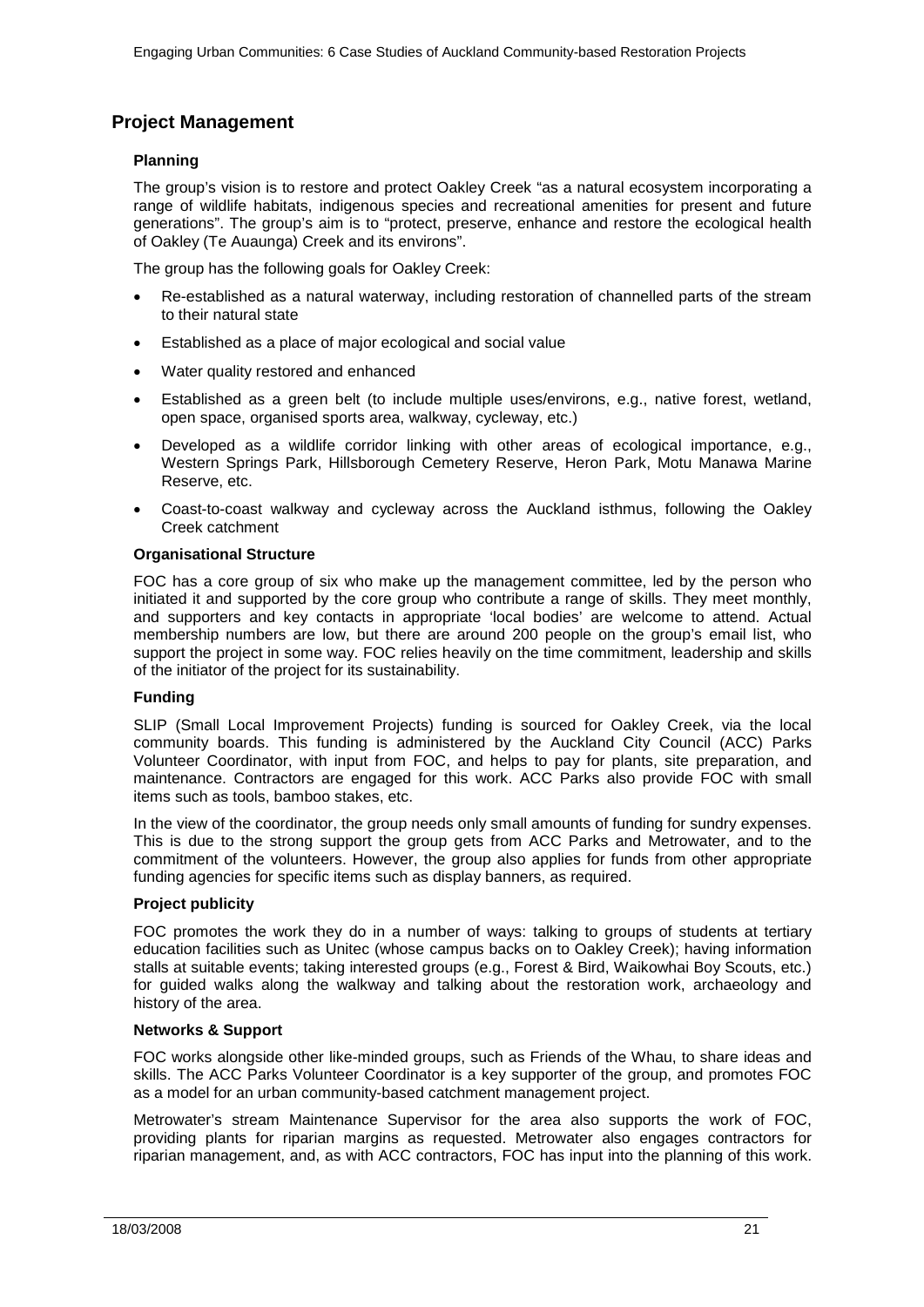ACC Parks is responsible for maintaining 1 m either side of walking paths, and Metrowater is responsible for the riparian margins.

The FOC coordinator has given several presentations to groups within local and regional councils, stressing the ecological importance of the catchment. The group has a strong relationship with several staff at Unitec, which borders the stream, and has been allocated an area in the School of Natural Sciences shade house to grow and house plants. Unitec students are regularly involved in restoration, monitoring and evaluation as part of their studies. The local iwi, Ngati Whatua, were contacted in the early stages of the project and were consulted on the management plan; Ngati Whatua are kept informed of group activities via the emailing list.

# <span id="page-21-0"></span>**Group Activities**

### **Restoration**

In 2005 ACC contracted the company Te Ngahere Native Forest Management to develop a management plan for the lower reaches of the creek, following the Oakley Creek Walkway from Harbutt Reserve through to Great North Road in Waterview. The plan includes site descriptions, current restoration efforts, management units (displayed visually on an aerial photograph), environmental weed control, monitoring, community involvement, and a time line. The area has been divided into management units, and select units are being focussed on at specific times.

FOC works mainly in the lower reaches of the catchment since most members live in this area. Nevertheless, the group considers itself guardian of the wider Oakley creek catchment and as appropriate takes opportunities to have input into projects and developments throughout the whole catchment.

FOC has regular contact with contractors and has had input into the approaches to weed management adopted. FOC has found it helpful to put bamboo stakes with orange tape beside each plant after planting to ensure easy identification, and to prevent contractors from spraying or weed-eating the young plants and native grasses (as has occurred in the past). FOC is also attempting to limit blanket spraying, and instead seeks to use some of the existing weeds as protection for the young native plants.

### **Volunteers**

A core group of volunteers, including committee members, participate on a regular basis in monthly working bees for planting, weeding (particularly plant release), and clean-ups. Larger numbers of volunteers turn out for working bees for planting in the winter, and for the annual summer clean-up. Planting is more popular, attracting 20–25 people, while weeding working bees attract about around 10.

FOC committee members also undertake some restoration work most weekends, and the chairperson/coordinator also commits a weekday and time in the evenings to FOC work.

Several groups contribute to the restoration work along Oakley Creek, including the Buchanan Rehabilitation Centre Garden Group (ADHB), and Gladstone Primary School Nature Force Group. These projects are facilitated by FOC, and are working well. The Buchanan site, for example, is a wetland site that has been transformed in only 2 years (see photographs at head of section). The group carries out annual plantings, regular maintenance and monthly water testing (under the Wai Care programme).

Another example is the work done by the Department of Corrections' Community Workers group. The group of around 10, contracted by Unitec, work on site every Saturday. FOC has, over time, developed a collaborative working relationship with the group, which has included them planting some specimen trees. These community workers were at first viewed with suspicion by local residents, but as visible results have emerged, residents now stop and chat to the workers and admire the transformation.

The Sustainable Business Network, through their Green Fleet programme, by which companies can gain carbon credits, has also provided volunteers and plants for plantings over the last 2 years.

Annual community clean-up days are held in collaboration with ACC Parks Department, and involve local residents; 75 car tyres were removed from the stream last year.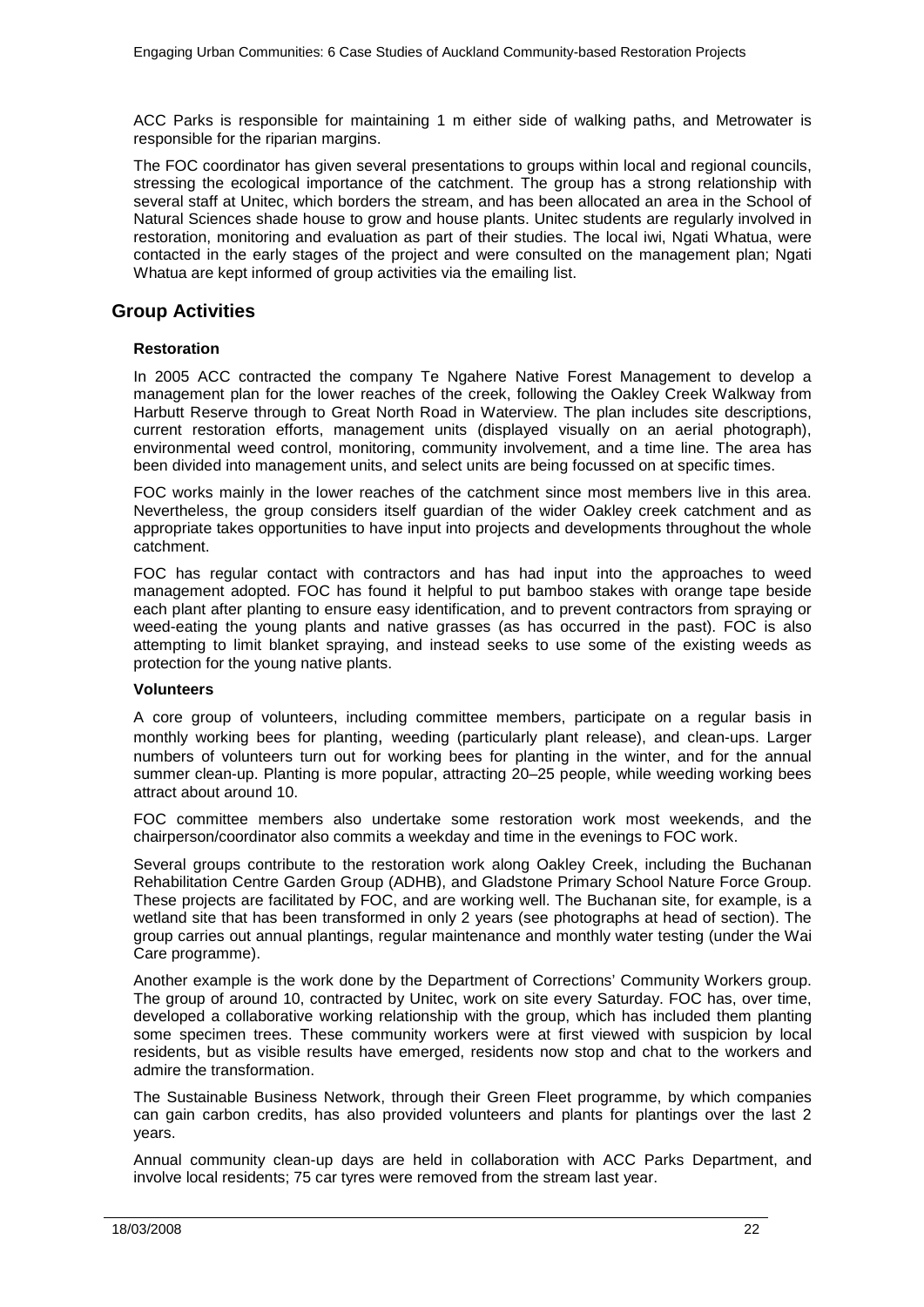### **Other group work**

FOC makes submissions on developments in the catchment, in keeping with the group goals of having Oakley Creek re-established as a natural waterway, which includes restoration of channelled parts of the stream to their natural state. FOC has also worked with ACC on the development of plans to enhance Underwood and Walmsley Reserves in Sandringham, including a stream refit, whereby a section of concrete channelling will be removed and naturalised as part of the project.

### **Monitoring**

Little monitoring of the creek or of the restoration work that has been taking place has been carried out since the establishment of the group.

Community groups undertake water testing with Wai Care in two places on the lower creek. A survey of habitat and biological values of the lower section of Oakley Creek was undertaken by a Landcare Research fresh water ecologist in April 2005. A FOC committee member is collating existing data on Oakley Creek, including historical accounts and research undertaken, and FOC also intends to add to the management plan a section on what to do if something of archaeological significance is found during restoration work.

Other monitoring is done regularly by the chairperson, with input from other committee members and the general public. FOC would appreciate support with biodiversity monitoring of the catchment, including collating base line data and ongoing monitoring.

### <span id="page-22-0"></span>**Achievements**

### **Environmental**

Throughout the lower part of the catchment more than 7000 native plants have been established over the past 2 years, in a number of the management units.

The Buchanan site is one of the most advanced and outstanding of these. Native vegetation has been restored, with large carex, cyperus, cabbage trees, putaputaweta, swamp maire, flax, toetoe, and pukatea; there is 100% vegetation cover over a large portion of the site.

Outcomes, at this stage, are generally measured visually through photographic recording, and through feedback from the public who use Oakley Creek as a place for recreation.

### **Economic**

Contracted work by ACC Parks and Metro Water is supported and enhanced by the extensive number of hours contributed by volunteers facilitated by FOC.

### **Social**

Multiple groups working regularly along Oakley Creek have made the area feel safer, which attracts more residents to use the reserves and walkways. The areas of the landscape along the creek have been greatly enhanced, which also attracts residents.

The FOC coordinator has developed collaborative working relationships with ACC Park and Metrowater, providing an avenue for these key stakeholders to engage with people interested in community-based restoration. FOC has influenced the Council to recognise the significance of, and allocate resources to Oakley Creek. FOC has contributed to the education of the contractors, leading to improved riparian management.

### <span id="page-22-1"></span>**Conclusions**

### **What worked well?**

- "Just doing it" one person committed to getting out and restoring the catchment has provided the leadership, skills and energy to bring others on board.
- Opportunities actively sought to build relationships with ACC Parks, Metrowater, contractors Te Ngahere – leading to collaborative management of the catchment. Includes educating contractors about restoration approaches.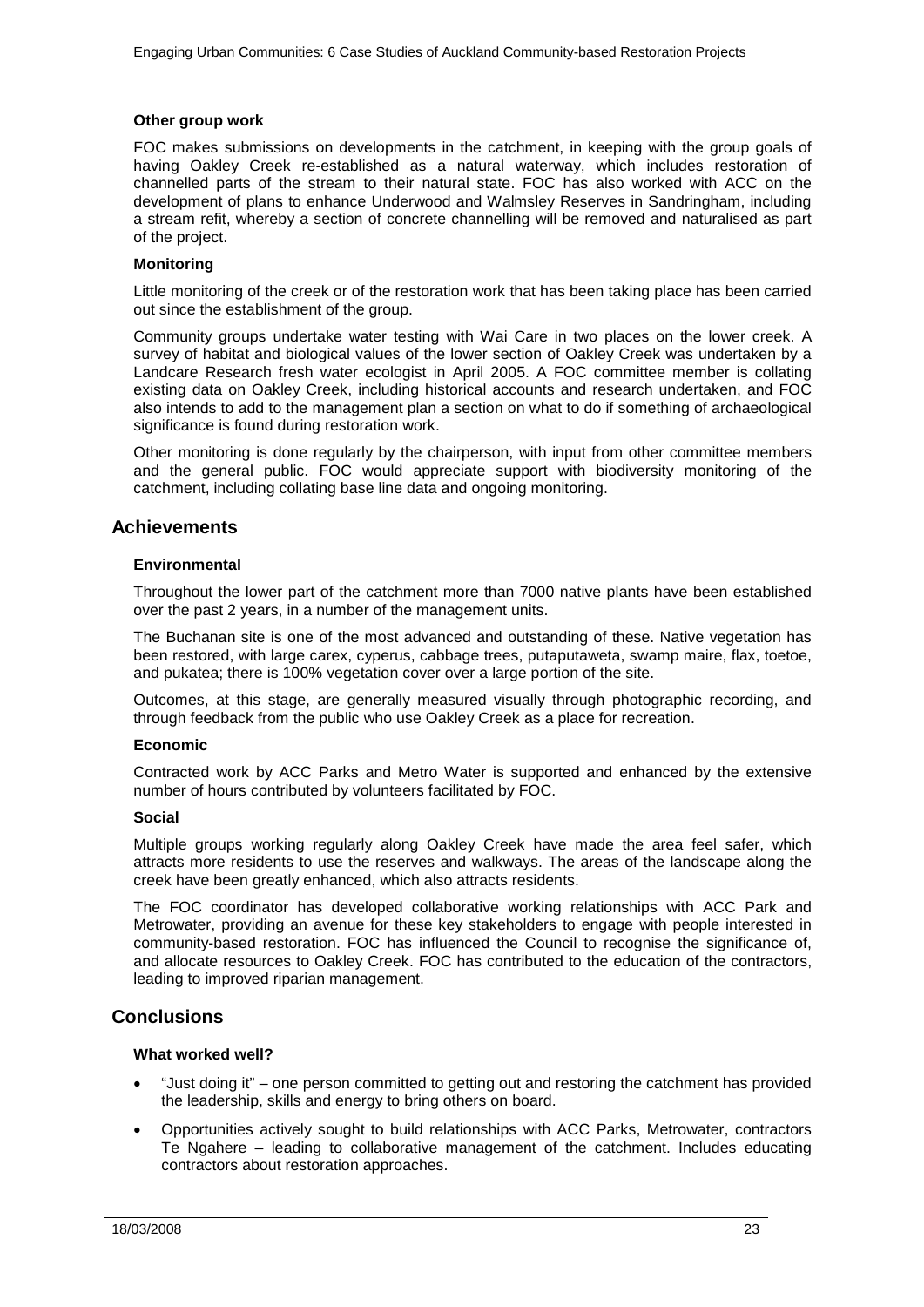- 'Adopt a site' by local groups has enhanced the sites and increased the sense of ownership and attachment to the area.
- Using the local media to help raise the profile of Oakley Creek and the importance of protecting it.

### **What were the challenges?**

- Engaging stakeholders in the restoration of a catchment that is degraded and in line for major future alterations as part of potential motorway extensions. This includes funders.
- Getting people skilled in conservation on the management committee, e.g., knowledge of biodiversity, monitoring.
- Keeping volunteer numbers up, and stimulating them to take an interest beyond planting trees.
- Protecting young trees and native grasses from contractors sprays and weed eaters.
- Educating contractors about restoration and different approaches.
- Ensuring all parties are kept informed, understand the processes, and work together.
- Getting the public to understand that some weeds are helpful in restoration work.
- "Future proofing" the group to reduce reliance on one passionate coordinator.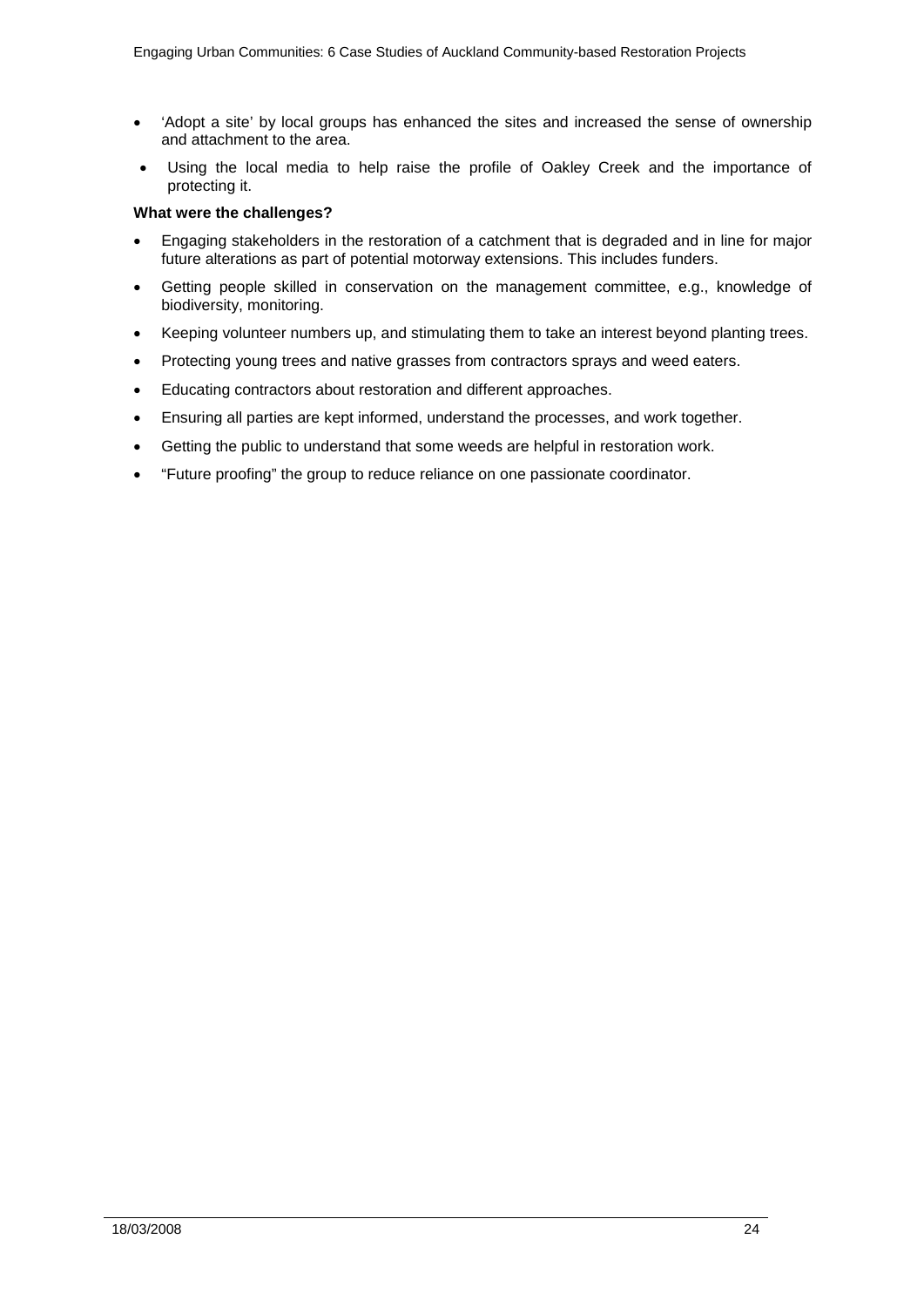# <span id="page-24-0"></span>**Friends of the Whau**

# Context **Identifiers**

### **Start time:** 2000

**Scale:** Whau River Catchment **Location:** Glendene/Avondale/ New Lynn/Blockhouse Bay

**Contact**: Gilbert Blakey

**Receiving environment:** Waitemata Harbour **Land Use:** Mixed low-density urban residential, commercial, industrial.



Community planting day, Kurt Brehmer Walkway, on the banks of the Whau River



The Whau River Clean Up, Archibald Park, Waitakere City, Whau Catchment

# <span id="page-24-1"></span>**Background**

Friends of the Whau (pronounced 'foe'), FOW, is a community-based ecological restoration organisation formed in Auckland in January 2000 to raise community awareness about issues affecting the Whau River catchment, and to mobilise community energy and support to improve the natural environment. It currently has a supporter membership of over 200 individuals and organisations, and numbers are increasing. FOW is based in the Whau River catchment and includes the Whau River and its streams, draining to Auckland's Waitemata Harbour. The catchment spans a narrow isthmus between Auckland's Waitemata Harbour and (almost to) Manukau Harbour, and straddles both ACC and WCC jurisdictions.

## <span id="page-24-2"></span>**Project Management**

### **Planning**

FOW's aims are to raise community awareness about issues and problems affecting the Whau catchment in West Auckland, and to mobilise community energy and support to remedy the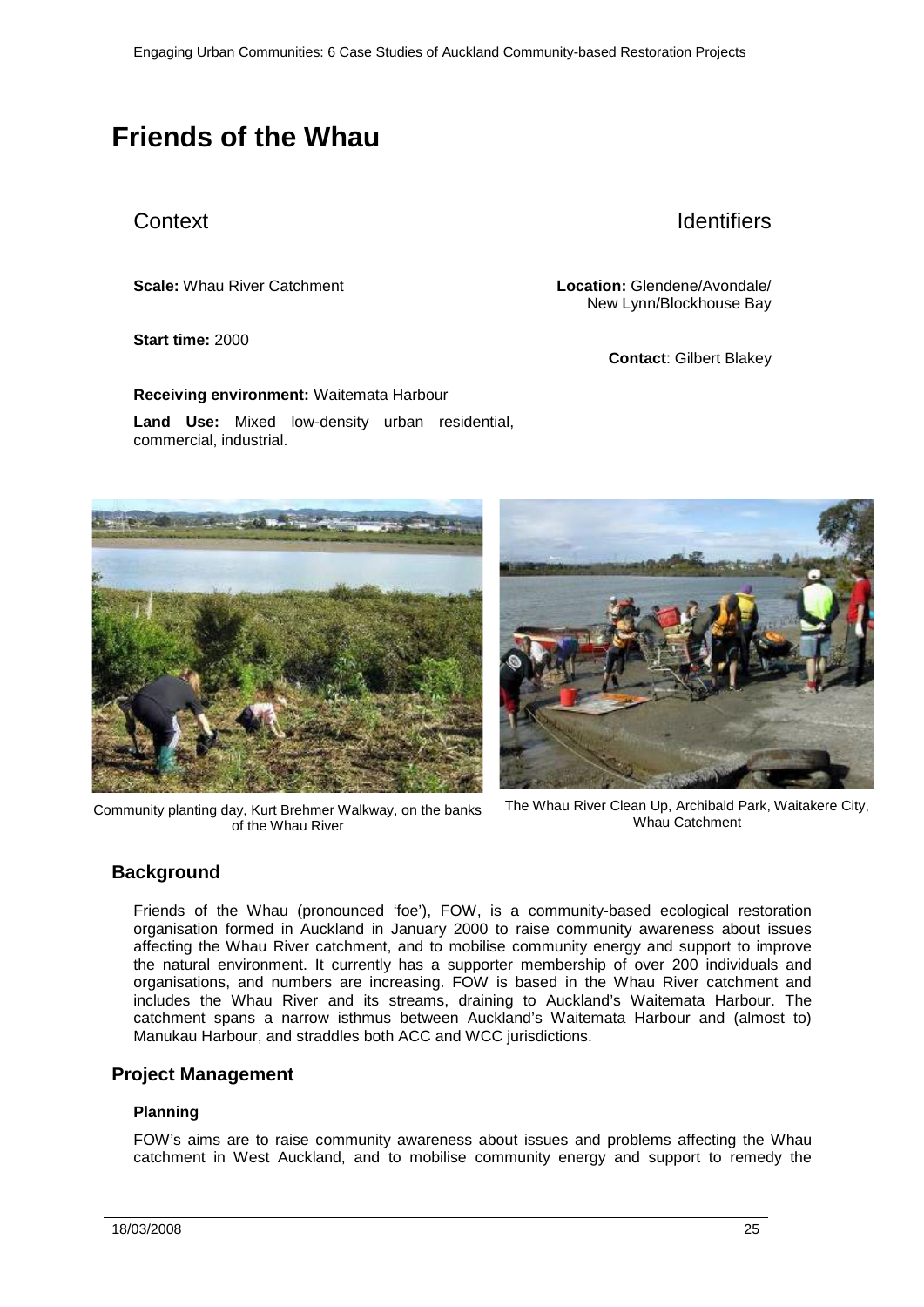existing situation. FOW is an umbrella group for several local community groups that are engaged in environmental restoration.

In 2006, FOW carried out a scoping exercise for a catchment-wide strategic plan. Strategic planning at a catchment level provides excellent opportunities for integrated catchment management. It also creates a wider focus and greater demands on committee members, some of whom are more interested in working at a grassroots level. Plans are currently being developed to create a Governance Board to reduce the burden on office holders, enhance catchment-wide strategic planning opportunities, and build the project's capacity to engage at a political level. FOW volunteers work with Auckland Volunteering on the restructuring process.

Catchment-wide strategic planning has also required a higher level of information. WCC provided comprehensive GIS data free to the project, while ACC had limited information and required payment for the data.

FOW is considering supporting local community groups under a 'guardian of the stream' model; for example, local residents will form a group to care for the Blockhouse Bay Recreation Reserve under the umbrella of FOW. FOW has the capacity to organise plant supplies, plan restoration work, and to help the group build working relationships with contractors and Council.

### **Organisational Structure**

The FOW committee, which meets monthly, is responsible for a range of 'portfolios', including media marketing and advocacy, membership and events, bio-landscape, Wai Care, landscape coordination, environmental education and scouting, funding and sponsorship, and cultural liaison. The committee office holders consist of Co-conveners, a Treasurer, and a Secretary.

The project also has an overall Steering Committee that meets twice a year and is made up of representatives from ACC, WCC, Metrowater, Eco Water, Avondale Community Board, New Lynn Community Board, and ARC. FOW reports to these key stakeholders/funders on project progress and what activities are proposed for the next 6 months.

FOW has two part-time paid employees: an Environmental Education Co-ordinator (15 hours per week) and an administrator (5 hours per week). As FOW has office space in business premises, the project is required to pay business telephone rates. FOW has an up-to-date computer system with GIS capability. Newsletters are released quarterly by the environmental education officer.

### **Funding**

On the ACC side of the catchment, FOW funding comes through the Avondale Community Board SLIPS (Small Local Improvement Projects) fund. On the WCC side, funding comes through Eco Water. FOW's long-term sustainability is undermined by the need to apply for funding annually with the decision to support the group at the discretion of elected members. Nevertheless, Avondale Community Board and Ecowater are currently very supportive. The purchase of plants takes up a large proportion of project funding; for example, 3000 plants recently purchased for one area cost \$10,000.

### **Project Publicity**

FOW holds an annual celebration day in late autumn both to acknowledge volunteers and as the first planting for season. The project has created a book (*The Whau – our streams, our river, our backyard*) and a CD (*Our streams, our future – The Whau-Oakley catchments*) aimed at informing people about the project and ecological education.

### **Networks & Support**

Engaging residents in FOW restoration work can at times be difficult, although there is a core group of supporters. Some new immigrants have been engaged in planting days, for example, through the Chinese Conservation Education Trust. Language barriers can present a challenge, particularly as feedback from residents is required on FOW processes and activities. While a survey of public opinion was undertaken in the past, a further survey is necessary.

FOW's steering committee includes a wide range of stakeholders. The project has also established working relationships with a range of community and educational organisations and is playing an important role of building capacity across the community towards ICM, as detailed below.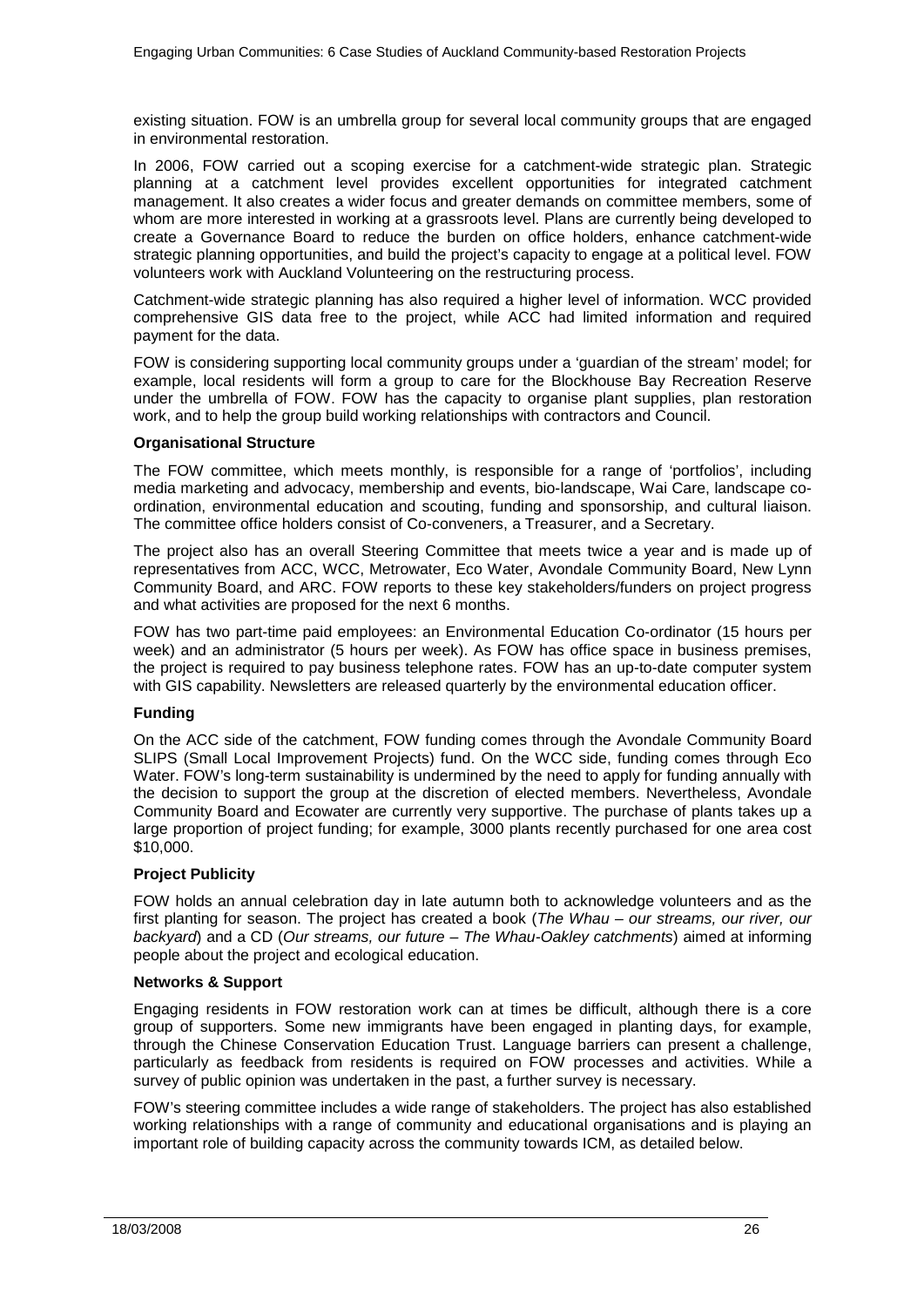# <span id="page-26-0"></span>**Group Activities**

Several strands of work are undertaken by the group, with overlaps between the strands.

### **Riparian management**

- Planting of eco-sourced native plants along river and streams.
- Regular clean up of river, stream tributaries and banks in conjunction with Keep Waitakere Beautiful, Scouts, and other organisations.
- Regular weeding, pest control, revegetation, and planting maintenance.

Planting Days are held regularly throughout the planting season from May to October and often involve local community groups. Some days are open to the general public. The Whau River clean up day involves a range of scouting groups in a water-based clean up. Participants gather litter around the river mouth from kayaks and other water craft. This event has recently been opened to the general public.

Over the last 6 years FOW volunteers have been working in Shadbolt Park, planting and maintaining trees and monitoring water quality with Wai Care. Visible differences can now be observed in the photographic record of this period.

The Henderson Corrections Department supervises teams of community workers 2 days per week in the Whau Catchment on the WCC side, and New Lynn Corrections workers work 1 day a week on the ACC side of the catchment. A FOW volunteer selects a site and explains work requirements, usually focussed on manual weed control and planting. The Department of Corrections provides the gear and supervises the workers. On Sundays, there can be as many as 30 community workers. With high levels of supervision and the regular input of large numbers of able-bodied adults, these groups are able to plant and carry out maintenance on difficult terrain. As a result, FOW have been able to extend their riparian management work over a larger area, and considerable improvements are evident in the catchment.

A group of youth from Odyssey House work at Shadbolt Park 1 day per week, with supervision from FOW. This work has a broad focus, spanning education, environmental engagement, and work experience. A group of youth from Princess Trust also work with a FOW convenor on a regular basis, with similar aims.

FOW have recently developed a pest control plan in an effort to expand the limited pest control and monitoring that already takes place. Funding for buying possum traps came through Environmental Initiative Fund (ARC).

### **Participatory catchment management planning**

- Site analysis and design for amenity and ecological plantings within public reserves.
- Advocacy for better access to the waterways, e.g., around Rosebank Peninsula.
- Liaising and negotiating with Councils, Community Boards and water supply authorities (Eco Water and Metro Water) about their programmes and resources to restore and maintain the Whau River and its catchment.

FOW was involved in the site analysis and design for the newly created Olympic Park in Avondale, recommending, for example, the retention of wattle trees (although not native) as a natural habitat for Avondale spiders (now used as an icon by local businesses).

### **Ecological education**

- Involvement of local high school and tertiary institution science and biology students, who use the Whau as an educational study "living laboratory" area.
- Involvement of primary and intermediate children in environmental initiatives.
- Public educational meetings.
- Informing and advising residents about what they can do on private properties to enhance the environment.
- Using the media to inform the wider public.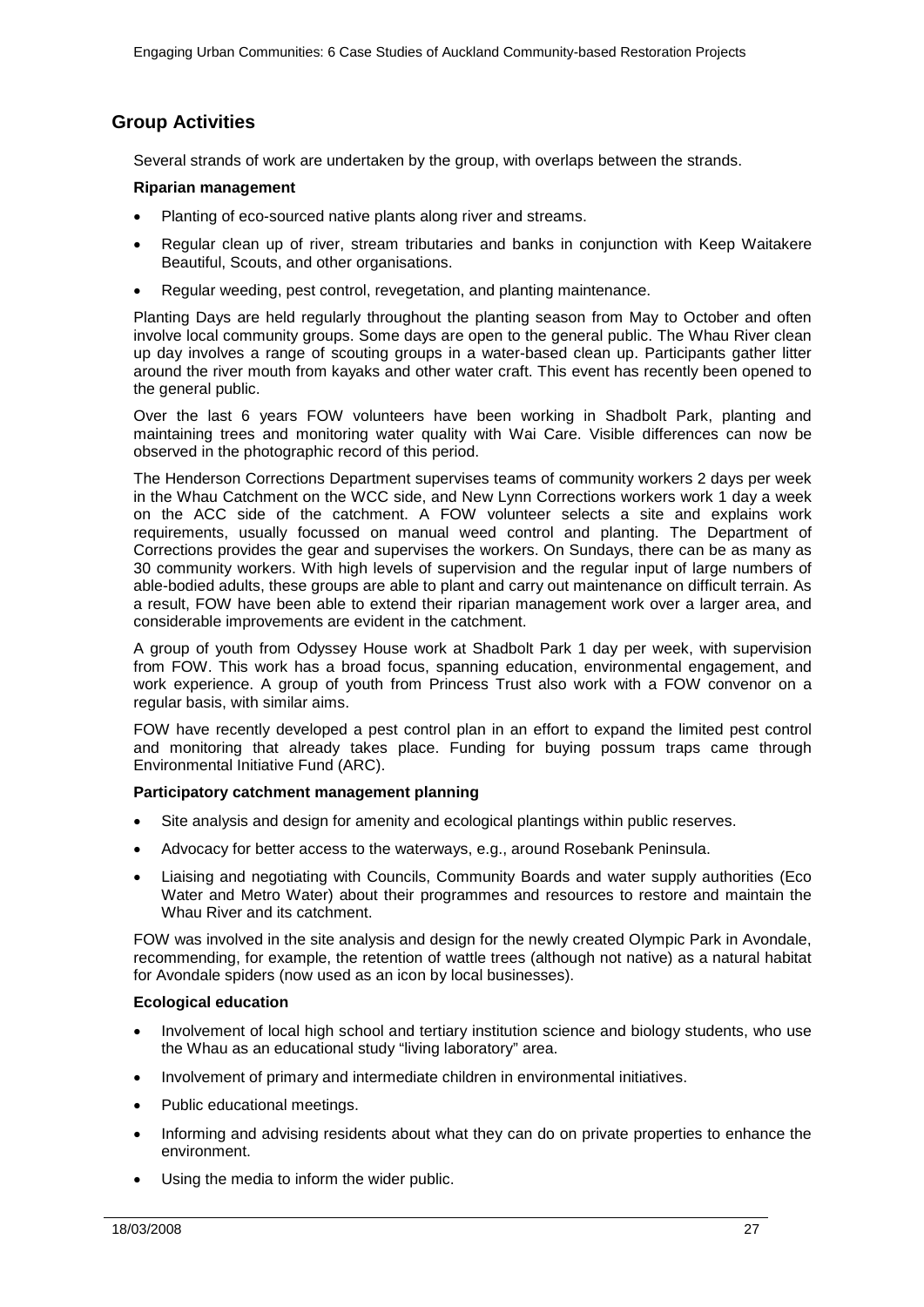- Talking to developers and property owners about the need to minimise environmental impacts upon the Whau River.
- Informing and involving businesses in monitoring pollution and in FOW's revegetation work.

FOW has organised public educational lectures as a strategy to engage and inform members of the public about restoration, but attendance has been limited. One local high school (Kelston Boys High) is very involved, led by an interested science teacher who engages students in environmental work through Wai Care. FOW's environmental education worker works mainly with school children, though there is potential to work with business and the broader community. FOW have developed display boards that can be left unmanned; and regular displays at New Lynn and Henderson Malls have attracted much interest in the project. People were particularly interested in the local history and aerial photographs.

### **Environmental data collection and monitoring**

- Involvement of Unitec students in report investigations, data gathering, and monitoring of the Whau catchment.
- Undertaking surveys and monitoring (e.g., FORMAK) on various aspects of the Whau River.
- Collection of the historic, cultural and natural associations of the communities within the catchment and making these available through public displays, videos, websites, library archives, etc.
- Water quality monitoring within the Wai Care Programme.

While the focus of Wai Care is on fresh water, a newly established group, Sealab, has been established with students at the University of Auckland to monitor sea water quality. Sealab has given a public lecture in the Whau catchment, which was very well attended, and plans are being developed to engage community groups in an estuary monitoring programme.

The Kurt Brehmer walkway is an area of focus for FOW, working with Forest and Bird Waitakere and a community group on the regeneration of native bush in the reserve. Three years ago, students completed a survey of plant species in the reserve and found that some local plant species were very limited or non-existent in the bush. FOW eco-sourced seedlings and is monitoring the regeneration of the bush over time.

### <span id="page-27-0"></span>**Achievements**

### **Environmental**

Extensive plantings in several parts of the catchment, including 12 000 trees last season, contribute to restoration of the native bush, to improved habitats for native flora and fauna, as well as to improved amenity values in public reserves.

### **Economic**

Volunteer work through FOW supports and enhances contracted work by councils.

### **Social**

FOW has engaged several community-based groups in ecological restoration work, with a strong ecological education element to the work. FOW has developed working relationships with individual officers within councils, community boards, infrastructure providers, NGOs and contractors, allowing the project to contribute to catchment management. FOW has also developed environmental education resources (e.g. riparian planting guide).

### <span id="page-27-1"></span>**Conclusions**

### **What worked well?**

• Focus on restoration and education at a catchment scale allows FOW to engage at several different levels in ICM.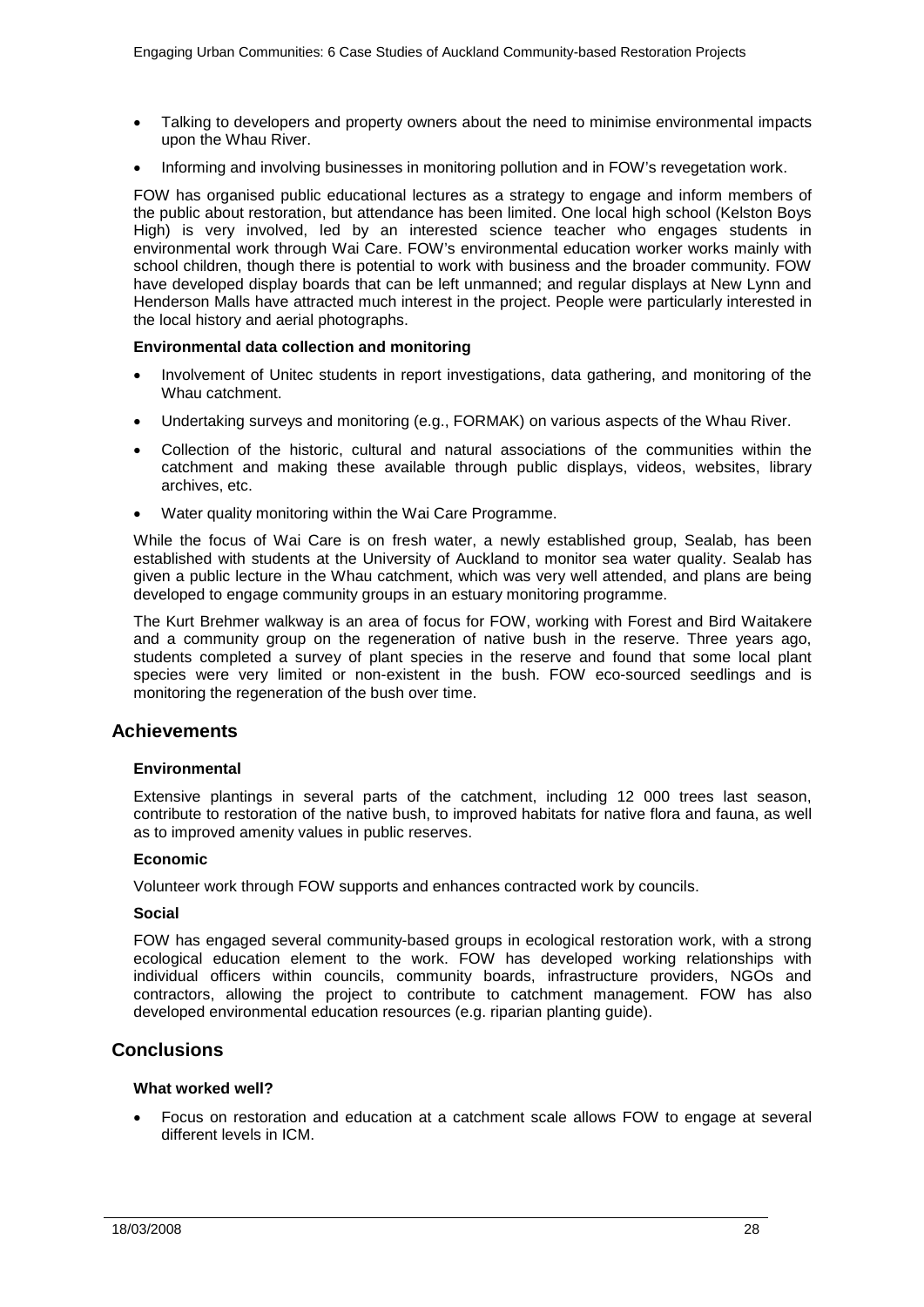- A sound governance structure to engage with catchment-based issues at a political and strategic planning scale, and to support the work of people wanting to work at a grassroots level.
- Working with existing community groups has been an effective way to involve residents in catchment restoration, including with children through schools, community workers (Corrections Department).

### **What were the Challenges?**

- Sustained community engagement beyond a small core group is a constant problem.
- Separation of governance and management requires stronger voluntary support for the project than currently exists.
- Annual funding rounds do not support long-term strategic planning processes and project sustainability.
- Relationships with decision makers at a higher level within councils are difficult to develop.
- Straddling political boundaries of ACC and WCC is a challenge, although also an opportunity for FOW to act as brokers between the two Councils in driving integrated catchment management.
- The development of a robust monitoring system with adequate support and funding is testing.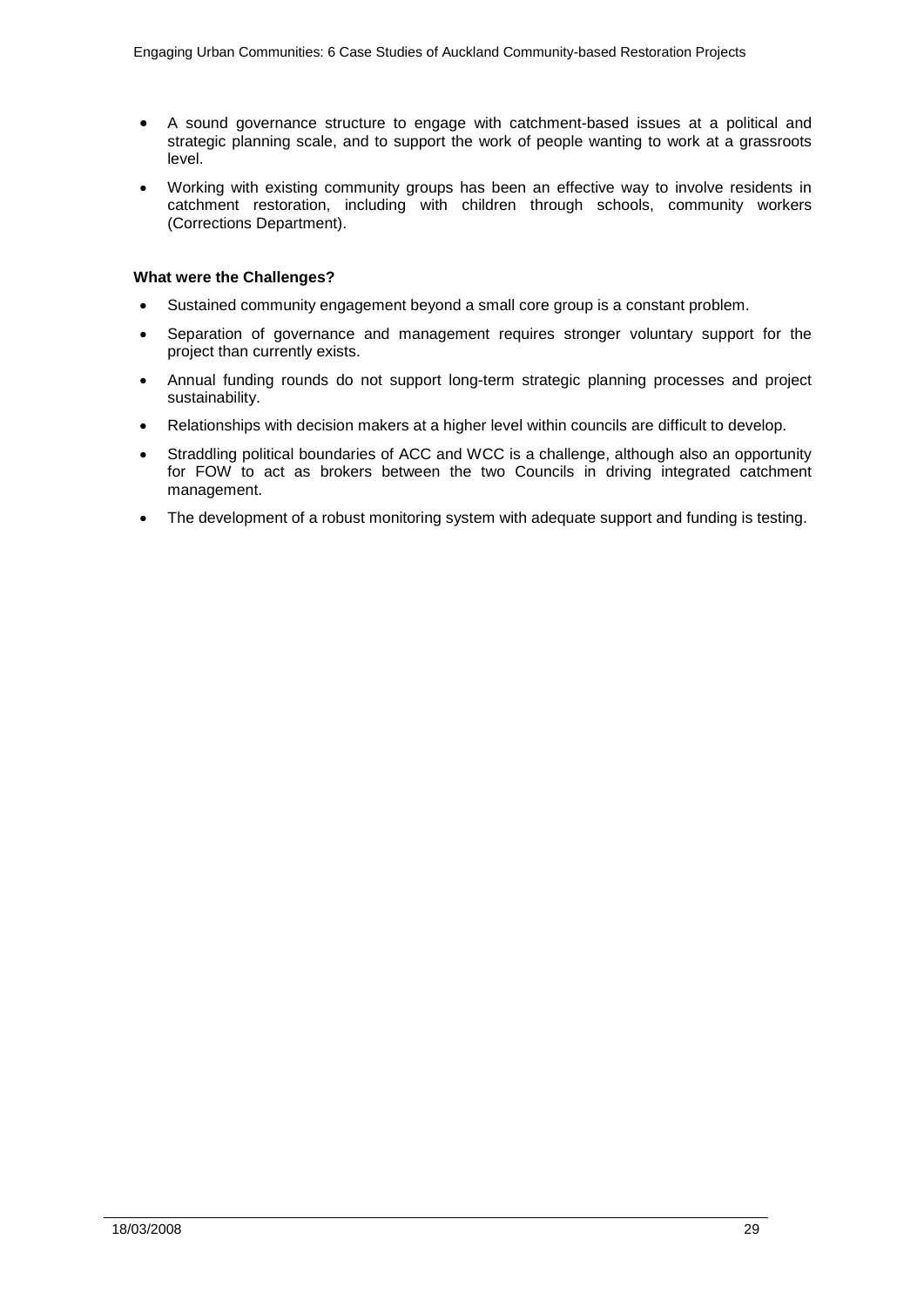# <span id="page-29-0"></span>**Tamaki Estuary Protection Society**

Context **Identifiers** 

**Scale:** Tamaki Estuary **Location:** Tamaki **Start time:** 1969

**Contact**: Chris Barfoot

### **Receiving environment:** Waitemata Harbour

**Land Use:** Mixed low-density urban residential, commercial, industrial.

# <span id="page-29-1"></span>**Background**

The Tamaki Estuary Protection Society (TEPS) was formed in 1969 both to oppose a private proposal to build a marina in the estuary and also to protect the natural environment from reclamation and development on the foreshore and existing reserves. Three years later, TEPS opposed the conversion by the ACC of the Glen Innes Domain into a landfill and put forward an alternative proposal to turn the Domain into a nature reserve. This proposal was accepted by the Council, and ACC and TEPS worked collaboratively to develop the now thriving Tahuna Torea nature reserve. Thirty-four years later, Tahuna Torea continues to be managed by ACC with a significant voluntary input. TEPS has become actively involved in catchment management issues by participating in the Tamaki Pollution Action Committee. TEPS also undertakes restoration work throughout the Tamaki Estuary region, with a focus on Tahuna Torea Nature Reserve in Glendowie, Waiotaiki Reserve in Glen Innes, and Wakaaranga Creek in Pakuranga.

## <span id="page-29-2"></span>**Project Management**

### **Planning**

Concern about detrimental effects of urban development in the Tamaki Estuary was the key motivation for the establishment of TEPS in 1969.

In 1987, as result of a public meeting to discuss community concerns about pollution in the Tamaki Estuary, the Tamaki Estuary Pollution Action Committee was formed, with representatives from local government, conservation and iwi groups. TEPS has been engaged in this multi-stakeholder committee since that time.

Based on a series of workshops with stakeholders, the Tamaki Estuary Pollution Action Committee developed the Tamaki Pollution Action Plan (TPAP) in 1988. The TPAP includes strategies to improve aquatic and estuarine environments in the Tamaki area. The TPAP Steering Committee now meets quarterly, and has representatives from ACC, MCC, ARC, Metrowater, WaterCare, TEPS, Forest and Bird, and Tangata Whenua (Ngati Paoa).

The TPAP Steering Committee has worked collaboratively to implement the Action Plan: upgrading sewerage pumping stations, developing storm water management plans, developing long-term discharge consents, silt control, storm water ponds, and managing pollution from industrial yards. In the view of TEPS, the committee has successfully "held the line" of pollution in Tamaki River, after seeing rapid deterioration in the 1970s and 1980s before the development of the Action Plan. The establishment of the action plan coincided with the emergence of the conservation movement in the 1970s, leading to a drive for more controls and measures to counter pollution of the waterways.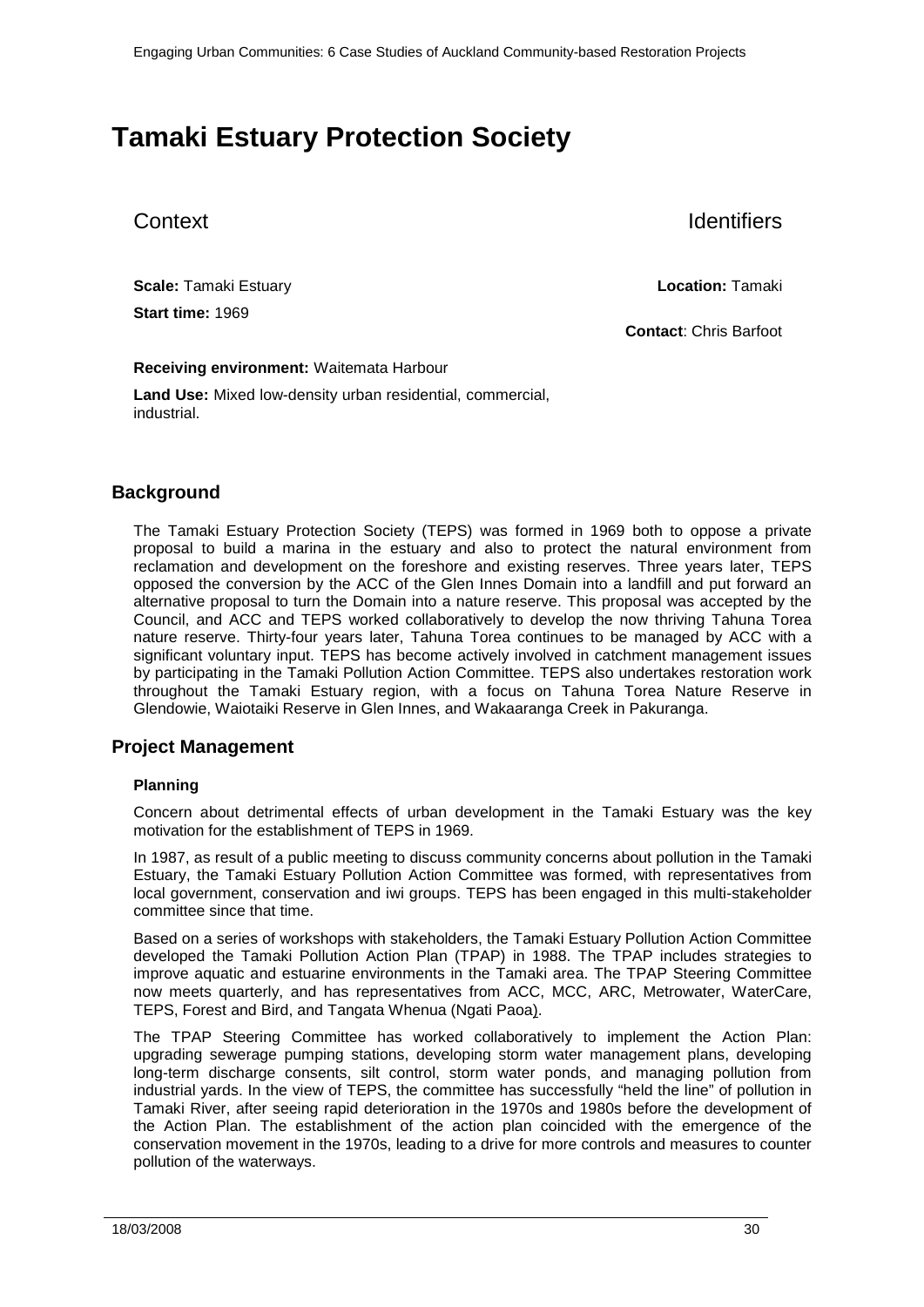TEPS represent community concerns in relation to the Tamaki Estuary (e.g., jet skiing, dogs, set netting). ARC has undertaken educational campaigns and art exhibitions, including providing leaflets and workshops to community and industry groups. TEPS members believe these campaigns, together with work by TEPS and other groups, have contributed to changes in public attitudes in relation to the environment.

### **Organisational Structure**

TEPS has bi-monthly meetings. Members are mainly from Pakuranga, Panmure, Glen Innes, Glendowie and Bucklands Beach. TEPS has a very committed group of leaders and committee members, but needs new members to maintain momentum and ensure project sustainability.

### **Project Publicity**

TEPS is recognised in the community for its long history of restoration and activism. TEPS recently mounted a campaign through the local print media to raise awareness about pollution problems in the estuary and to engage more group members.

### **Funding**

TEPS' achievements are mainly based on voluntary input, and the group has accessed funding for specific projects such as for Tahuna Torea, described below.

### **Networks and support**

Collaboration with tangata whenua has been integral to TEPS approach, as one member explained:

*We've always worked with the tangata whenua because we all have the same objectives, to identify historical sites and recognise the historical character of the river and its spiritual importance. So that is actually an important part of how we see the Tamaki River. Tangata whenua, in this case the Ngati Paoa, have been represented on the Advisory Committee of the Reserve, and their opinion has always been sought in any heritage issues, particularly in the preservation of the historic Maori fish dams on Tahuna Torea Because of the vital importance of the sandspit and estuary as a source of food to the Maori, tangata whenua have also supported strongly the efforts of the Society to combat the pollution in the Estuary. The Society has further sought opportunities to share Tamaki Estuary's rich history with residents in collaboration with Ngati Paoa. An example of this has been the naming of the two reserves of Tahuna Torea (gathering place of the oyster-catchers) and Wai-o-Taiki (the river of Taiki – a captain in the Tainui canoe).* (Chris Barfoot)

The motivation for members to become involved initially was *"to build a nice neighbourhood for our kids"*. Long-term members are now grandparents and new members, particularly younger people, are needed in the group. Nevertheless, TEPS has an active committee, with two life-time members leading much of the restoration and participation in council environmental processes.

Another important motivator for membership in the past was concern about the effects of urban development on their local area: *"people are interested in their local area"*. TEPS now has fewer such battles as councils are more engaged in controlling development that could result in polluting the Tamaki River. As a result, fewer residents are motivated to join community-based conservation groups.

TEPS has also developed strong working relationships with local and regional councils and infrastructure providers, described below.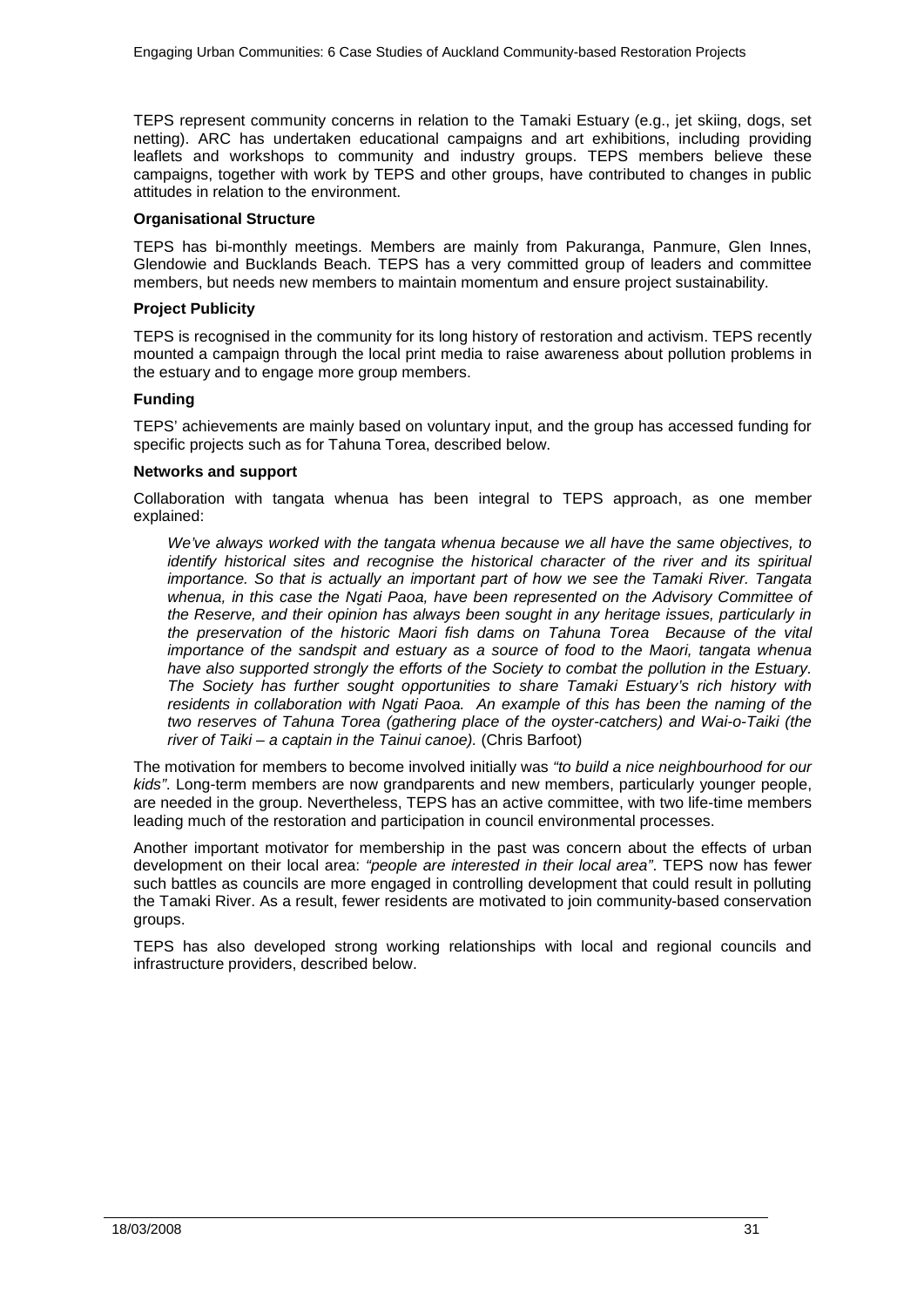# <span id="page-31-0"></span>**Group Activities**



**Tahuna Torea (Resting Place of the Oyster Catcher)**

This reserve is a TEPS initiative, developed in response to a proposal to convert an abandoned farm into a landfill site. A committee that included TEPS was established by the ACC in 1974, and oversaw the development of the reserve until 1989. Since then the Council has administered the Reserve with the assistance of an advisory committee and a committee of local rangers and residents. The reserve is extremely fertile and is made up of three different landscapes – wetland, bush, and tidal flats. This makes it a unique habitat, with a rich history and close to central Auckland. Ranger Chris Barfoot is preparing a history of Tahuna Torea reserve.

Work in the reserve included restoring the swamp by the filling in of farm drains, restoration of a Maori fish dam, walkways and look-outs, and extensive planting. Most initial development work and weed removal and all planting work on the reserve has been carried out by volunteers, including community members, service groups (Rotary, Lions, Churches), and scout and school groups during working bees. Local school groups have had a particularly strong input into the reserve. Rangers for Tahuna Torea were appointed by the Council, mainly from local residents. Junior rangers were appointed at several of the surrounding primary schools. These honorary positions still exist, although new rangers are no longer appointed.

TEPS reports having a good working relationship with ACC, who has dedicated increased funding for weed control in the last 5 years. ACC contract Te Ngahere Native Forest Management to control weeds in Tahuna Torea reserve. In 2005, ACC established voluntary rodent and weed control teams for Tahuna Torea. The weed control team carries out complementary work to that provided by contractors, such as hand weeding around smaller trees. ACC, with the support of the Tahuna Torea Advisory Committee, TEPS and other conservation groups, has successfully banned dogs from the reserve. Predator-proof fencing may be investigated by TEPS, although physical and social barriers are evident.

ACC and the local residents' and rangers' committee have recommended that a 'Friends of Tahuna Torea' be established to engage the community more widely. As a charitable trust, the group could then apply to funding agencies for grants for special purposes, for example, to improve educational features in the reserve (e.g., labels naming trees, signage, sharing Maori history). This would augment and complement funds already available from the ACC for normal administration, maintenance and development.

Mangroves around the tidal flats have increased vastly in the last 30 years as a result of sedimentation from urban development. These mangroves are invading tidal flats that were formerly bird resting and feeding areas, and are replacing the rushes that marked the historic Maori fish dams. The issue of which has the greatest environmental value is being raised by the group with ARC.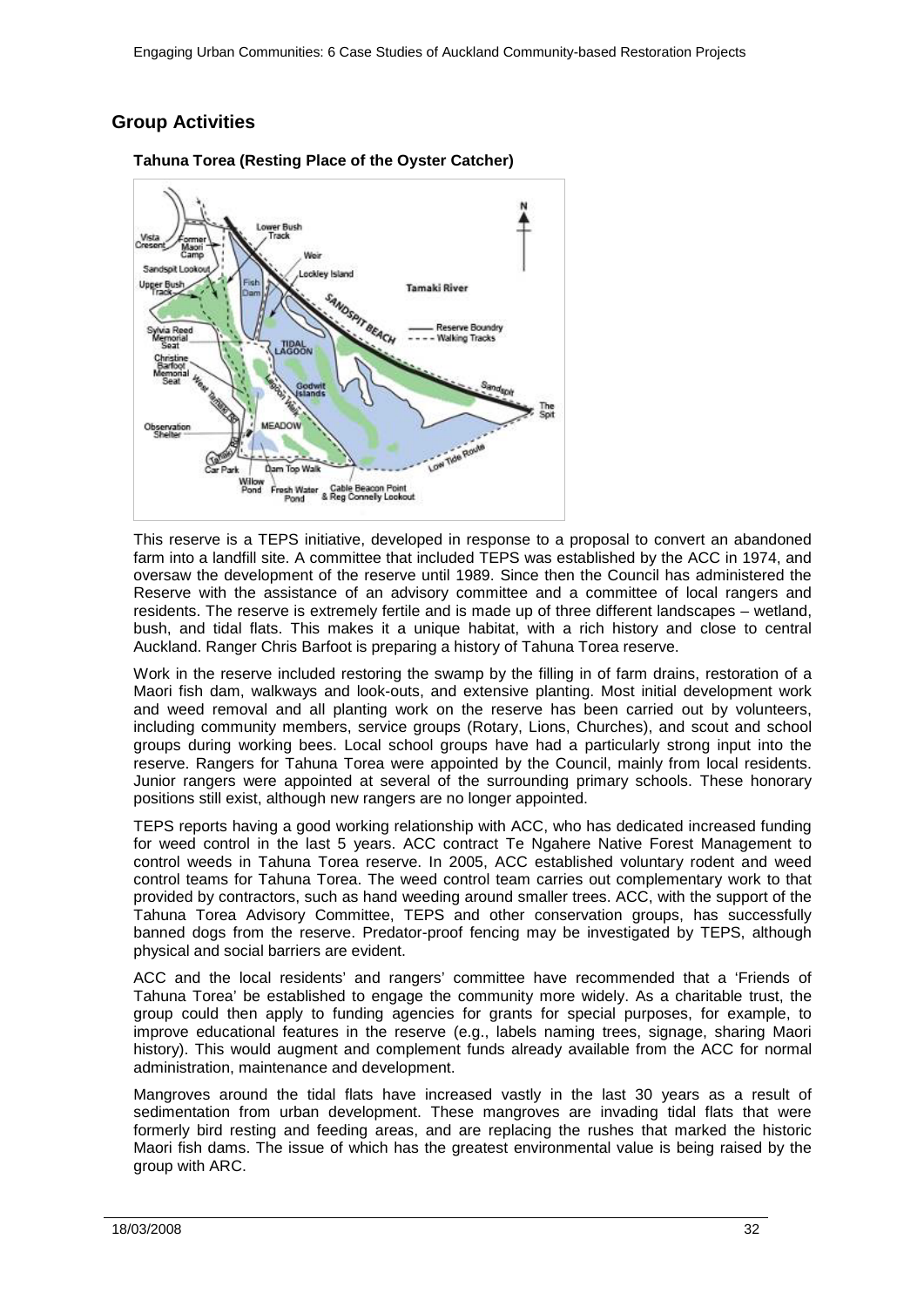Funding for the development of Tahuna Torea was obtained in the early years through TEPS secretary, Ronald Lockley, the world-famous naturalist, who had links with many conservation groups (notably the Acclimatisation Society and Forest and Bird). Since then ACC has provided most of the funding.

### **Wai o Taiki Reserve**

This reserve was developed as a nature reserve and given its present name by TEPS in the mid- '70s. Local honorary rangers were appointed to organise weed clearance and planting of hundreds of native trees in the early years of the Reserve. The rangers also supervised the construction of the original track, which is now part of the Point England Walkway. Historical sites recalling the original occupation by the Ngati Paoa were identified and preserved. The Reserve was administered until 1989 by the same Advisory Committee as Tahuna Torea on which TEPS and the Ngati Paoa were represented. TEPS now supports a new proposal by ACC to re-vegetate the Omaru Creek, which is the tidal creek section of Wai-O-Taiki Reserve.

### **Pigeon Mountain**

TEPS members are working with ARC and Wai Care on restoration of streams that come from Pigeon Mountain (e.g., testing water quality). Workshops have also been held with Forest and Bird and Wai Care, which TEPS considered very informative and constructive. Manukau City Council (MCC) Parks have developed a Concept Plan for Pigeon Mountain, aimed at enhancing the historical, landscape and geological aspects of the reserve. TEPS members have participated in the development of this plan, and will be involved in implementation. A TEPS member has recently updated a book on the history of Pigeon Mountain.

### **Wakaaranga Creek**

The main focus for work at present is Wakaaranga Creek in Farm Cove, where the group is restoring the wetland at the end of the river. The site is known historically for an abundance of birds, native sedges and swamp grasses. . Urban development in the Pakuranga area took place during the 1970s before settlement traps and other sedimentation controls were required. It had a significant impact on the creek. As with Tahuna Torea reserve, mangroves have become prolific and much community concern has been expressed about this invasion.

### **Other TEPS activities**

All resource consent applications for the Tamaki area are sent to TEPS, where they are investigated by a member then discussed at meetings. Submissions are made as appropriate.

TEPS has published two historical books, one on Musick Point, the other on Pigeon Mountain, both written by Geoff Fairfield, a member of the Society.

### <span id="page-32-0"></span>**Achievements**

### **Environmental**

Tahuna Torea and Wai o taiki Reserves have been established and restored. These reserves and Wakaaranga Creek now have restored wetlands, extensive planting, and increased biodiversity, largely due to work by TEPS. The tidal flat area of Tahuna Torea is a sanctuary for waders, including migratory birds. In its bush and wetland habitats Tahuna Torea also includes a significant variety of native trees, shrubs, grasses and sedges.

Actions put into place by TPAP Steering Committee, including TEPS, are considered to have stemmed the rapid decline of water quality in the Tamaki Estuary. Despite upgrades to infrastructure, however, water quality is still being undermined by sewerage leaks into storm water during heavy rains. There is concern that increased housing density in Glen Innes will put further pressure on an inadequate infrastructure.

### **Economic**

Voluntary community restoration and maintenance of reserves in the Tamaki area have added considerably to local amenity values, with little or no cost to ratepayers.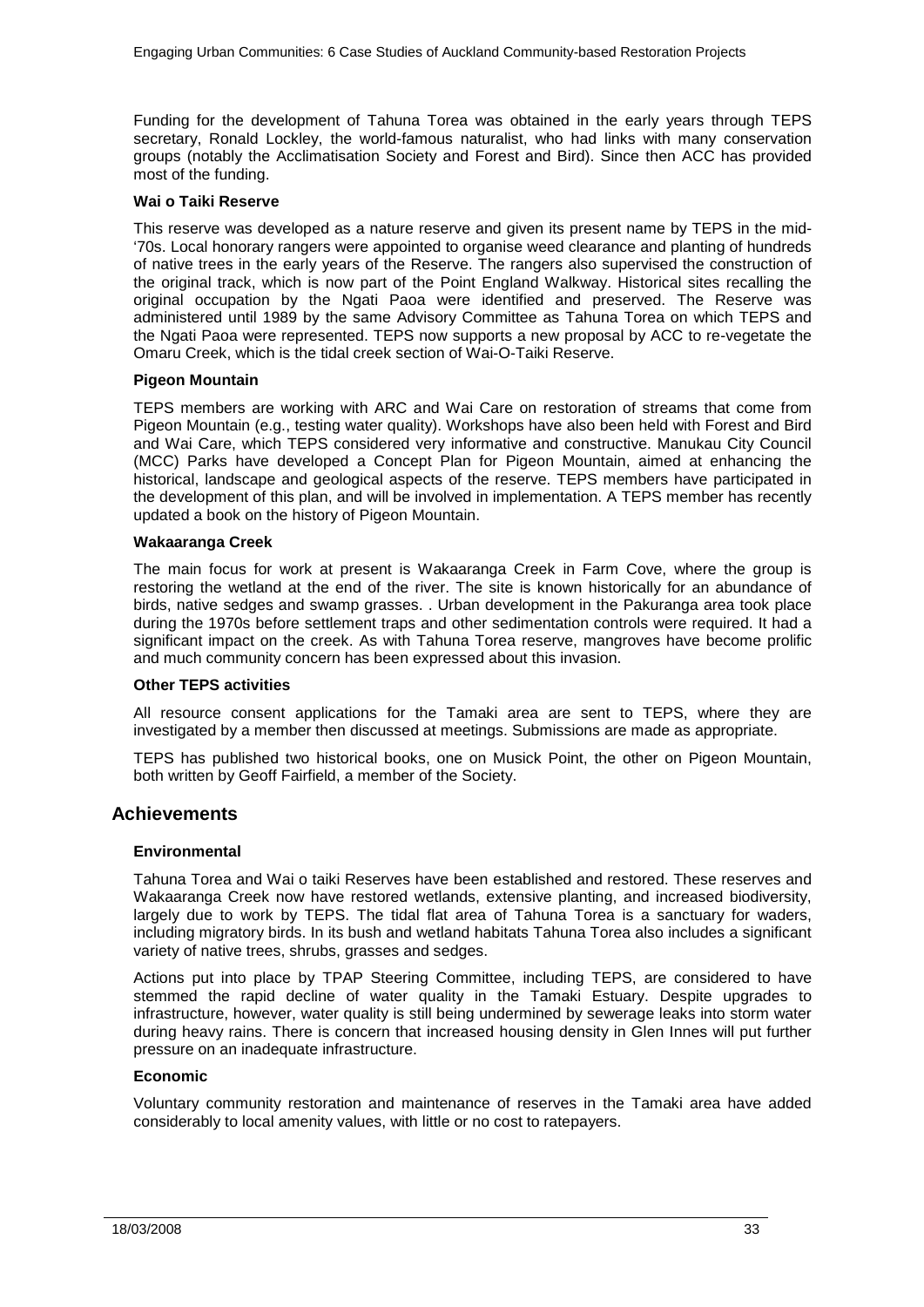### **Social**

TEPS members are mainly long-term Tamaki residents, with a strong sense of attachment to the area. Engagement in TEPS activities emerged from this attachment, and consequently provided opportunities and built capacity in relation to the natural environment among other residents.

TEPS has a strong relationship with tangata whenua, ACC, ARC, and infrastructural providers, and has built strong networks with stakeholders throughout Tamaki. TEPS has developed these relationships by active participation over many years in the Tamaki Pollution Action Plan Steering Committee and in resource consent processes. In turn, these processes have influenced the way councils have engaged with the community in Tamaki on environmental issues.

### <span id="page-33-0"></span>**Conclusions**

### **What worked well?**

- Residents' strong objections to development proposals were acted on by the group, and at the same time restoration work was initiated, thereby harnessing community engagement.
- A highly committed membership and group leaders.
- A good relationship with tangata whenua, with many similar aims (which also means funding is easier to access).
- Engaging school groups and other community groups has raised the profile of restoration work, and contributed to a broader attachment to place.
- Historical interest sense of place shared through collation of local histories.
- A partnership between TEPS and ACC to manage Tahuna Torea nature reserve has worked well to engage residents over time (through Rangers, week and animal pest control teams).
- A 'place at the table' with multiple stakeholders (via TPAP steering committee) to participate actively in resource management and consent processes has given residents a voice in Tamaki environmental issues.
- Keeping activism (via TPAP steering committee) and restoration (via Tahuna Torea reserve and Wakaaranga Creek work) separate.

### **What were the challenges?**

- Attracting and maintaining community engagement is an ongoing challenge for the group.
- Encouraging members to take up committee positions is difficult.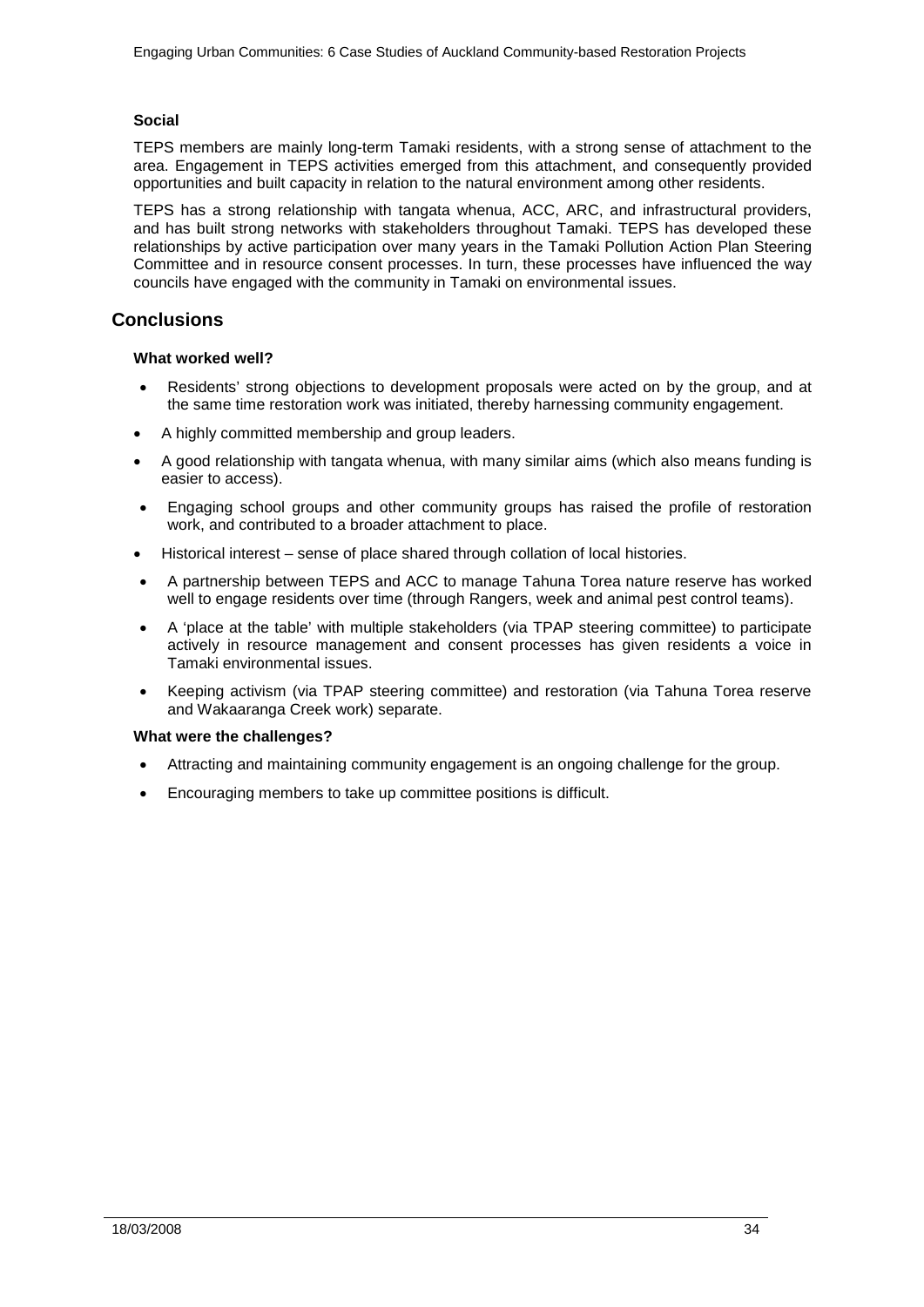# <span id="page-34-0"></span>**Tiffany Bush Care Group**

# Context Identifiers

**Scale:** Tiffany Bush Sub-catchment **Location:** Tiffany Bush,

**Start time:** 2000

**Receiving environment:** Otara Basin, Tamaki Estuary

**Land use:** low-density rural, residential

Manukau, Auckland

**Contact**: Kate Smith



An example of Tiffany Bush restoration

# <span id="page-34-1"></span>**Background**

Tiffany Bush Care Group is a collective of private landowners of rural residential properties in Manukau. The group was formed in 2000 and started with five neighbours in Tiffany Close who collectively sought to remove weeds from their properties. As progress became evident, other neighbours became involved and the group has now grown to include 22 landowners. The properties, approximately 5000 m² and situated just below Redoubt Road which forms the upper ridge of the Flat Bush catchment, have remnant native bush based around the headwaters and channels of small streams. Property owners formed the group to increase the area and health of these native bush remnants through pest and weed control, and through revegetation. A further aim is to improve water quality in the streams, which ultimately drain to the Otara Basin.

Stormwater management refits are also planned in collaboration with ARC and MCC to mitigate increases in peak stream flows that are causing bank collapse and scouring in parts of the streams. Stormwater management to date has concentrated on delivering stormwater more efficiently (through pipes to the stream bed) and reinforcing eroding sections with engineered structures (such as gabion baskets) and strategic planting, rather than on reducing or detaining flows.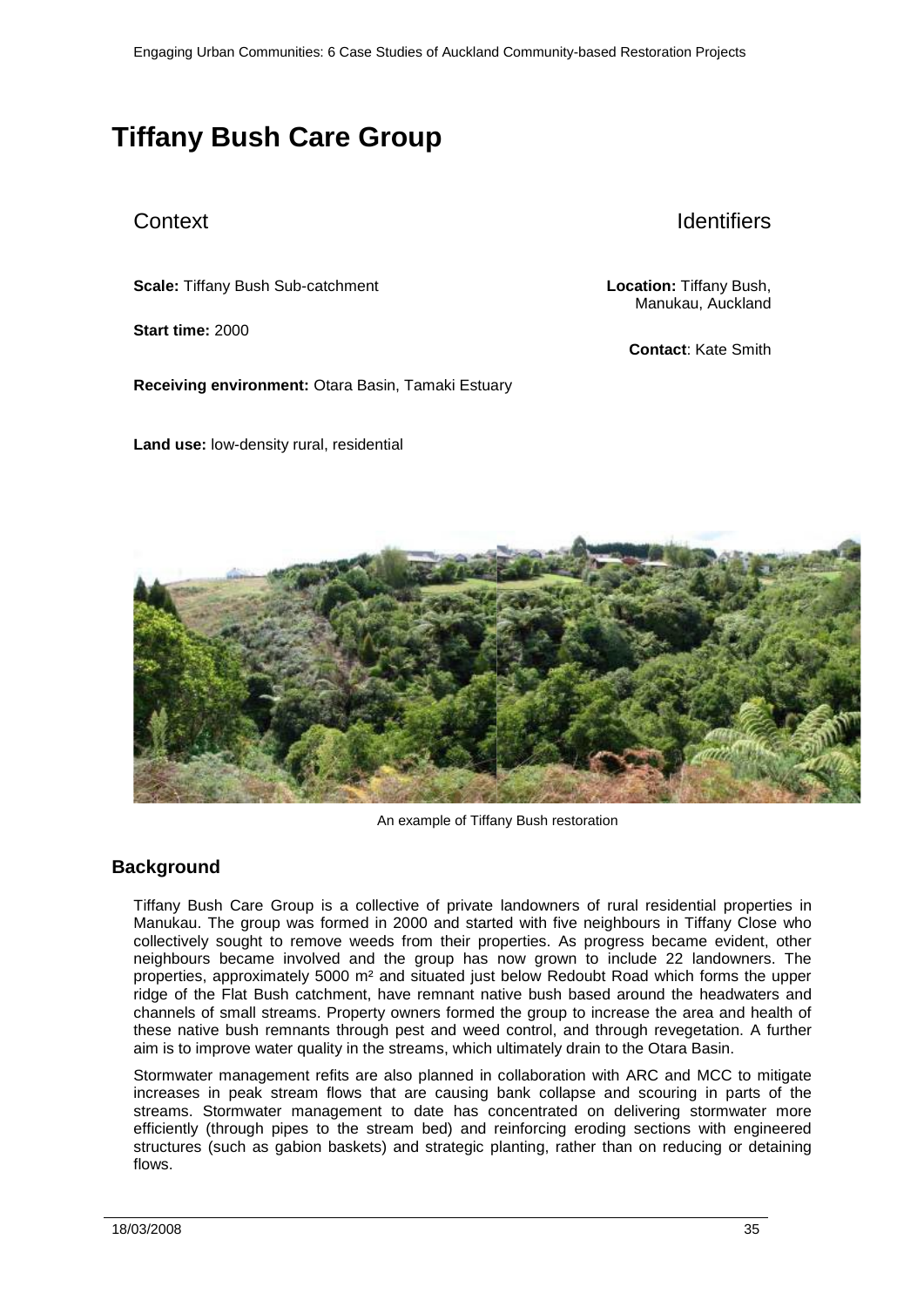The group is unusual as it is based on privately owned land (in contrast to most community-based groups which work on public land). Because of this, there is a common perception that their work is only beneficial to these landowners, and the group initially had to work particularly hard to acquire local council engagement and NGO funding. The group provides an excellent model of how private property owners can work collaboratively to achieve improved ecological and social outcomes.

### <span id="page-35-0"></span>**Project Management**

### **Planning**

The group's approach has been to "work with people who want to work with us", being active in their own immediate environment, talking to neighbours and being willing to show people around to see the results being achieved. "Then word of mouth took over", with people becoming interested through the progress on other properties. New residents (all owners) are personally invited to join the group at no cost. Where restoration work is to be undertaken on someone's land, the group normally asks for \$150 as a contribution. Group leaders make applications for funding to undertake work as necessary.

The group now has 22 residents involved, with two key people providing leadership, knowledge, skills and vision.

### **Organisational structure**

The group does not have a formal committee structure, but members hold meetings about twice a year. The business section of the meeting is kept to a minimum, and guest speakers (e.g., ecology experts) appear to have been the draw card for many residents. Invitations are sent by email and newsletter.

### **Funding**

The group currently receives funding from the Worldwide Wildlife Fund, Environmental Initiative Fund (ARC), DOC, Landcare Trust, MCC Discretionary Fund, and Pub Charities.

Tax exemption is a possibility for the group, but requires it to become an incorporated society. The group holds grant funds in a bank account, and interest earned is currently taxed.

### **Project Publicity**

The occasional one-page newsletter has been an effective way to draw in residents. A group leader initiated an article in the Eastern Courier to publicise their activities; more such opportunities will be sought.

### **Legislative context**

Tiffany Close is situated in Flat Bush and therefore comes under Variation 13 to the Proposed Manukau District Plan to re-zone land and provide development controls for the Flat Bush catchment. Stage 2 of the Flat Bush development is to start soon, and will reach up Murphy's Road to the Tiffany Close bush area. Stage 2 includes the encouragement by MCC of landowners in subdivisions developed before Variation 13 to restore riparian and remnant bush zones. The Tiffany Bush Care group has noted that only small pockets of remnant native bush exist in Flat Bush, and the group is therefore playing an important role in enhancing remnant bush. Tiffany Bush Care is an example of how such enhancement can be carried out on private land.

The group has initiated meetings with MCC to involve the Council in strategic planning for the group and to acquire a specific Council contact. Given that the group is based on private land, Council involvement is not automatic. Wai Care usually provides support to groups working on public land, although they do have a mandate to work with groups such as Tiffany Close Bush Care, and the relationship is slowly becoming established.

### **Stormwater refit**

Problems with stormwater management were raised in a group meeting held 27 April 2006. One property in the lower reaches of the subdivision is traversed by storm water run-off from six other properties, causing flooding and erosion. Another property, situated at the top of the catchment, contains a Council stormwater outlet pipe to discharge stormwater from several sites, including the road above; stormwater is piped to the stream, and then flows down to a storm water pond lower in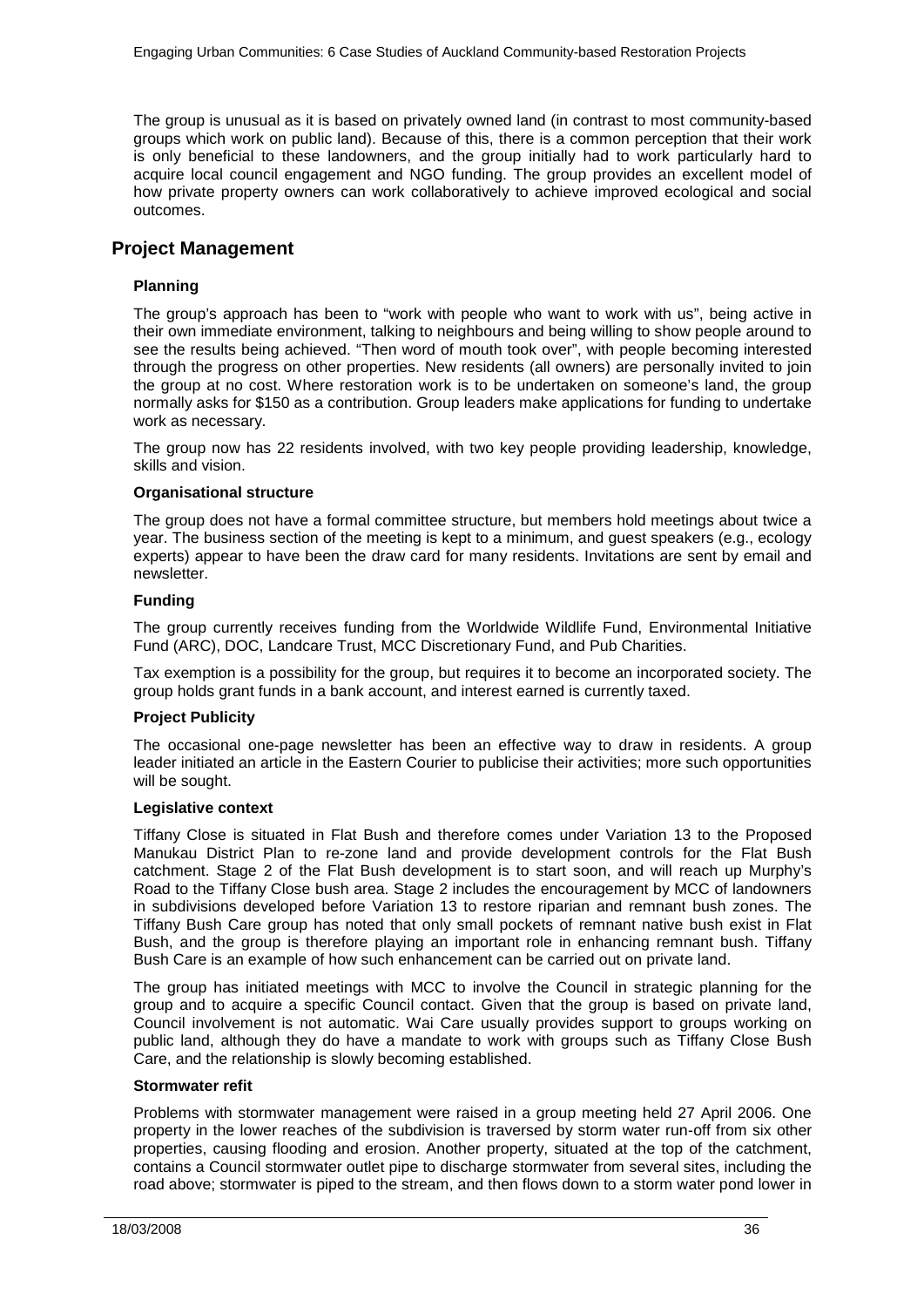the greater catchment. Widely fluctuating stormwater discharge levels, together with the sheer quantities of water at certain times, cause undercutting and slumping of the stream banks and serious impacts on stream water quality. Concerns were expressed that at least one house in the subdivision discharged grey water into the stream instead of into the sewer. Residents were also concerned that more properties were being developed in the area and that these properties would create increased storm water run off problems (despite being sited on relatively large sections that theoretically would be able to dispose of all stormwater on site).

The Tiffany Bush Care Group coordinator subsequently called an on-site meeting in May 2006 to discuss options for these stormwater problems. The meeting was attended by several members of the Tiffany Bush Care Group, two ARC Environmental Management team members, an ARC Heritage Officer, and scientists from Landcare Research and the University of Auckland. Participants recommended that a rain garden be installed in the lower property to help mitigate the storm water run-off problems. ARC, MCC and the property owner have since starting scoping the potential for a rain garden to help mitigate flooding problems. A rain garden could achieve the same retention volume as specified in TP10 for rain garden design by covering a larger area but being relatively shallow (300 to 500 mm depth), thereby making use of the larger sites and reducing costs. An alternative or additional approach is the creation of less structured soakage areas, where stormwater is discharged through a surface pipe network similar to those used for septic tank treatment (R. Simcock, pers. comm.). It was also recommended that a cost benefit analysis of these refits be undertaken.

A second meeting was then held on site with MCC, ARC and Tiffany Bush Care Group members. Representatives of ARC, responsible for storm water management on public land, attended the meeting because of their interest in the health of the stream. MCC is responsible for storm water management on private properties. Following recommendations made at this meeting, MCC has since refitted the storm water outlet pipe on the upper property.

### **Networks and support**

ARC's Natural Heritage Officer supports the group by attending group meetings, providing information and links in relation to bush restoration, and contributing to strategic planning processes (e.g., by providing models developed by other groups).

Contact has been initiated with Wai Care Coordinators, who provide useful support and information.

Networking days organised by ARC have been excellent opportunities to meet other communitybased restoration groups, though these tend to work on public land. Landcare Trust and WWF seminars and conferences have also providing good networking opportunities.

## <span id="page-36-0"></span>**Group Activities**

### **Volunteers**

Working bees are held regularly to plant trees and weed around planted areas. A recent working bee resulted in the building of a bridge across the stream. Groups of children, organised through Trees for Survival coordinators and ARC, have been involved in planting days on Tiffany Close properties. Trees for Survival coordinators support children in growing up seedlings and planting them out.

### **Weed and Pest Control**

The Tiffany Bush Care group initially focused on weed removal. In the first instance, funding from EIF was used to employ two workers through Student Job Search at MIT to remove weeds. Problems emerged, including the need to provide tools and supervision of students, and the liability responsibilities of the group as employers. Some of the work was on steep, unstable land, making these issues particularly pertinent. Subsequently, the group decided to employ Te Ngahere Native Forest Management to remove weeds, and this is ongoing. Te Ngahere, specialised in this type of work, target specific weeds and provide advice on the management of native bush.

When the group first started weed control, they used a fairly intensive management approach, including spraying, replanting, and ongoing intensive weed management. This was found to be overly complicated and labour intensive. The current approach is to keep things simple, which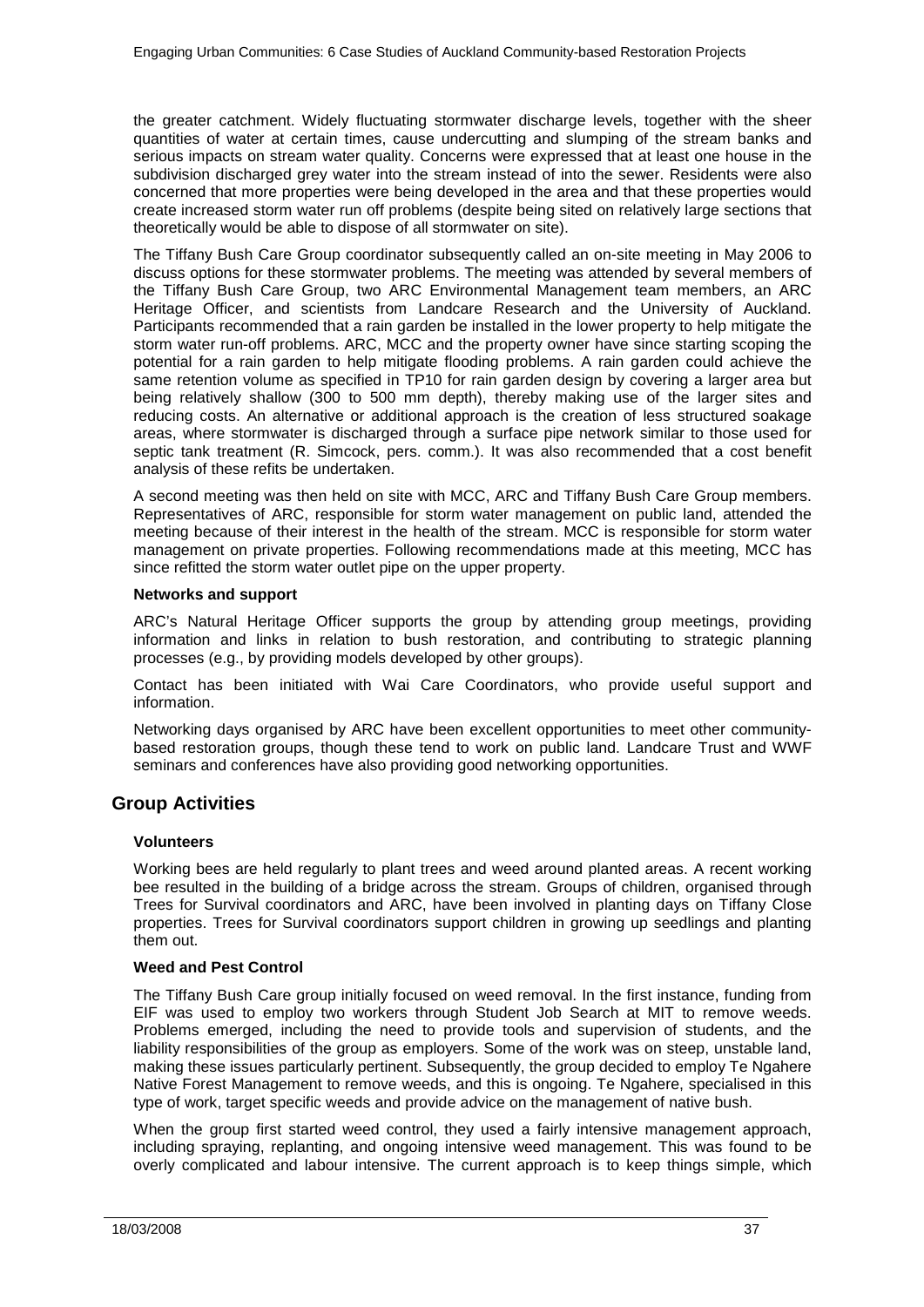includes clearing weeds and pests where canopy cover exists, leaving it to regenerate naturally, and in open areas planting and maintenance to keep weeds in check.

As an example, this approach was successful with a large patch of Tradescantia: the area was weeded by hand, natives were planted (flaxes, umbrella sedge, carex secta), ongoing weed management was undertaken, and the area is now almost clear of the weed. This approach was found to work more effectively than spraying the area as it was easy to pull back the weed, which left bare earth that could easily be planted, and the plants established a canopy that shaded out the Tradescantia.

On one hillside that was covered in woolly nightshade, the group left the trees but topped them with a mixture of tordon and diesel. The area is now regenerating bush. Spraying has been used under large trees and the undergrowth has then been left to regenerate naturally, with occasional hand weeding to maintain the area. This effective low-intervention approach has led to a strongly regenerating bush area. The gradual removal of gorse and woolly nightshade and the regeneration of native bush over several years have set a valuable example of what can be done.

Some residents control animal pests by trapping and poisoning. The group has a common bank of weed and pest control tools (possums traps, possum bait, weed sprays, pruning saw), making it more affordable and convenient to undertake this work.

The group has used their newsletter to inform residents about plants that are potential garden escapers and to provide 'safe' alternatives and native alternatives. ARC pamphlets that provide excellent information could be made available at meetings. Overall, group leaders say information for all aspects of integrated catchment management is available, and they could have saved much money and sweat by following advice from others with expertise and experience.

### **Planting**

Planting has been targeted around areas that already have 'good bones', i.e. stands of large trees, in order to keep the process manageable. Most properties do not have stock, so fencing has not been necessary. Funding has been sourced to fence off and plant two areas, and advice is being sought on the types of trees to plant, given slumpage and gradient.

### **Monitoring**

No formal monitoring has been undertaken. DOC and Landcare Trust provide funding to the group and request monitoring. The group would like input on how this can be carried out, including a standardised guideline to ensure it has relevance and comparability over time.

### <span id="page-37-0"></span>**Achievements**

### **Environmental**

The Tiffany Bush Care group has been successful in restoring remnant bush, and transforming formerly weed-covered slopes to regenerating native bush (evident in photographs). A strong under-storey is now evident under stands of large native trees, where previously weeds were dominant. Some properties that were previously covered in weeds are now cleared. Working collectively has reduced weed seed sources. In a few instances, residents have not carried out the necessary follow-up weed and plant maintenance once contractors and volunteers have started to restore an area, suggesting that a management plan might need to be developed before restoration on new properties.

Although the group has not undertaken monitoring of biodiversity, a wide diversity has been observed: kereru, grey warbler, kingfisher, kaka (1), tui, and fantail; a strong weta population; koura in the stream; and 78 tree, plant and grass species (there is also a diversity of ferns but these have not been counted).

Water quality has been seriously undermined by storm water run-off problems.

### **Economic**

Residents have worked collaboratively, sharing the costs of restoration, and successfully applying for funding to help fund the work.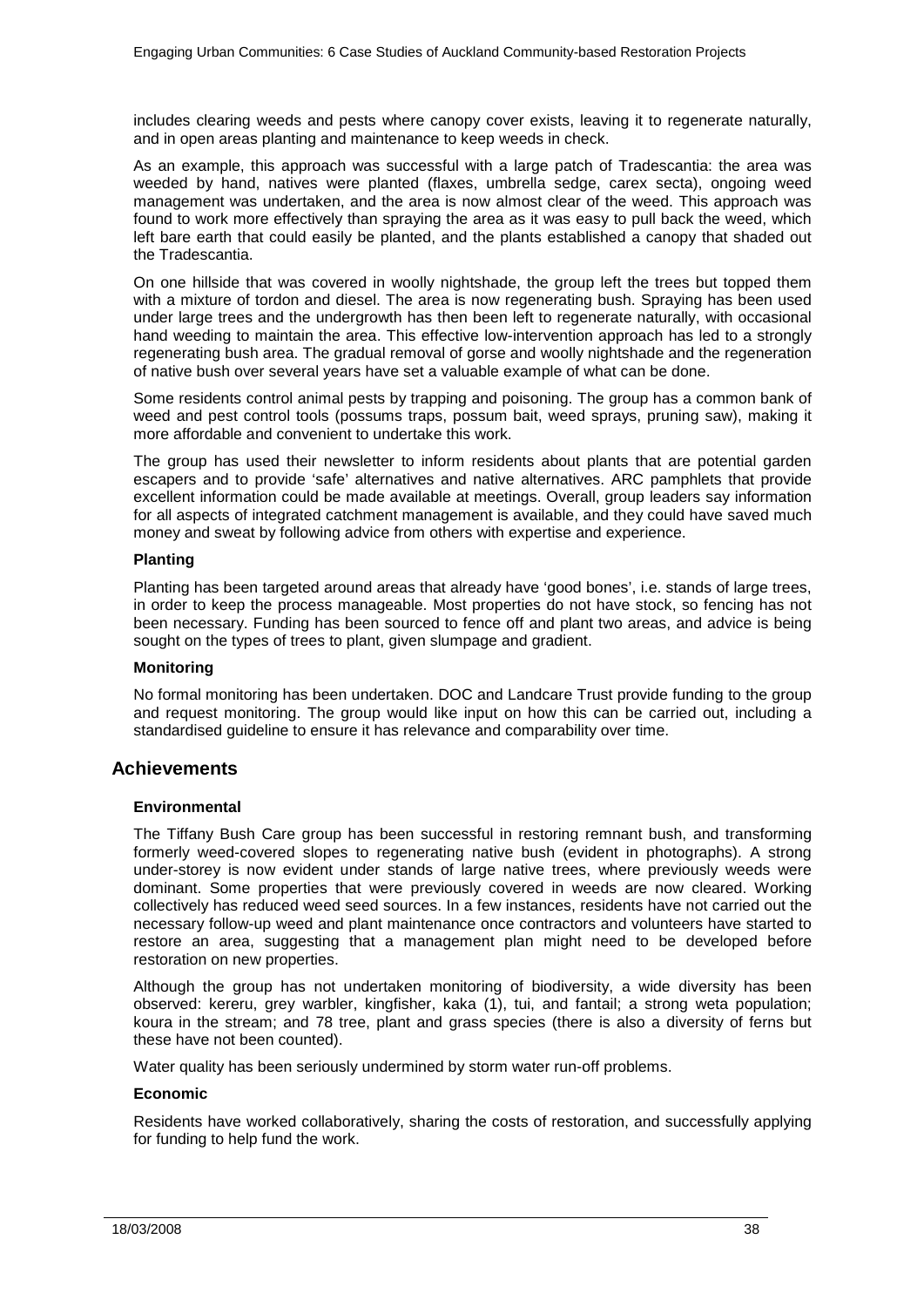### **Social**

The group provides a community focus for residents who might otherwise have little contact with each other. Group meetings and end-of-year gatherings are useful to engage residents and build community capacity to undertake restoration work. Funding and support from agencies provides affirmation that such restoration work is worth doing. Some residents are more willing than others to become involved but all are interested in caring for their living environment and 'doing the right thing'. Some residents have moved beyond weed control to an interest in biodiversity and a more integrated catchment management approach. Properties have been transformed into attractive regenerating native bush, providing a more attractive living environment.

The group has collectively developed considerable knowledge of bush restoration, and weed and animal pest control. Expertise in administration has also been developed – including simple ways for a community group to set up filing systems and ledgers (to manage donations and funding allocations), and how to meet reporting requirements for funding agencies. The group leaders are willing to share this information with others, and this case study is a starting point for that.

Networks have been built with various departments within the local and regional councils, providing support for the groups work and helping raise the profile of the group.

## <span id="page-38-0"></span>**Conclusions**

### **What worked well?**

- Working collectively to restore native bush, sharing resources, labour and knowledge.
- "Working on the ground" focus on getting things done rather than ideas.
- Bush walks and walk around sites have been the most effective way of engaging other property owners.
- Funding has been sourced to fence off remnant bush and to pay for weed and pest control and plants.
- Committed leaders with capacity to engage and inform others, undertake restoration work, build relationships with other stakeholders, and source funding.
- Newsletters help engage people and get them along to meetings.
- Meetings focused on a presentation by a guest speaker.
- Group leaders have initiated a process to engage ARC and MCC in storm water refits on private land (in planning).

### **What were the challenges?**

- Resident engagement in the group has at times been limited to attending meetings. There is no obligation for landowners to maintain restored bush.
- Being a group based on private land, Council involvement is not automatic.
- Storm water discharge problems have been a major challenge to maintaining stream water quality.

### **What was learnt?**

- A process is necessary to introduce new members to the group, e.g., pamphlet to explain group aims and basic information about caring for the bush and stream water quality; a walk with a group leader to see where the storm water from the property goes.
- A management plan should be developed for each new property owner, with support from group leaders.
- Rates rebates would be a good motivator for landowners. Currently, a minimum of 6  $m^2$  of uninterrupted bush canopy is required to be eligible for a rates rebate from MCC, and only one property in Tiffany Close meets this criterion.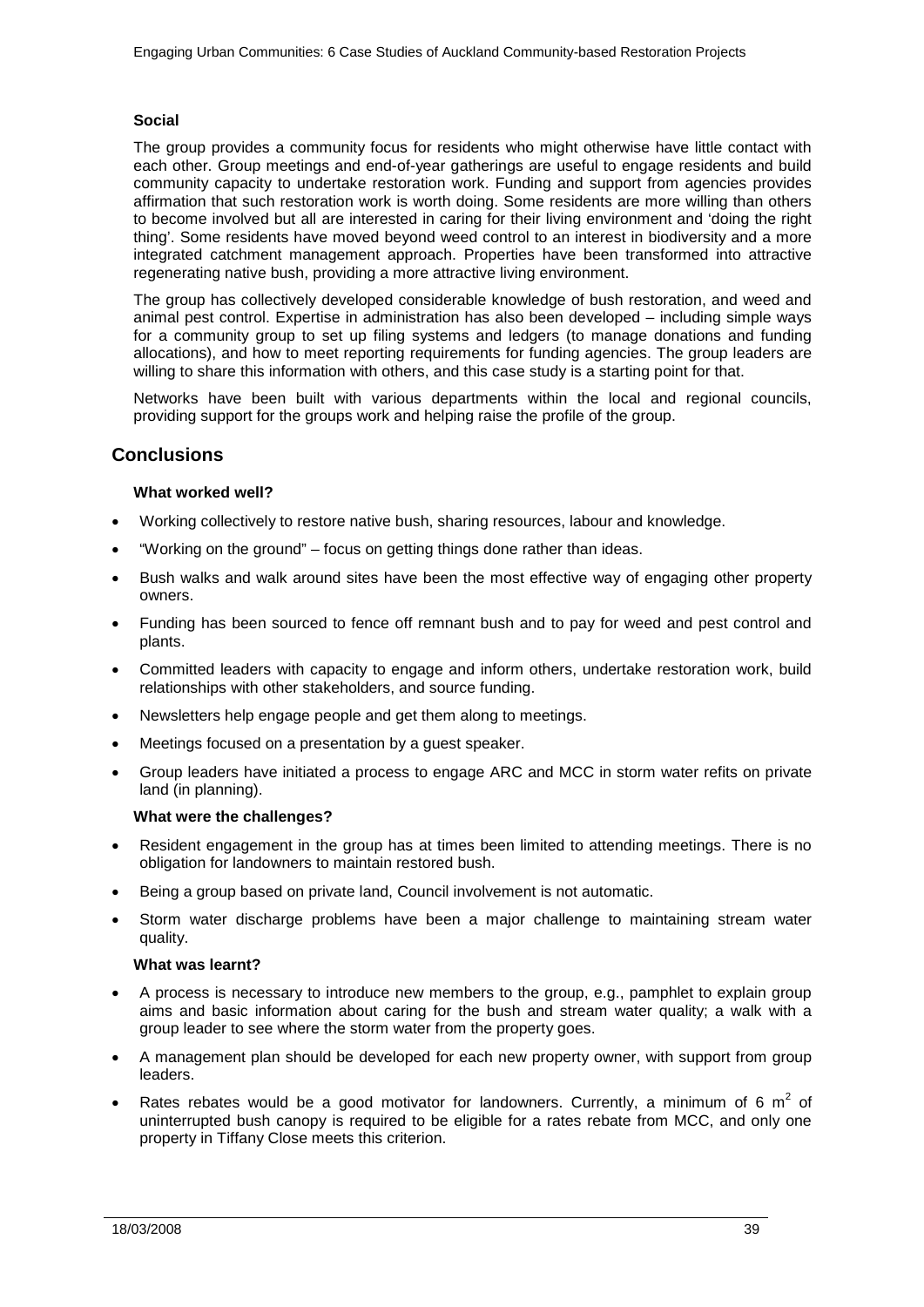- Accessible information, presented in a non-technical way, is important for community restoration groups, e.g., availability of ARC information pamphlets on noxious weeds, native alternatives, and weed and pest control at group meetings.
- Use existing information and experience of others rather than developing complex pest control and planting regimes.
- Monitoring based on a standard format to ensure relevance and comparability.
- The Tiffany Bush Care group could be used as a model for other community restoration groups.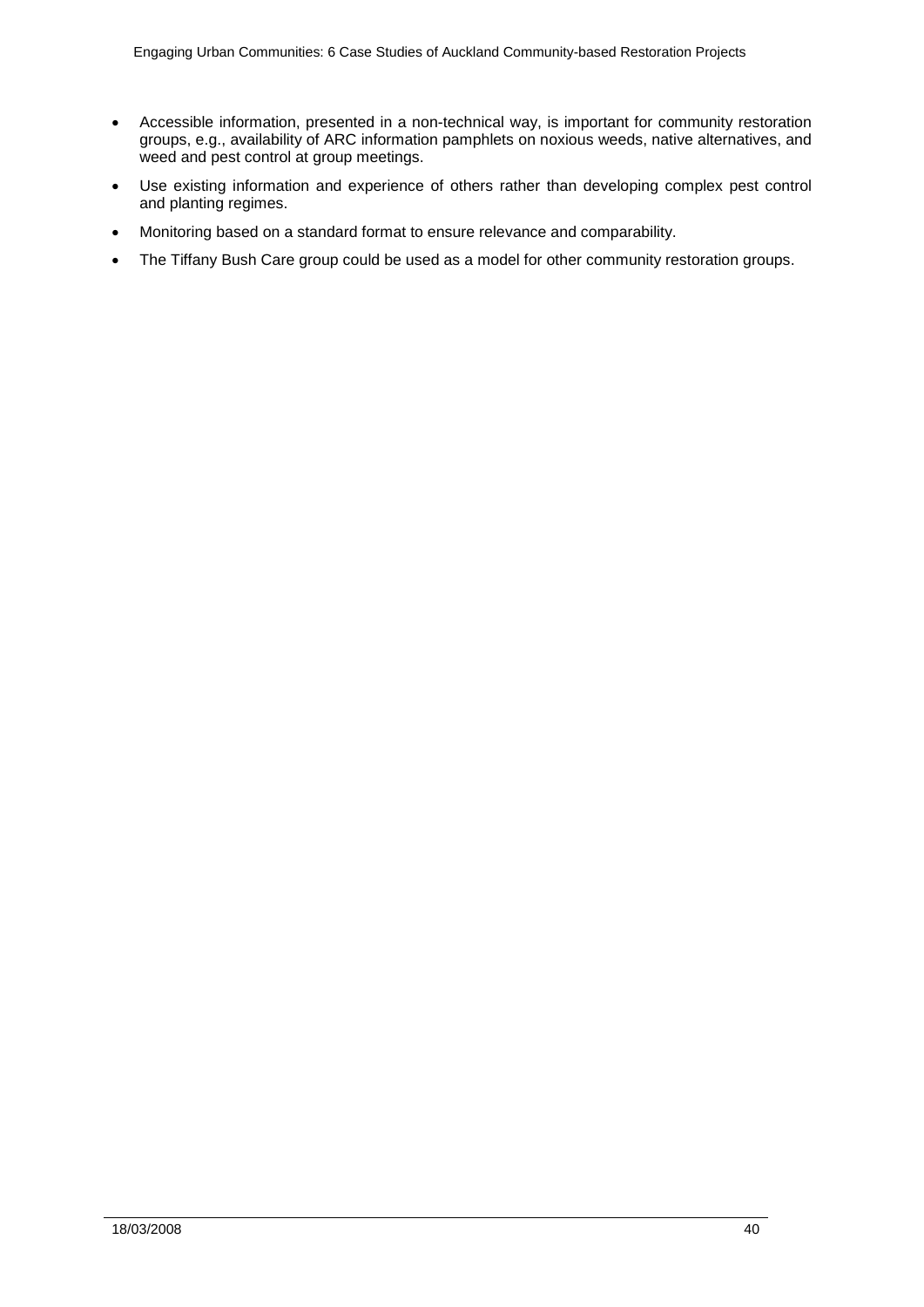# <span id="page-40-0"></span>**Kaipatiki Project**

# Context **Identifiers**

City/Auckland

**Contact:** Sunila Prasad

**Scale: Ecological restoration:** Kaipatiki Catchment, **Education:** North Shore wide **Location:** Birkdale/North Shore

**Start time:** 1998

**Receiving environment:** Waitemata Harbour

**Land Use:** low-density urban residential, commercial

Shade house, Kaipatiki Project Witheford Reserve

## <span id="page-40-1"></span>**Background**

In 1995, local resident, Jenny Christianson, began cleaning up the rubbish dumped in the Witheford Scenic Reserve and Kaipatiki Creek and planting trees. Other residents became involved, which led to the establishment of the Kaipatiki Project as an incorporated society in 1998.

The Kaipatiki Project is a not-for-profit community organisation with a broad focus on ecological restoration and environmental education. As at May 2007, one person is employed full-time, one part-time, and a large number of volunteers are also actively involved in the project.

### <span id="page-40-2"></span>**Project Management**

### **Planning**

The project vision is "*Inspiring communities to live sustainably"*

The main objectives of the project are:

• to restore the natural ecology of the Kaipatiki Creek and native forest margins.

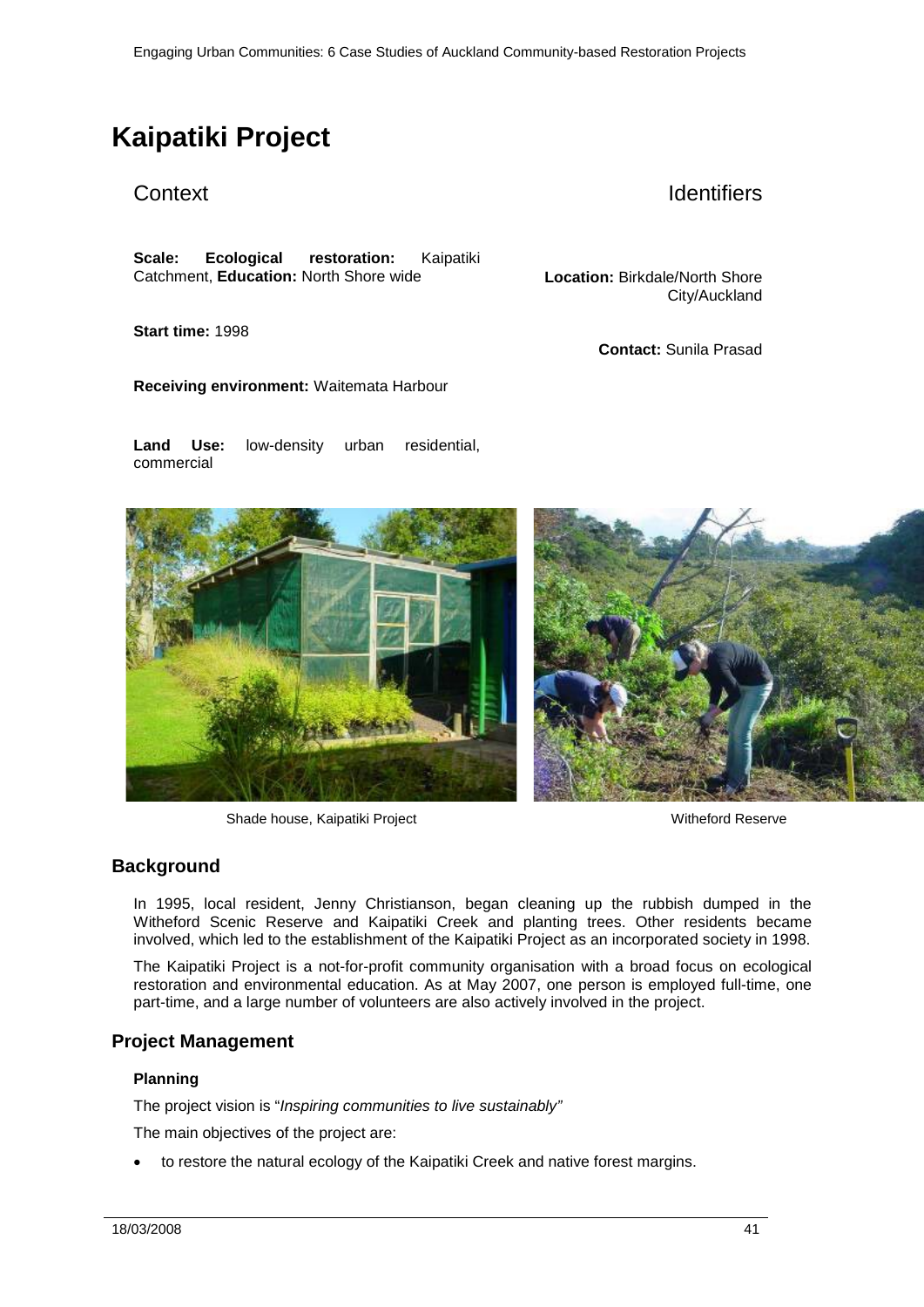• to raise community awareness of ecology and environmental sustainability.

### **Organisational Structure**

A steering committee, currently of eight members, provides overall governance for the project, and meets monthly.

External consultants funded through SCOPE (Supporting Community Organisations), were contracted over a 9-month period in 2006 to examine processes across the board, including administration, restoration and educational processes. Recommendations for improvements were based on this work, and these are currently being implemented.

Local residents and businesses are invited to become members of the Kaipatiki Project for an annual donation of between \$10 and \$50. There currently about 50 members, and more are sought.

The project has a committed committee and employs two staff, enabling the project to contribute to overall catchment management and environmental education. However, lack of sustainable funding undermines the sustainability of the various education and restoration projects offered. The project is based at an office in Birkdale, providing a useful community space for environmental education and outreach. The project also has a shade house for growing seedlings and space for tools and other materials.

### **Funding**

Funding is acknowledged by a large number of organisations, including NSCC, Biodiversity Advice Fund, WWF-NZ, ARC, Lottery Grants Board Environment and Heritage, Pacific Development and Conservation Trust, ASB Trusts, Lion Foundation, Birkenhead-Northcote Community Board, Glenfield Community Board, Pub Charity, Wastewise, Community First Foundation, Tindall Foundation, Birkenhead Charitable Trust, Ministry of Social Development, Foodstuffs Ltd, Warehouse Stationery Ltd, Mazda Foundation, and NZ Post Community Post<sup>9</sup>. Funding has also come from the Infrastructure Auckland fund for a 5-year riparian planting programme.

In general, the project has found it much easier to secure funding for educational work than for restoration. However, funding for any types of wages is extremely difficult to secure and maintain. The Kaipatiki Project is regularly asked to take part in catchment management decisions and activities, but is generally not funded to do so. The project relies on short-term funding for specific projects. For example, Kaipatiki has been working with some North Shore schools for the last 2 years, but funding has run out for this and the work cannot continue until more funding is secured. The project's ability to maintain the relationships with schools and offer consistency is therefore undermined. The lack of sustainable funding also undermines the ability of the project to offer sustainable employment. This has an impact on staff retention, project capacity to build and maintain working relationships with stakeholders, and overall project sustainability.

While the project would like to be led by local community needs and aspirations rather than by funding availability, this would ideally involve a comprehensive participatory action research, for which funding is not available.

### **Networks and support**

Kaipatiki has developed strong working relationships and networks with local government, iwi and community organisations. Building community engagement in project activities is an ongoing struggle, and membership levels are low.

### **Project Publicity**

Quarterly newsletters are circulated through schools, community centres and to members. This and the website are the project's only forms of marketing. Lack of avenues for marketing project courses and working bees is a challenge.

j

<sup>&</sup>lt;sup>9</sup> Products or services have been donated by Vero Insurance, Caffe L'Affare, Kathmandu Ltd, Trevor Strong Insurances Ltd, Ecostore, ihug, NativeZ, Rex Hannaford Accounting Services, Dilmah NZ, Recreate, Boughtwood Printing House Ltd, Mad Butcher Albany, Takapuna Distributors, Warehouse Glenfield, and Paper Plus Glenfield.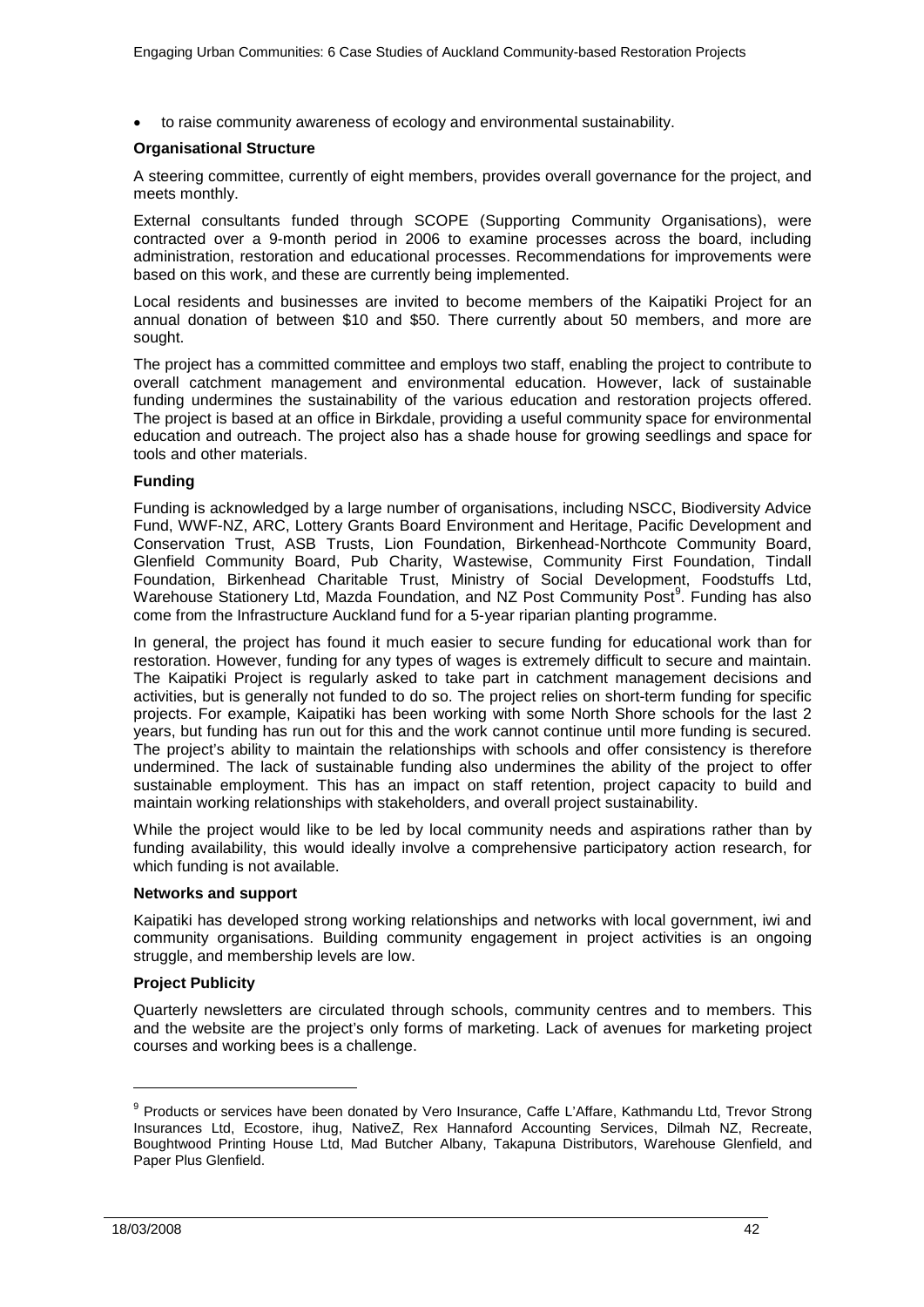# <span id="page-42-0"></span>**Group Activities**

### **Restoration**

Restoration involves restoring the Kaipatiki Creek, the Witheford Scenic Reserve, and the forest margins. Kaipatiki has a strong commitment to organic techniques in restoration. This commitment can limit Kaipatiki's ability to work with councils and contractors, but also clearly distinguishes the project from other stakeholders.

One person is employed full-time to manage this restoration work and other projects such as *Nature for Neighbourhoods*. This work involves:

- plant and animal pest control
- re-vegetation by encouraging natural revegetation via eco-sourced seeds, native planting, riparian planting. Plants are grown in the project nursery for restoration work, and some are donated to schools and other local community restoration projects.

The project runs weekly and monthly working bees, where residents can help out while learning restoration skills.

In 2004, volunteers worked 3675 hours towards the project as a whole. While a small number of people regularly take part in working bees, including individuals and a local IHC group, it is difficult to engage large groups of people for specific projects and working bees.

Streamside planting at Witheford Reserve is a particular focus for the project. A 5-year management plan for this 7-hectare reserve has been developed. Kaipatiki Project has a contract with Infrastructure Auckland to plant and manage 7 riparian sites, and to support streamside planting and education.

The Kaipatiki Project is currently planning a collaborative project with NSCC and other local community organisations to restore Eskdale Reserve. Kaipatiki will facilitate the process, develop planting plans, and coordinate community engagement.

### **Ecological projects**

The project coordinators manage three ecological projects, all of which have overlapping goals. These include:

- Nature for Neighbourhoods
- **Kereru Awhina**
- Stream to Sea

**Nature for Neighbourhoods** involves working with North Shore residents who live adjacent to reserves and streams and have existing biodiversity on their properties. Residents receive a 30 minute consultation in their backyard about weed removal priorities and the best natives to plant. Further support is offered through courses and free plants. This project builds capacity within the community to care for the environment and has been effective in getting people engaged in the broader project work. In 2005/06, 2457 native plants were donated to people with properties bordering indigenous reserves.

The Biodiversity Advice Fund has supported the project for the last 3 years and NSCC has also supported the project since 2005. The Eskdale Stream is now categorised by NSCC as Category One stream due to its length and high water quality. The stream runs from Glenfield through to the Oruamu Estuary, is largely unmodified, and is now well shaded by established trees. Plans are currently being developed for collaboration between NSCC, Water Services, and the Kaipatiki Project to monitor and maintain a watching brief on the stream to ensure future development does not have an adverse effect on the stream (storm water focus). This work is taken up voluntarily on behalf of Kaipatiki Project by committee members, as staff are not funded to undertake such work.

**Kereru Awhina** is aimed at improving kereru habitat in the catchment and raising community awareness of the vital role kereru have in forest ecology as the only remaining bird able to disperse large seeds. Kaipatiki Project has been running this project for the last 4 years, educating people and supporting them to manage pests and to plant trees that attract kereru into urban areas. The Project has worked with four schools on this; teaching children to map foot prints of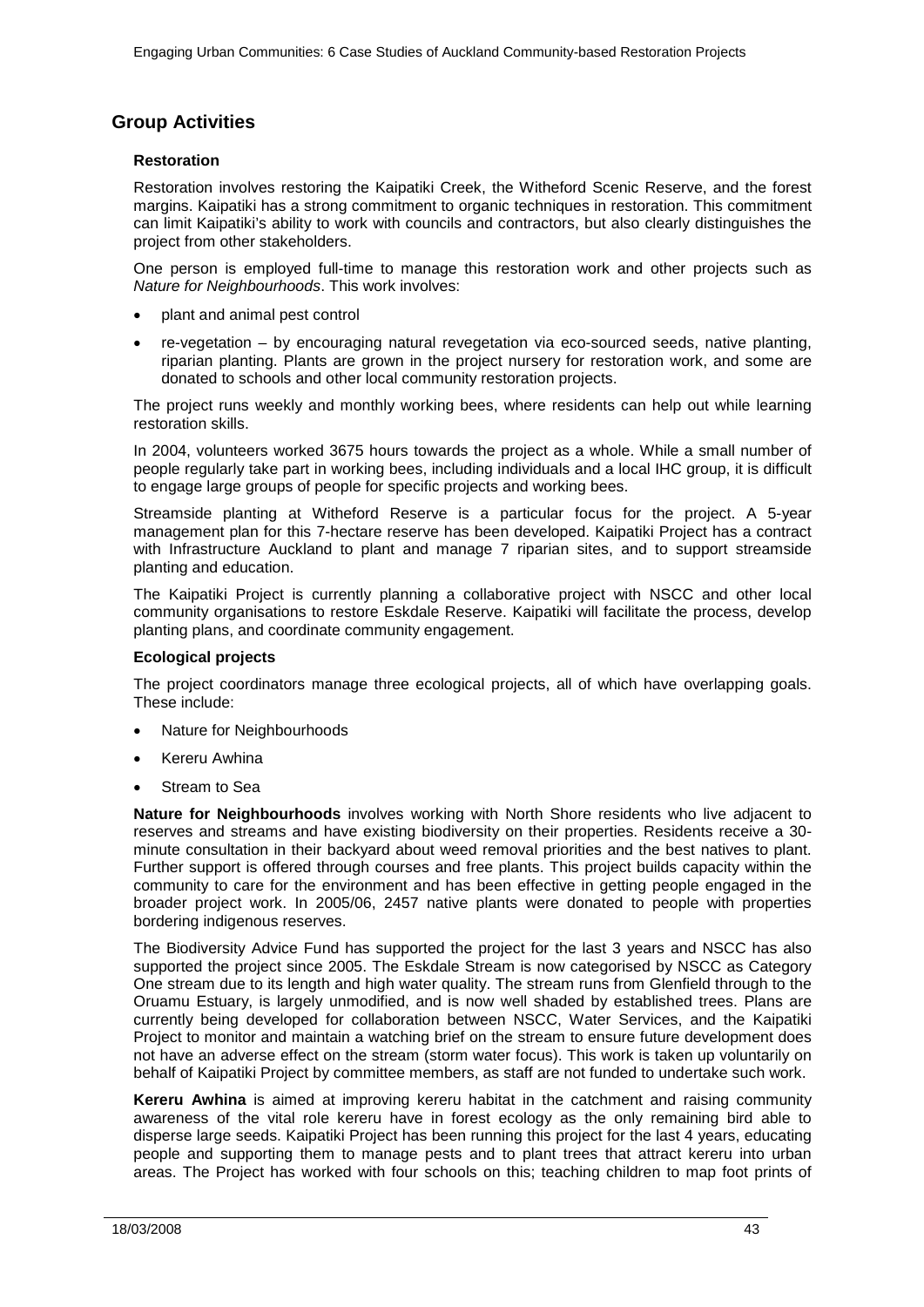pest animals is particularly popular. A range of strategies have been developed to enhance the survival and prevalence of kereru in the catchment, including surveys of food supply gaps, counts of the numbers of kereru in the reserve, propagation and distribution of suitable native plants, pest control, and public education campaigns.

**Stream to Sea** was initiated by the Kaipatiki restoration coordinator to educate the public about the connection between urban streams and the quality of the sea and coastal areas. A pamphlet has been produced and circulated via the Sir Peter Blake Trust, aimed at boat owners and at raising community awareness of urban stream care through coverage in local media. The project also involved teaching school groups about urban stream care, assisting schools with stream revegetation projects and providing native plants, plant propagation working bees, as well as facilitation of planting and weeding working bees for community and corporate groups.

### **Education**

Members of the community are engaged in hands-on learning with the aim of empowering people to take action for the environment. An Education Coordinator works with the community in a range of ways, including:

- involvement of community members in restoration work
- educational workshops (sustainable living, tree planting and propagation, composting and worm farming, 'smart' shopping, energy efficiency, and organic gardening)
- presentations to groups
- visits and sessions in local schools and preschools (including local ecology, growing native plants, weeds, streams and their inhabitants, mangroves, kereru ecology, and waste and worms)
- educational bush tours
- night tours of local reserves
- free advice and resources from the environmental centre base
- biodiversity consultations (and free native plants) for urban landowners who live adjacent to native forest remnants or Category A streams in North Shore City.
- conservation week events
- open days at the project centre.

The project is also contracted by Auckland City, NSCC and MCC to provide Create Your Own Eden composting and worm farming courses.

### **Monitoring**

Kaipatiki staff and volunteers do regular monitoring of project progress through local observation. This includes monitoring pest control records, a photographic diary, and canopy surveys (e.g., what food is available for kereru).

NIWA test the stream monthly in specific places where they have put in weirs. Kaipatiki volunteers carry out monthly water quality testing with Wai Care, and make the results available on the project website. The project committee are also taking note of the level of participation and enthusiasm for Wai Care monitoring as a means of finding what people like doing.

### <span id="page-43-0"></span>**Achievements**

### **Environmental**

The project won a Ministry for the Environment Green Ribbon Award in 2003 for raising environmental awareness. Kaipatiki staff are now well known across the North Shore for the restoration and educational work they do. Since 1998, over 9000 eco-sourced plants have been planted in riparian areas.

Witheford Scenic Reserve is now greatly enhanced ecologically, and is no longer seen as a dumping ground for rubbish. Monitoring of the Kaipatiki Stream over the last 6 years shows that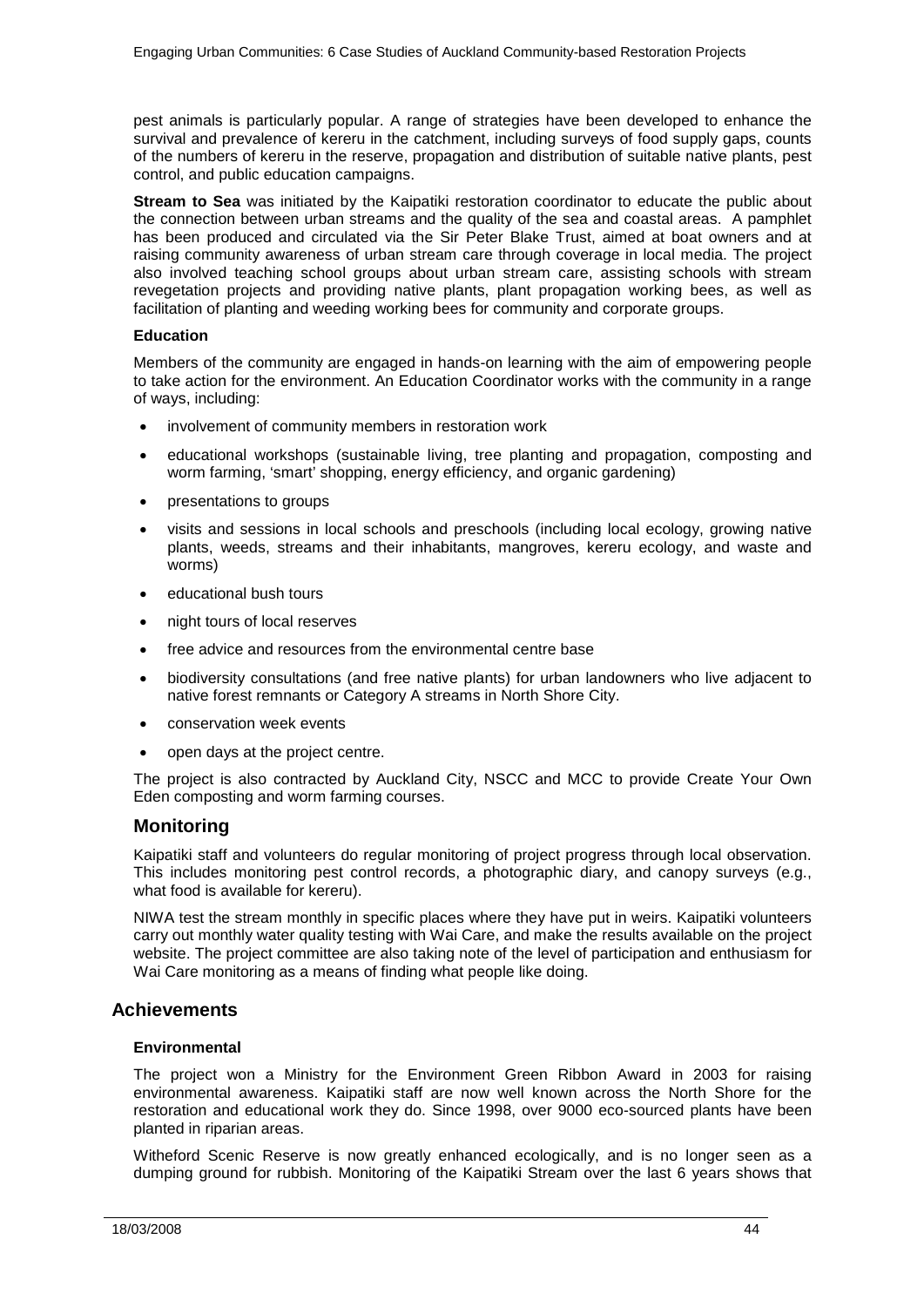while water quality overall has remained static, clarity and oxygen are improving. This is attributed to effective riparian management, with well-established trees providing shade. Trees have also provided a reliable buffer that stops people from dumping in the stream and reserve.

### **Social**

Since 1999, over 28 000 volunteer hours have been contributed to project restoration and education activities. Since 2001 over 13 000 people have participated in the project's educational programmes. Evaluations have found that 98% of people who undertook composting and worm farming courses on the North Shore have started implementing these approaches at home and report reduced waste to landfill as a result.

### <span id="page-44-0"></span>**Conclusions**

### **What worked well?**

- A walk-in service at the project office makes the project and information accessible to the public.
- A very committed project committee and paid staff have helped build project profile and outreach.
- An adaptive management approach to riparian and bush management has been developed, which is important as there are so many factors in the urban environment over which the project has little or no control.
- Controlling weeds and animal pests and then allowing natural revegetation to occur allows natural selection to take place, maintaining in situ biodiversity.
- Some specific plantings have been required to increase diversity of species (e.g., climbers and ferns).
- Environmental education courses are popular and well attended.
- Making the connection between urban environmental management and the quality of beaches and coastal areas via the Stream to Sea project has successfully educated the public, particularly boaties.
- Developing working relationships with NSCC and others in catchment management, when funding is provided to do so.

### **What were the challenges?**

- Wider community involvement and awareness of ecological messages is a struggle to achieve, despite the project being well known. A high project profile can lead to the general assumption that the project is well off and not in need of community support.
- Dispelling the negative image often attached to urban reserves is often seen as unimportant ecologically, and people take little interest in them.
- Lack of sustainable funding, particularly for restoration work and staff wages, undermines the sustainability of the project, and makes it difficult to maintain a healthy working environment for staff.
- Advertising of educational courses and restoration activities is unfunded and this limits community engagement.
- What do people want? Finding courses and restoration activities in which people want to take part.
- Lack of visibility of project office and lack of office space limits outreach and capacity.
- Learning the limits of what the project can offer in terms of ecological restoration advice, planning and implementation. Kaipatiki Project is regularly asked to take part in catchment management planning and implementation but is not funded to do so.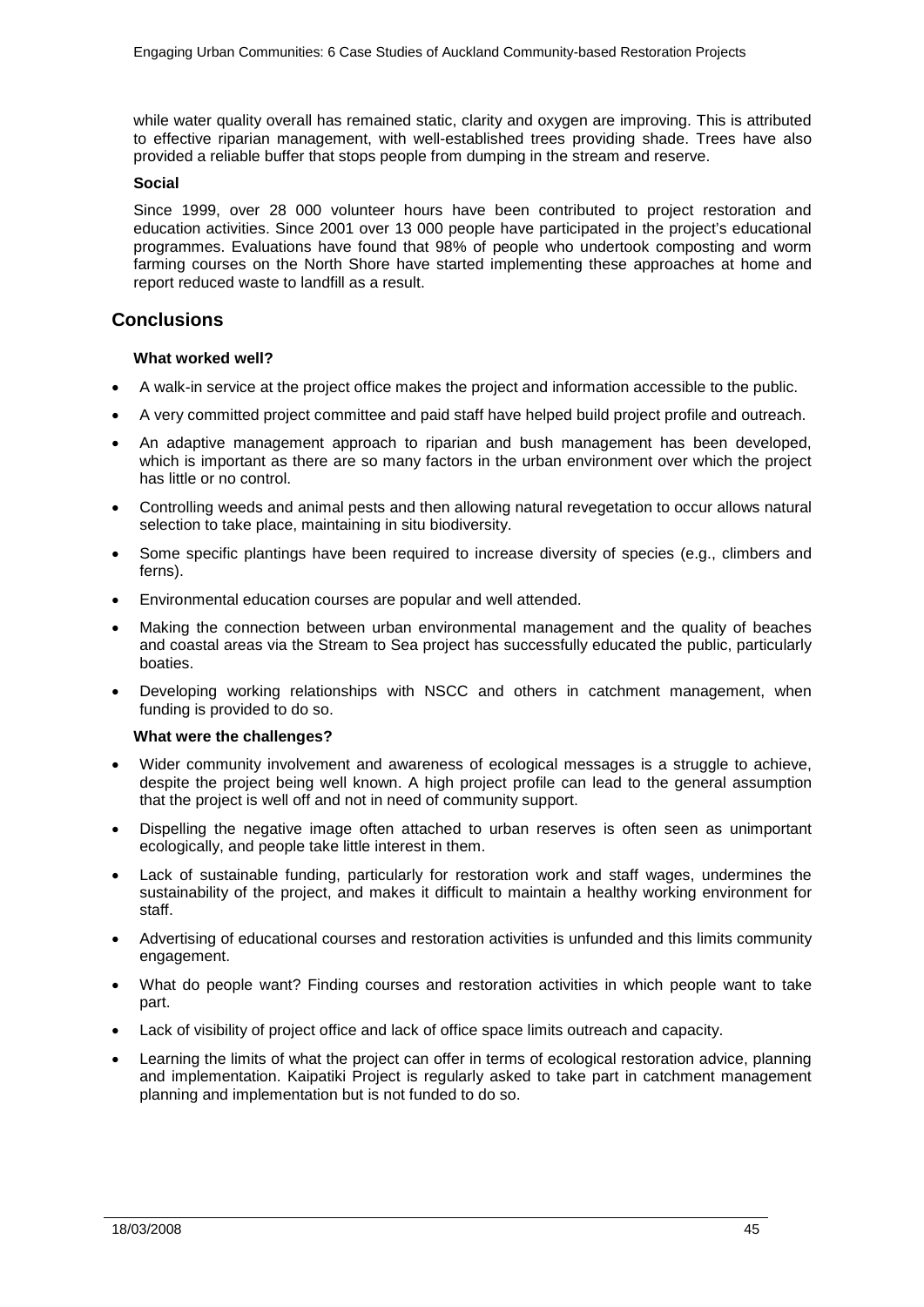# <span id="page-45-0"></span>**Project Twin Streams: Opanuku Stream**

# Context **Identifiers**

**Scale:** Lower Opanuku Stream, Henderson Creek **Catchment** 

**Start time:** 2006

**Location:** Henderson

**Contact**: Annie Cochrane

### **Receiving environment:** Waitemata Harbour

**Land Use:** mixed low-density urban and semi-rural residential, commercial, industrial.



Opanuku Stream, by Corbans Estate photo by Stephen Moore

# <span id="page-45-1"></span>**Background**

Project Twin Streams (PTS), initiated by WCC in 2003, is aimed at engaging residents in restoring and reclaiming Waitakere's streams as the heart of their neighbourhoods. PTS is being developed in partnership with existing community-based organisations, and currently four community organisations, employing community coordinators, are contracted by the Council to work with residents and groups in their area (situated in Ranui-Massey, Henderson Creek, Opanuku Stream, Glen Eden). The aim is that projects will be based in and managed by the community, thereby drawing on the networks and local knowledge that already exist.

Opanuku Stream, one of the community-based projects, is the object of this case study. The community contract is held by Corban Estate Arts Centre (CEAC), assisted by Waitakere Pacific Arts & Cultural Trust and, in the initial months, the Workers Education Association. A community representative, a past manager of WEA, has replaced WEA involvement in PTS Opanuku Stream.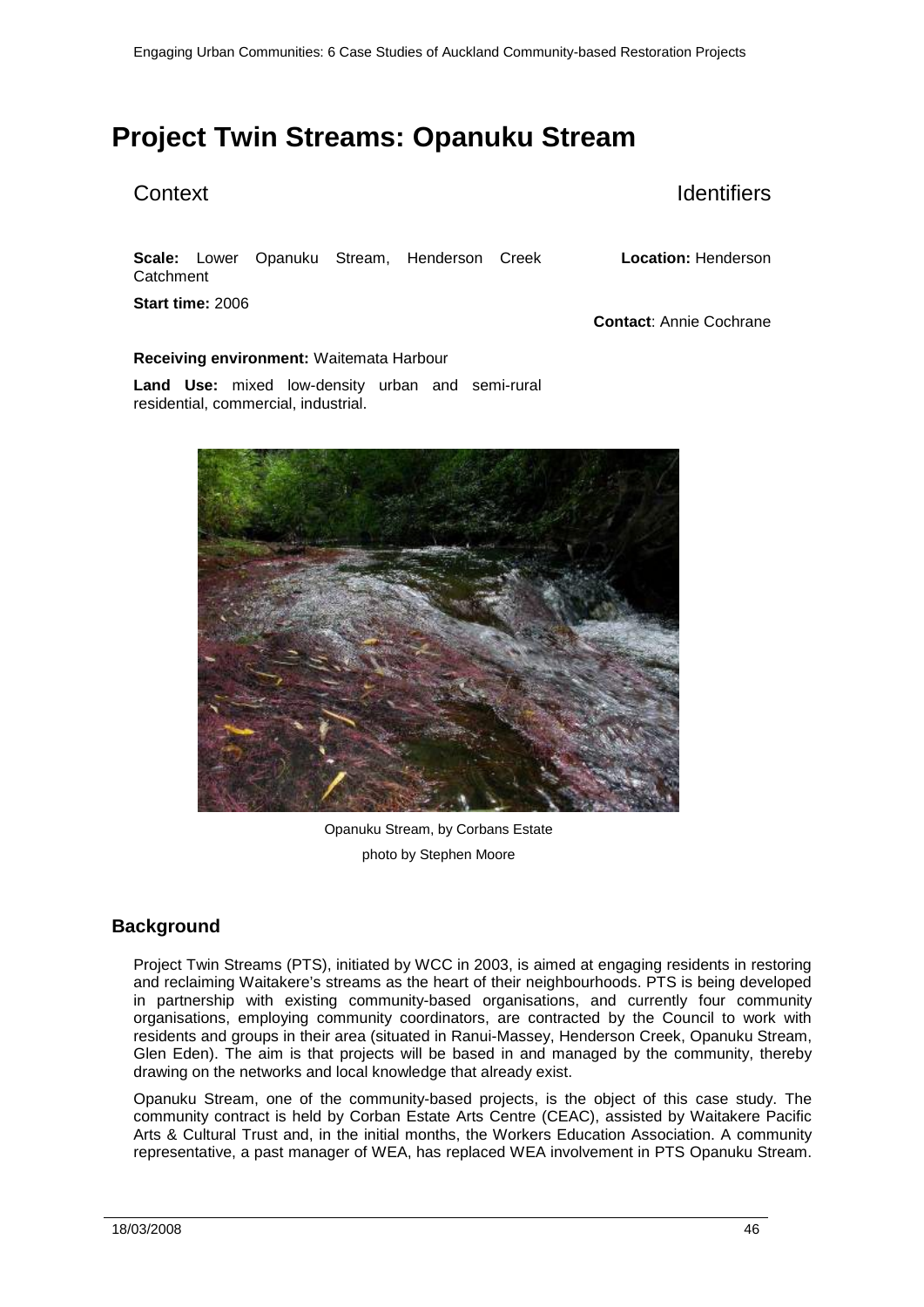CEAC employ a coordinator to engage community groups and individuals in stream restoration along the Lower Opanuku Stream.

### <span id="page-46-0"></span>**Project management**

### **Planning**

PTS's vision is to make the health of the environment a part of everyday life and to inspire individuals to make informed decisions that improve their community and environment. The project is based on a community development model and sustainability includes social, spiritual, environmental, economic and cultural elements.

An initial survey was carried out by the PTS Community Broker who began community engagement in the Opanuku Stream area. When the Opanuku Stream Coordinator was appointed in February 2006, this initial work provided a sound understanding of local characteristics, issues and needs.

Relationships were then built with existing community organisations, the PTS structure and vision explained, and reasons for engagement explored with the groups. This was an important step, as reasons differed considerably (see below) and influenced activities. The fact that engagement would be at no cost to the community organisation was an important draw card.

A structured approach to project planning has been developed. Project objectives, deliverables, critical success factors, time frames and results to date have been developed in an accessible format.

WCC is currently developing an Integrated Catchment Management Plan (ICMP) for the PTS catchment as a discharge consent requirement. The ICMP will be aligned with the PTS planning framework, and is an opportune time for residents to have input into this catchment-scale strategic planning.

### **Organisational Structure**

The Project's management group includes the Opanuku Stream Coordinator, the WCC PTS Project Leader – Community, the PTS Community Broker, and representatives from CEAC, Pacifica Arts Centre, and a Community representative. This management group brings community and Council together in a project partnership. The group meet monthly to review and plan project activities.

WCC provides regular environmental training sessions and workshops for PTS coordinators, who also take part in bi-monthly meetings with WCC and Ecowater staff and attend bi-monthly peer supervision. In these ways, coordinators are up-skilled and have opportunities to contribute to environmental practices and discuss relevant issues.

PTS has a further 8 years to run, and community groups are expected to take over project work as the Council phases out involvement. The Opanuku Stream coordinator aims to establish a 'Friends of Opanuku Stream' group as part of PTS in 2007, with representatives from schools, community organisations, local residents, and research scientists. This group could perhaps provide the governance for the project in the long term.

### **Funding**

WCC have formed partnerships with central and regional government to fund a range of programmes until 2012 to enable Waitakere communities to restore their streams. WCC and Eco Water fund PTS, and WCC is the fund holder.

### **Project Publicity**

The Arts Coordinator has organised the display of group art work, and the Opanuku Stream Coordinator has made people's stories available through the media and newsletters. An Opanuku Stream project logo has been created to be used alongside the PTS logo. Two PowerPoint presentations have been developed – one for children and one for adults – to inform people about the PTS Opanuku Stream project.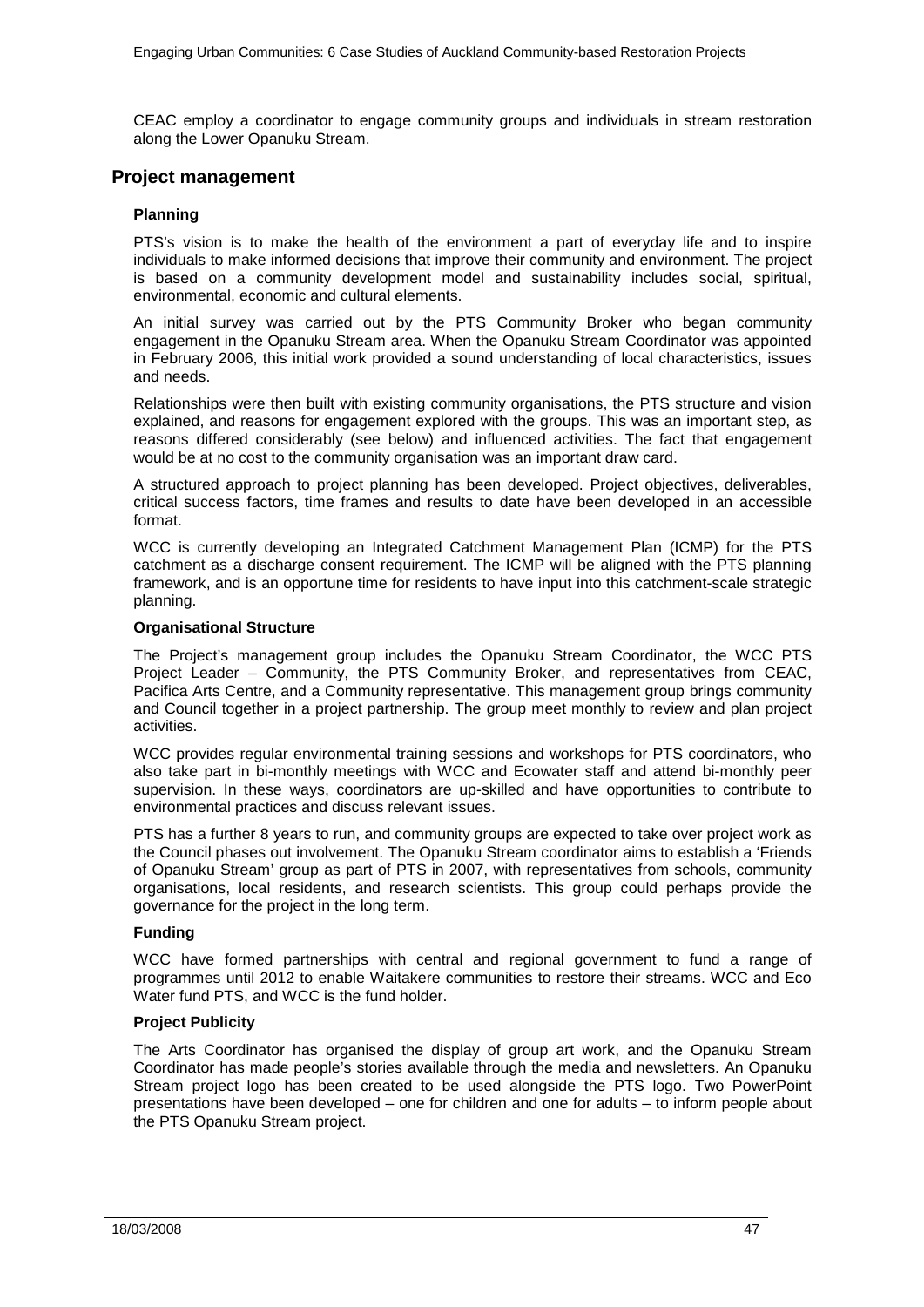### **Networks and support**

WCC has working relationships with Te Kawerau a Maki and Ngati Whatua, tangata whenua for the area. These iwi support PTS and are involved in strategic planning.

Networks have been developed by the PTS Opanuku Stream Coordinator and Community Broker, both of whom have long-term engagement with the community.

### <span id="page-47-0"></span>**Group Activities**

The Opanuku Stream Coordinator works with residents, existing community groups and schools on stream restoration. Resources are provided by the project, including plants, tools, refreshments, marketing, and expertise from WCC riparian and arts coordinators.

Since the Opanuku Stream coordinator was appointed in February 2006, the project has held 2 community planting days and coordinated eight locals groups to adopt areas of Lower Opanuku Stream. These groups include the Department of Corrections, local schools, a community health support group, and a business organisation. PTS is funded to work on public land within the 100 year flood plain. Each group has received initial and ongoing on-site education on weed and native plant identification, weed control, planting, and health and safety.

### **'Adopt a Stream' Groups**

Two community workers groups from the Department of Corrections have adopted sections of stream and work on their sections 1 day a week. As a result, these adopted stream sections are showing marked improvements. The Department of Corrections provides consistent high levels of supervision. This, together with the generally strong, healthy capacity of the community workers, has meant that these groups have adopted sites that were steep or overgrown – normally considered too difficult for community groups. The coordinator has found the workers are keen to take on these difficult areas, have become very attached to the area, and take pride in their achievements. Since the involvement of the groups, one group member has gone on to a permanent job and three people have temporary work, all in related environmental managementtype work.

Henderson High School and Henderson South Primary have each adopted a section of stream, and the children are involved in planting and weeding. Teachers are reportedly enthusiastic about the project because it meets a range of curriculum requirements and planning and resources are provided by PTS. The focus is on interesting the children in the environment and in taking care of it. They learn about plants, fresh water species, and water quality testing. Arts activities are varied, such as creating ceramic sculptures of native species and kites with environmental messages. 'Kids for Drama' has created a play that includes environmental messages to perform at local schools. The project coordinator has found students to be among the most responsive of all community members – "*they love it"*.

Te Ata, a local community health support group, was motivated to adopt a section of stream by a desire to contribute to the community. The group was also attracted by the art activities supported by the arts coordinator; group art activities have included sketching, making ceramic tiles, and creating a sign that identifies and describes the section of stream they have adopted.

Other groups who have adopted sections of stream include Waipareira Alternative Unit, General Electric Ltd, Corban Estate Arts Centre, and Pacifica Arts Centre. Other schools and community groups are involved in the project on a casual basis.

The Opanuku Stream coordinator observed that not many group participants were involved purely for environmental conservation reasons; "*giving something back*" family-friendly activities, community interaction, and arts opportunities were just as important. Care is taken to ensure community groups who have adopted sections of the stream maintain control over what happens on the site. Work is also recognised by way of celebration. Contractors are paid by the Council to spray weeds, but the project coordinator facilitates the relationship between the Council and community groups, which allows community involvement in planning. Vandalism has occurred and is anticipated to be an ongoing problem. In one instance, around 150 plants were pulled out.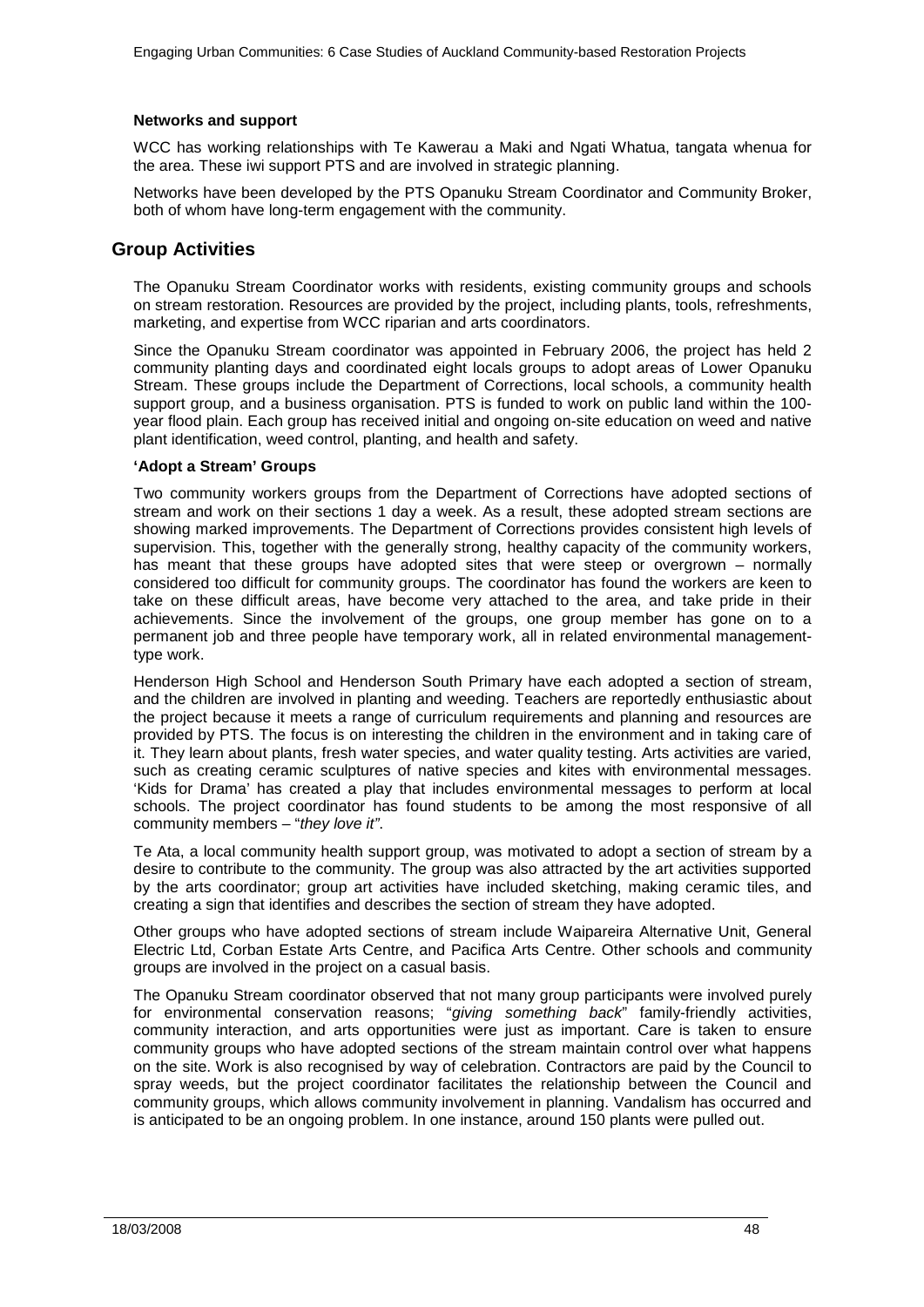### **Community Planting Days**

Two community planting days have been held at a local neighbourhood scale. These have been developed as community events and include live music, refreshments, art activities coordinated by the Council Arts Coordinator, environmental education displays and discussions, as well as planting. Billboards, flyers and posters were used for marketing, as well as emailing existing networks. Between 100 and 120 people attended the planting days. Most were families, with ages ranging from very young to very old, and many different ethnic groups were present.

The project coordinator finds it easier to focus on working with existing community groups who are keen to undertake restoration. One attempt to engage residents in a small housing development in restoring the local stream area was unsuccessful due to the predominance of rental properties and non-English-speaking new migrants. The project coordinator continues to build the foundations for wider community engagement by informal links and ongoing environmental education. *"There's got to be something in it for them"* such as activities for children. A number of residents attended the recent Spring Community Planting Day, drawn by locally distributed posters, flyers and billboards, suggesting increasing recognition of project activities.

The Opanuku Stream coordinator is in the process of facilitating two Māori bush craft days with a group of students, led by someone from ARC skilled in Maoritanga. During the course of the day, students will take part in discussions and activities involving Māori relationships with the bush, waterways and native flora and fauna.

### **Environmental education**

Environmental education is integral to all project activities. Two project workshops on specific environmental areas have already been planned. In the course of one workshop, involving the WEA and WCC, participants will be taken on a tour of storm water devices across Waitakere City. A workshop on weed control was held in 2006. A range of on-site educational talks has been held with primary school students on water quality monitoring, stream life, and weed and native plant identification.

### **Monitoring and evaluation**

With a five-pronged vision of sustainability, PTS requires evaluation in all aspects. A formative evaluation framework has been developed (Trotman & Wood 2006) based on a quadruple bottom line approach. The PTS Opanuku Stream Coordinator participated in the development of this framework.

Environmental monitoring includes water testing with Wai Care, and the project anticipates monitoring and evaluation of processes and environmental outcomes will be required and undertaken by WCC. Ideally, this monitoring would have been planned from the outset of the project. For example, flood control is a critical aspect of riparian management, and monitoring is needed to determine whether restoration is making a difference. The number of plants put in the ground has been collated, but survival rates were not recorded until PTS coordinators requested this information – *"It's how you learn what's working"*.

### <span id="page-48-0"></span>**Achievements**

### **Environmental**

Opanuku Stream groups planted 16 000 plants in 2006. This was part of a total of 77 353 plants put in the ground in the PTS area in 2006. A small number of plants were lost to vandalism, flood damage, and suspected spray damage. Planting is complemented by ongoing riparian management by community groups, with support from contractors.

### **Economic**

Adequate and stable funding for PTS has removed financial barriers and allowed community restoration work to be fully resourced. Community members are required to give only their time and energy. The availability of resources, project planning, expertise and supervision is particularly attractive to existing community organisations seeking worthwhile activities.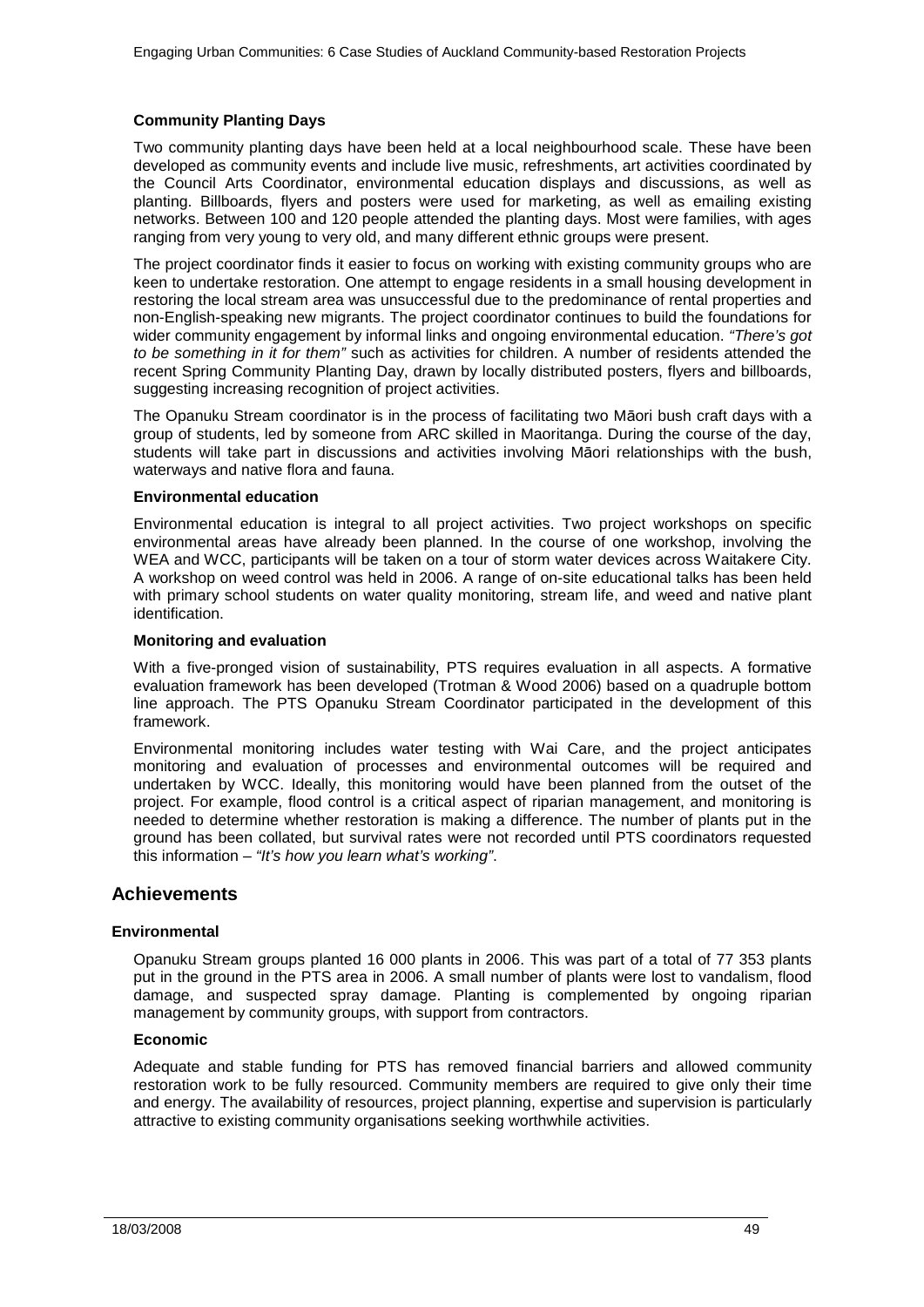### **Social**

Strong involvement of eight existing community and business groups has been achieved, engaging people of all ages and ethnicities. The Opanuku Project coordinator reported *"a great creative energy"* was evident in project work, with people taking an increased interest in the stream and creatures and plants in and around it. *"People have begun to turn around and face the streams again."*

Groups have celebrated their achievements. For example, the Henderson South Primary group gave a PowerPoint presentation about their achievements at Opanuku Stream at the end-of-year school concert while singing a song about the environment. Based on skills and knowledge developed through project work, four people are in paid employment.

A range of Māori and Pacific cultural practices have been incorporated and celebrated within the project, including art, food, language, and traditional knowledge.

A strong structure and relationship has been developed between the Council and the community through the Opanuku Stream project. The project coordinator reports a *"total open door to Council".* The Council now engages community groups in riparian management planning in adopted sites. This is an important shift towards a working partnership between Council and residents, and provides an avenue for the input of people who are passionate about the environment.

### <span id="page-49-0"></span>**Conclusions**

### **What worked well?**

- An active partnership between the Council and community organisations has been critical to project success to date. Council overview of PTS as a whole creates connectivity and integration of sustainability activities.
- An initial survey to promote the project and gauge interest, needs and issues.
- Having a paid coordinator has provided the leadership, skills and strong community networks.
- Adequate and stable funding means the project can offer resources and plans for community engagement: this was an important draw card, particularly for schools.
- Corban Estate Arts Centre provides a valuable base for the project and for integration with other local community organisations.
- A committed management team that provides support but allows the project coordinator room to work.
- Arts and Riparian Coordinators from the Council provide a high level of skill, willingness and availability to work with community groups.
- Council training for community coordinators provides excellent learning opportunities.
- Strong tangata whenua and Pacific involvement.
- Engaging existing community organisations has allowed instant access to a large number of participants via their existing networks and client bases.
- Involvement of children and young people through schools provides excellent environmental education opportunities, with great energy coming back to the project from the children.
- A willingness to work flexibly and creatively with community groups, suited to differing levels of availability and skill.

### **What were the challenges?**

- Engaging residents at the street level in restoration and other project activities.
- Maintaining regular engagement with community groups.
- School engagement relies on PTS fitting into the school curriculum; initial contact has been made with the school principal, but an interested teacher is required to be the liaison person.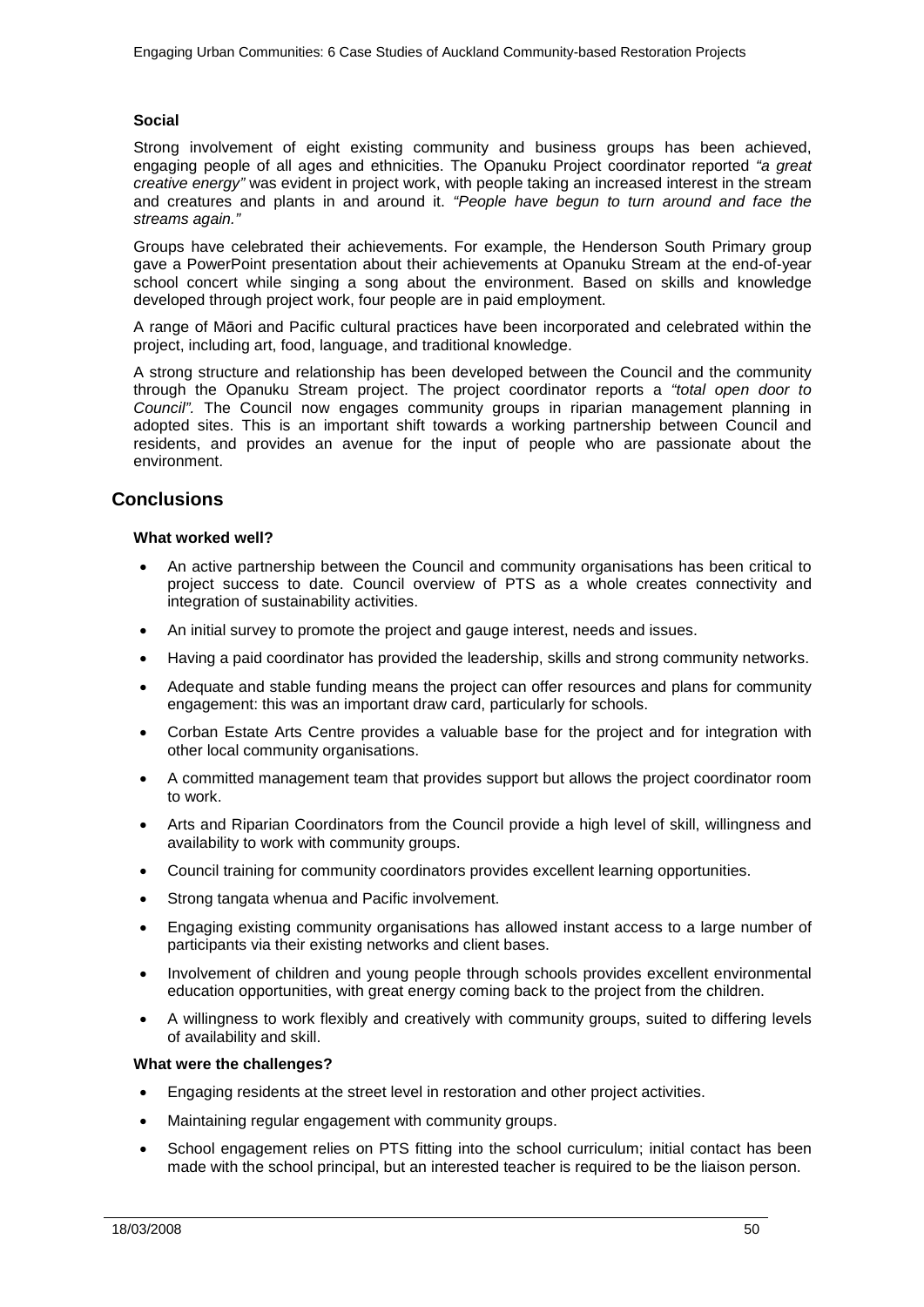- Balancing coordinator activities: reporting, administration and working with community.
- Establishing long-term sustainability of projects through community ownership and community capacity building.
- Provision of environmental monitoring and evaluation that has meaning for residents and Council.
- An Environmental Education Coordinator is needed to collate and make available both existing and new resources.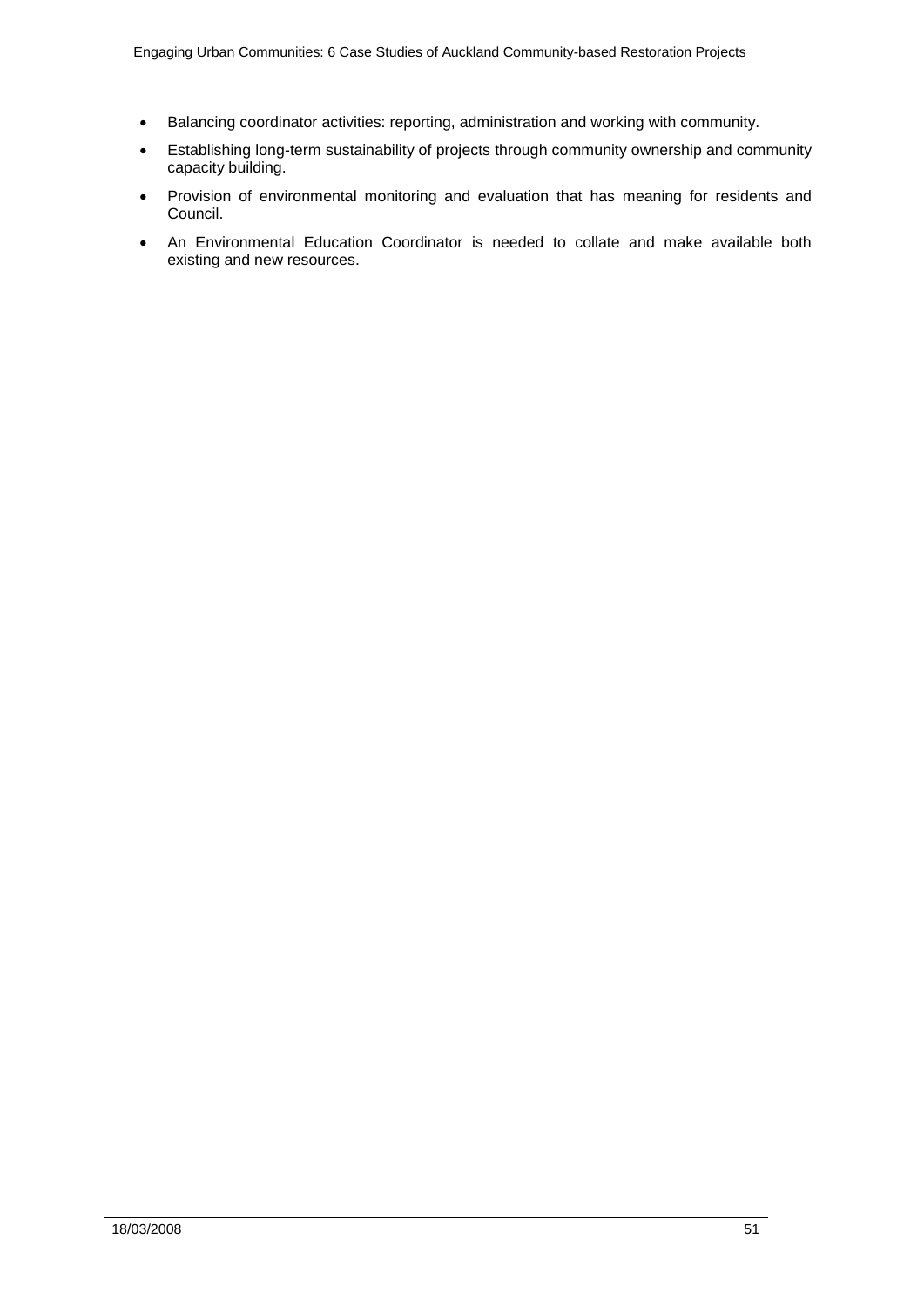# <span id="page-51-0"></span>**Australian Case Studies: Public Participation in Stormwater Management**

The following are three brief overviews of Australian campaigns aimed at educating and engaging community members on stormwater management. These examples of partnerships between local government and urban communities have relevance for urban sustainability approaches in New Zealand.

## <span id="page-51-1"></span>**Bronte Catchment Project (NSW, Australia)**

### **Overview**

This project involved community members and local government in a participatory and reflective<br>learning approach to stormwater management (Source: learning approach to stormwater management http://www.epa.nsw.gov.au/stormwater/casestudies/citizinsjury.htm; Ryan & Rudland 2001; Ryan et al. 2001).

### **Key activities**

- Targeted stormwater education campaigns were developed, implemented and evaluated, based on comprehensive pre- and post-intervention social surveys.
- Installation of gross pollutant control devices.
- Physical and observational monitoring of pollutants and behaviours within the catchments.

Within these four activity areas, the project had four objectives (Ryan et al. 2001):

- To involve the community in stormwater pollution reduction strategies and to evaluate the effectiveness of these strategies on specific groups, land uses and activities.
- To provide quantitative information on the effectiveness of education programs aimed at the residential and commercial stakeholders.
- To develop innovative community education strategies that other councils might adopt.
- To asses the costs/benefits of installing stormwater pollution control devices in small residential catchments.

Participation was enhanced through social research, community development and active learning techniques. Businesses were first engaged with a specific education campaign through a study of business issues, then developed information kits (leaflets, stickers, posters) and environmental achievement awards.

The community education campaign was undertaken at catchment scale. It included an introductory letter, a five-page pamphlet and a catchment-specific postcard sent to over 3000 randomly selected households. Messages included in the campaign included:

- community concerns about local stormwater pollution;
- the impacts of visible, non-visible pollutants, urban design and planning issues;
- source control solutions;
- community participation initiatives.

This project was extremely innovative, using participatory processes including a Citizens Tele-poll and a Citizens Jury to engage residents. Critical to the success of the project was the willingness of community members and local government to work in collaboration, critical reflection on existing and emerging processes and activities related to storm water, and the application of what was learned from these processes to implement activities and education.

External evaluation determined that the project led to changes both in people's attitudes to, and values and knowledge of storm water management, and in self-reported behaviour (Ryan et al.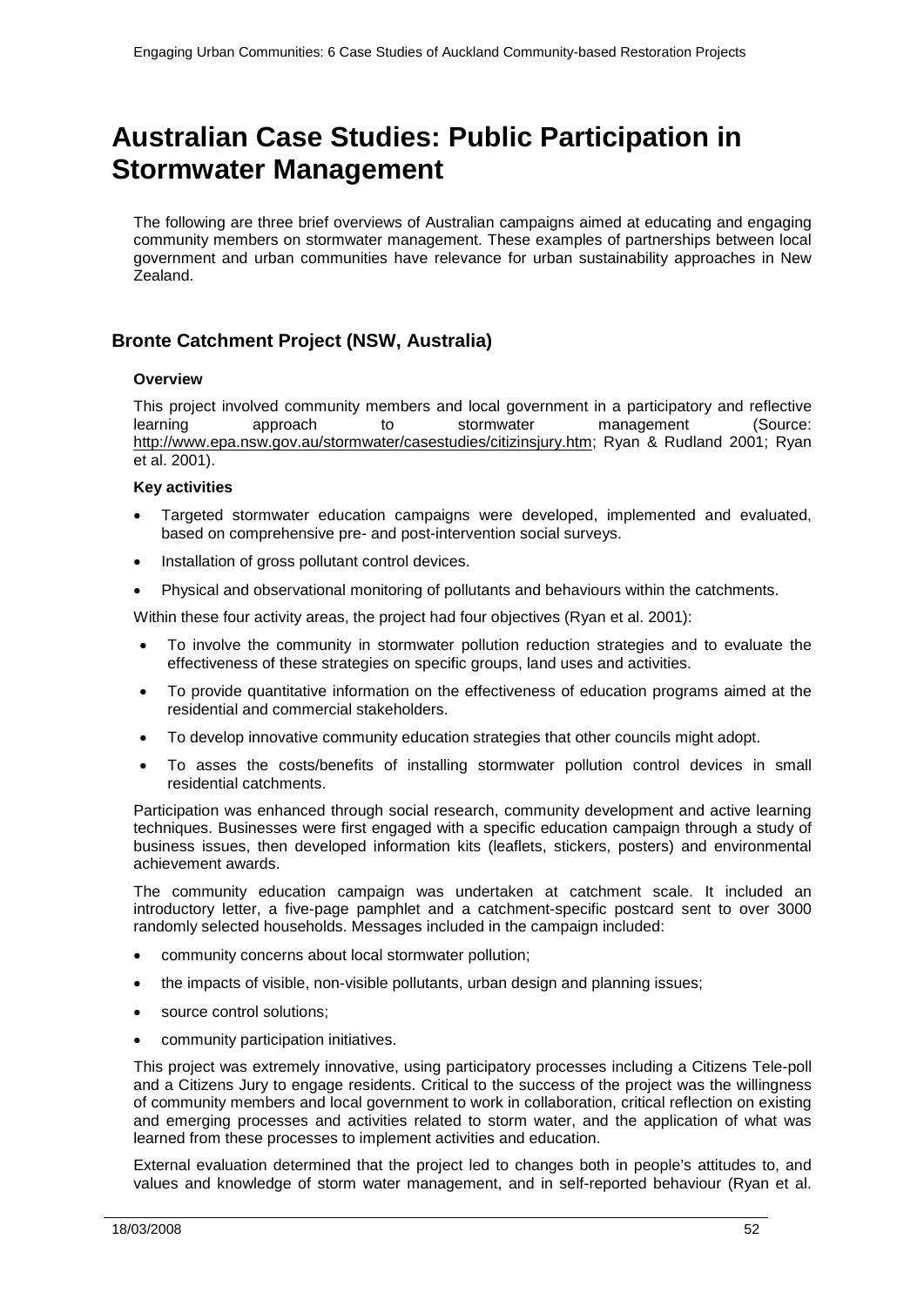2001). For example, pre-testing showed the community considered sewage to be the key water pollutant, but after community educational campaigns, people stressed the stormwater pollution, litter and dumped rubbish. Similarly, before the programme, people nominated builders as those most responsible for causing water pollution, followed by industry, and then by the community. Post-testing showed industry was regarded as most responsible, followed by individuals and the community, suggesting a shift from external to internal and collective notions of responsibility. Overall levels of environmental behaviour improved between pre and post-test surveys.

### **What was learnt?**

- Locality-specific education messages, strategies and resources, e.g., the Bronte street party was an effective way of getting residents to engage with education messages.
- Stormwater education underpinned by research regarding community values, attitudes, concerns and communication preferences.
- Reflexive, research-based approaches.
- Moving beyond consulting the community to participatory processes, thus acknowledging the skills and concerns of residents, and building capacity across the community and local government.

## <span id="page-52-0"></span>**Clean Drains – River Gains**

### **Overview**

This project was organised through the South East Regional Centre for Urban Landcare in Western Australia. The aim was to reduce nutrients and other contaminants in receiving water bodies through raising awareness about the link between stormwater drains and natural waterways and providing information on desirable behaviour changes that will reduce stormwater pollution.

### **Key activities**

The community group used a range of methods:

- Developing a stencil with the 'Clean Drains River Gains' slogan.
- Inviting businesses, local governments and community groups to hire the stencils for stormwater drain stencilling.
- Letterbox drops in residential, commercial and industrial areas.
- Displays at community events, shopping centres and libraries.
- Products including posters, postcards, pamphlets, a website, reusable shopping bags and stencils.

(Department of Environment 2005)

### **What was learnt?**

- Using simple, clear messages was effective (Clean Drains River Gains).
- A range of communication tools extended the project reach in the wider community.
- Partnerships between businesses, local government and community groups were effective in developing locally relevant forms of education.

### <span id="page-52-1"></span>**The SWEEP Project**

### **Overview**

Undertaken by the Hastings Council, NSW, Australia, this multifaceted stormwater project entitled TEAM UP TO SWEEP & MOP (**T**reat, **E**ducate **A**nd **M**onitor, **U**rban **P**ollution, **S**torm **W**ater **E**ducation & **E**valuation **P**rogram, **M**aintenance & **O**peration **P**rocedures). The project as a whole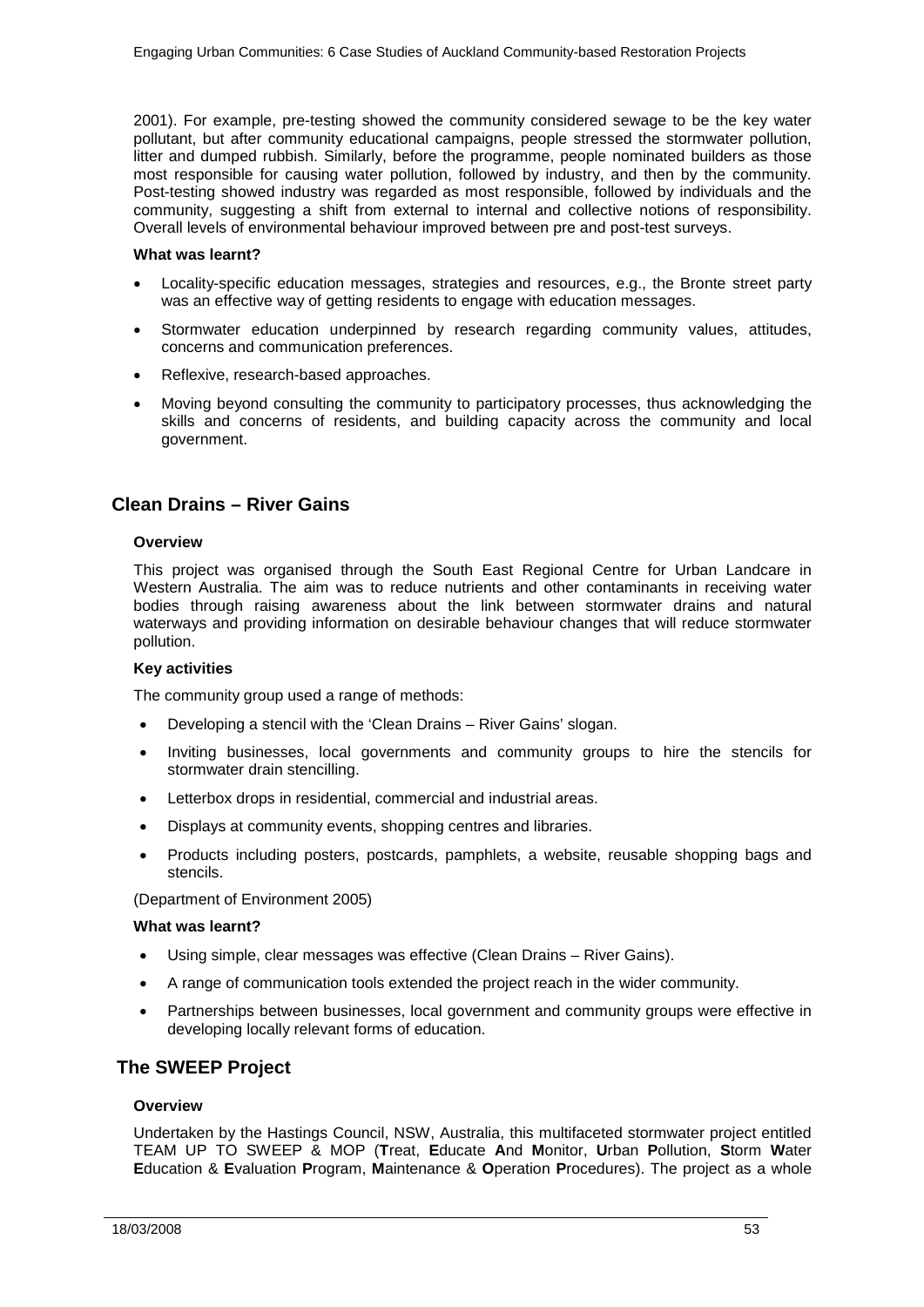included an area-wide community education programme, education with the development industry, structural measures to reduce litter and gross pollutants entering waterways, and Best Practice Stormwater Quality Improvement Devices Maintenance & Operations Manual and Training. The community education is the focus of this review (taken from Rudland et al. 2004).

### **Key activities**

The community education programme involved several stages:

- Preliminary catchment analysis to target questions for social research.
- Pre-test social research.
- Education campaign targeting 22 000 households (messages in mail and local papers, posters, cultural development activities through community-based groups) to raise awareness and increase understanding of key catchment connections and water education messages.
- Post-test evaluation finding increased awareness and statistically significant improvements in knowledge regarding key education messages.

Social research highlighted issues of importance to local residents, including water re-use, and the conservation and quality of drinking water, which highlighted the need to focus on the total water cycle. Council policies and data were then analysed and overlapping concerns and priorities were identified. Education approaches were then developed, some of which are ongoing, including water-wise and water restrictions through Water Supply, City of the Arts initiatives Confluence and Aquasculpture, litter campaigns in urban CBDs, and a regional mass media stormwater campaign.

Institutional changes resulted from the project. Interviews with Council staff indicated the SWEEP project had raised the organisational profile of stormwater and the importance of integrated water cycle management approaches. An Integrated Environmental Education Committee was established within the Council, and senior managers and officers saw the project as the critical driver in shaping key initiatives and future directions for Council.

### **What was learnt?**

- The importance of in-depth planning and research, leading to an education programme grounded in locally specific knowledge and community values and attitudes.
- Strategies need to be informed by current events and issues.
- A collaborative approach within Council is of major importance.
- The importance of using existing reporting mechanisms within Council such as committees, Council meetings, Council newsletter, website, media releases, etc., to inform residents, industry, and Council officers.
- "The cumulative benefits of project learnings and outcomes that support ongoing integrated environmental management and planning" (Rudland et al. 2004, p. 10).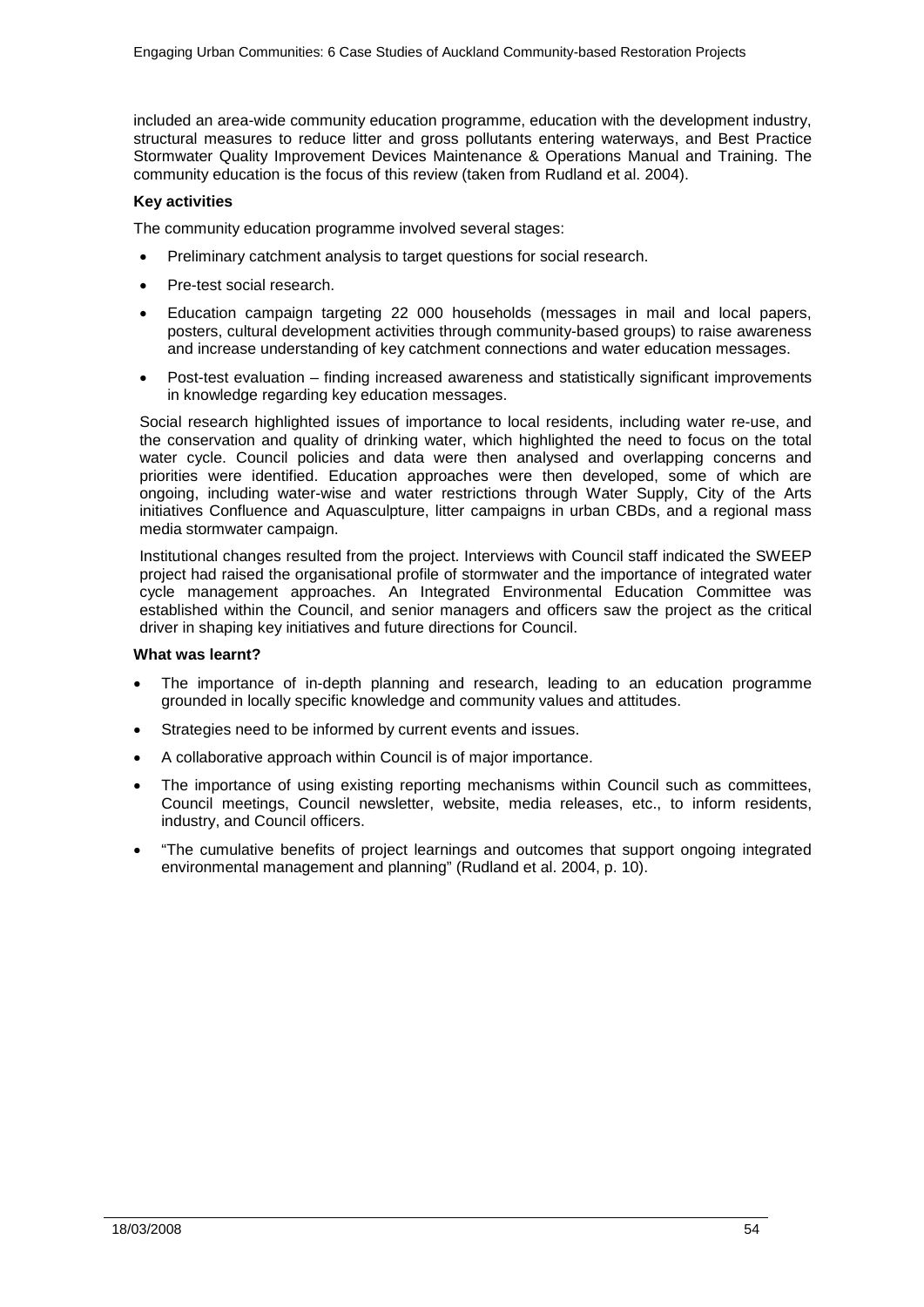# <span id="page-54-0"></span>**Acknowledgements**

The author acknowledges with gratitude the generous spirit with which research participants shared their time, expertise and insights, including Wendy John, Gilbert Blakey, Chris Barfoot, Ros Nicholson, Kate Smith, Tony Hart, Sunila Prasad, Charmaine Wiapo, Annie Cochrane, and Jenny Chilcott. The photographs used in this report were also generously supplied by the groups (except where stated otherwise). Many thanks also to Alison Greenaway, Will Allen, Clare Feeney and Michael Krausse from Landcare Research for peer review.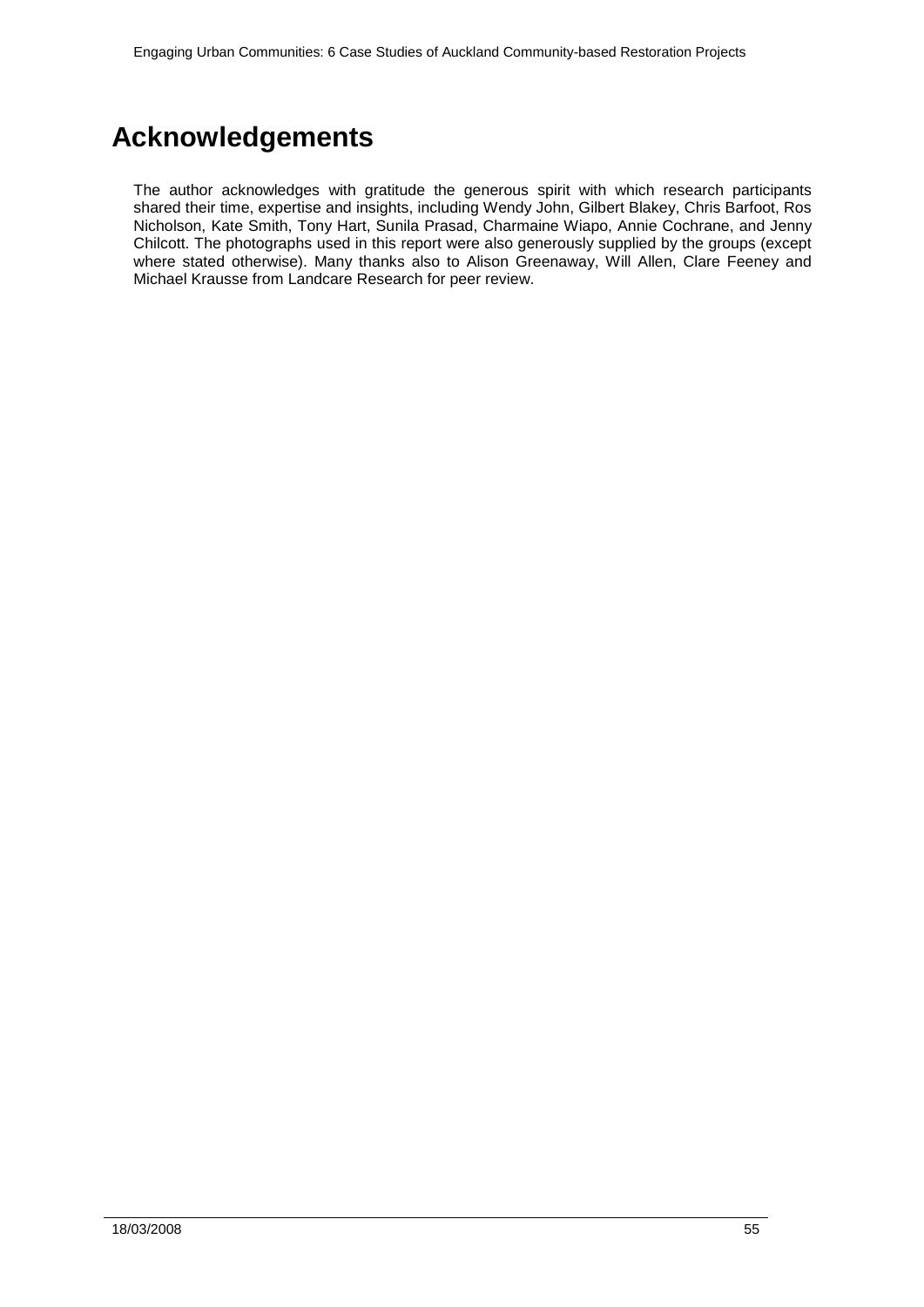# <span id="page-55-0"></span>**References**

- Allen W, Bosch O, Kilvington, M, Harley, D & Brown I 2001 Monitoring and adaptive management: addressing social and organisational issues to improve information sharing*.* Natural Resources Forum 25(3): 225-233.
- Allen W, Kilvington M, Horn C 2002. Using participatory and learning-based approaches for environmental management to help achieve constructive behaviour change. Landcare<br>Research Contract Report LC0102/057. Lincoln, New Zealand. LC0102/057. [www.LandcareResearch.co.nz/research/social/par\\_rep.asp](http://www.landcareresearch.co.nz/research/social/par_rep.asp)
- Austin DE 2004. Partnerships, not projects! Improving the environment through collaborative research and action. Human Organization 63(4): 419–430.
- Ballantyne R, Fien J, Packer J 2001. Programme effectiveness in facilitating intergenerational influence in environmental education: Lessons from the field. The Journal of Environmental Education 32(4): 8-15.
- Bennett, J, Heale, M, Chin, H, & Hartwell, S 2007 Concurrent Development: ICMPs and changes to the metropolitan urban limit.  $5<sup>th</sup>$  South Pacific Stormwater Conference, 16–18 May 2007, Sky City Convention Centre, Auckland.
- Bowden B 1999. Integrated catchment management rediscovered: An essential tool for a new millennium. In: Proceedings of Manaaki Whenua Conference: A 3-day conference on science for resource management, 21–23 April 1999, Manaaki Whenua - Landcare Research, Te Papa, The Museum of New Zealand, Wellington.
- Broughton B, Hampshire, J 1997 Bridging the Gap: A guide to monitoring and evaluating development projects. Canberra, Australian Council for Overseas Aid.
- Campbell S 2003. Respecting values: Building capacity and working with diverse cultures. Paper presented at the National Landcare Conference Australia, Darwin, Northern Territory.
- Caswell, S 1999 Evaluation research. In: Davidson C and Tolich M (eds) Social Science Research in New Zealand: Many Paths to Understanding. Auckland, Longman. Pp188-207.
- Chard J 2004. Wai Care: Why Care? Measuring the success of community-based environmental programmes. MSc Thesis, University of Auckland.
- Department of Environment 2005. Stormwater management manual for Western Australia: Nonstructural controls, Department of Environment, April 2005. http://portal.environment.wa.gov.au/pls/portal/docs/PAGE/DOE\_ADMIN/GUIDELINE\_REPOS ITORY/CHAPTER\_7.PDF
- Edgar NB 2004. Integrated catchment management project final report. Report prepared by the NZ Landcare Trust for the Ministry for the Environment. 102 p.
- Forest CJ, Mays RH 1997. The practical guide to environmental community relations. New York, John Wiley & Sons, Inc.
- Hellberg, C 2007 European water directive (WFD) and Integrated Catchment Management Plans (ICMP),  $5<sup>th</sup>$  South Pacific Stormwater Conference, 16–18 May 2007, Sky City Convention Centre, Auckland.
- Henley C 2006. Individual and community involvement and steps to achieve it: A review of national and international knowledge and insights. Report prepared for Waitakere City Council.
- Liu J, Daily GC, Ehrlich PR, Luck GW 2003. Effects of household dynamics on resource consumption and biodiversity. Nature 421: 530–533.
- Parminter T, Myers S, Tyson N, Ferkins C et al. 2006. Voluntary change policies: Introduction to regional case-studies. Report prepared for the Foundation of Research and Technology C10X0502. AgResearch.
- Rudland S, Ryan R, Farqui M 2004. Communities, catchments and councils: Building capacity for sustainable change. AWA Conference Education: The Key to Sustainable Water